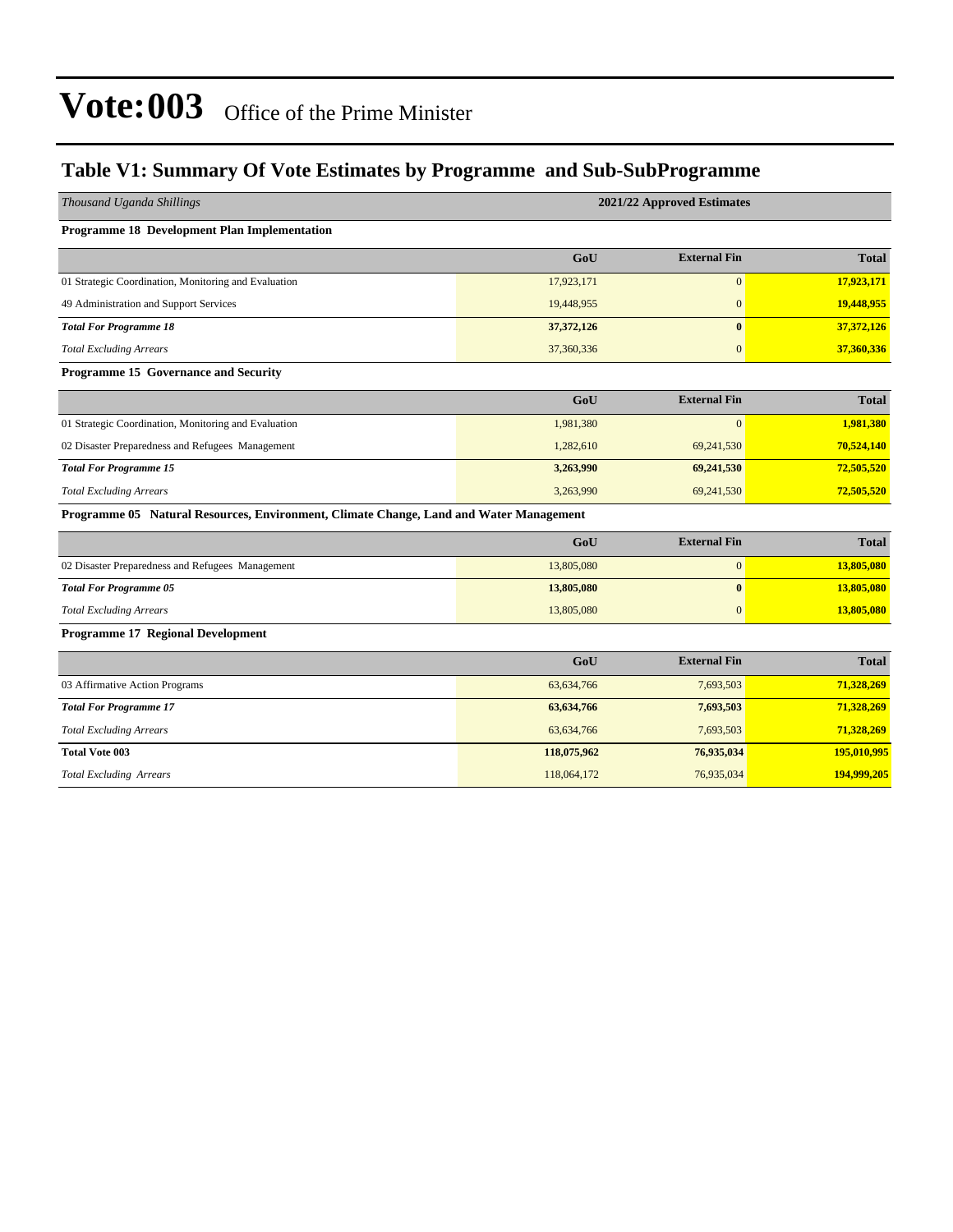#### **Table V2: Summary Of Vote Estimates by Sub-SubProgramme,Department and Project**

| Thousand Uganda Shillings                                               |                  | 2020/21 Approved Budget |                  |               |                  | 2021/22 Approved Estimates    |              |
|-------------------------------------------------------------------------|------------------|-------------------------|------------------|---------------|------------------|-------------------------------|--------------|
| Sub-SubProgramme 01 Strategic Coordination, Monitoring and Evaluation   |                  |                         |                  |               |                  |                               |              |
| <b>Recurrent Budget Estimates</b>                                       | Wage             | <b>Non-Wage</b>         | <b>AIA</b>       | <b>Total</b>  | <b>Wage</b>      | <b>Non-Wage</b>               | <b>Total</b> |
| 01 Executive Office                                                     | 162,853          | 6,592,628               | $\boldsymbol{0}$ | 6,755,481     | 162,853          | 6,850,000                     | 7,012,853    |
| 08 General Duties                                                       | 25,314           | 403,960                 | $\boldsymbol{0}$ | 429,275       | 25,314           | 464,000                       | 489,314      |
| 09 Government Chief Whip                                                | 34,996           | 2,827,442               | $\boldsymbol{0}$ | 2,862,438     | 34,996           | 2,017,000                     | 2,051,996    |
| 16 Monitoring and Evaluation                                            | 361,641          | 3,440,226               | $\boldsymbol{0}$ | 3,801,866     | 361.641          | 3.619.000                     | 3,980,641    |
| 17 Policy Implementation and Coordination                               | 305,468          | 2,258,755               | $\boldsymbol{0}$ | 2,564,223     | 305,468          | 2,555,000                     | 2,860,468    |
| 20 1st Deputy Prime Minister/Deputy Leader of Govt<br><b>Business</b>   | 24,900           | 1,390,499               | $\boldsymbol{0}$ | 1,415,398     | 24,900           | 1,055,000                     | 1,079,900    |
| 24 Prime Minister's Delivery Unit                                       | 776,380          | 1,434,902               | $\boldsymbol{0}$ | 2,211,282     | 776,380          | 1,205,000                     | 1,981,380    |
| 26 Communication and Public Relations                                   | $\mathbf{0}$     | 500,492                 | $\boldsymbol{0}$ | 500,492       | $\mathbf{0}$     | 448,000                       | 448,000      |
| <b>Total Recurrent Budget Estimates for Sub-</b><br>SubProgramme        | 1,691,551        | 18,848,904              | $\bf{0}$         | 20,540,455    | 1,691,551        | 18,213,000                    | 19,904,551   |
|                                                                         | GoU              | <b>External Fin</b>     | <b>AIA</b>       | <b>Total</b>  | GoU              | <b>External Fin</b>           | <b>Total</b> |
| Total For Sub-SubProgramme 01                                           | 20,540,455       | $\bf{0}$                | $\bf{0}$         | 20,540,455    | 19,904,551       | $\bf{0}$                      | 19,904,551   |
| <b>Total Excluding Arrears</b>                                          | 20,540,455       | $\mathbf{0}$            | $\boldsymbol{0}$ | 20,540,455    | 19,904,551       | $\mathbf{0}$                  | 19,904,551   |
| Sub-SubProgramme 02 Disaster Preparedness and Refugees Management       |                  |                         |                  |               |                  |                               |              |
| <b>Recurrent Budget Estimates</b>                                       | Wage             | <b>Non-Wage</b>         | <b>AIA</b>       | <b>Total</b>  | <b>Wage</b>      | <b>Non-Wage</b>               | <b>Total</b> |
| 18 Disaster Preparedness and Management                                 | 337,080          | 3,891,518               | $\boldsymbol{0}$ | 4,228,598     | 337,080          | 2,660,000                     | 2,997,080    |
| 19 Refugees Management                                                  | 213,610          | 490,347                 | $\boldsymbol{0}$ | 703,957       | 213,610          | 500,000                       | 713,610      |
| <b>Total Recurrent Budget Estimates for Sub-</b><br>SubProgramme        | 550,690          | 4,381,866               | $\bf{0}$         | 4,932,556     | 550,690          | 3,160,000                     | 3,710,690    |
| Development Budget Estimates                                            | <b>GoU Dev't</b> | <b>External Fin</b>     | <b>AIA</b>       | <b>Total</b>  |                  | <b>GoU Dev't External Fin</b> | <b>Total</b> |
| 0922 Humanitarian Assistance                                            | 11,458,078       | $\boldsymbol{0}$        | $\boldsymbol{0}$ | 11,458,078    | 10,808,000       | $\mathbf{0}$                  | 10,808,000   |
| 1293 Support to Refugee Settlement                                      | 604,102          | $\mathbf{0}$            | $\boldsymbol{0}$ | 604,102       | 569,000          | $\mathbf{0}$                  | 569,000      |
| 1499 Development Response for Displacement IMPACTS<br>Project (DRDIP)   | $\boldsymbol{0}$ | 233,183,134             | $\boldsymbol{0}$ | 233,183,134   | $\boldsymbol{0}$ | 69,241,530                    | 69,241,530   |
| <b>Total Development Budget Estimates for Sub-</b><br>SubProgramme      | 12,062,180       | 233, 183, 134           | $\bf{0}$         | 245, 245, 314 | 11,377,000       | 69,241,530                    | 80,618,530   |
|                                                                         | GoU              | <b>External Fin</b>     | <b>AIA</b>       | Total         | GoU              | <b>External Fin</b>           | <b>Total</b> |
| <b>Total For Sub-SubProgramme 02</b>                                    | 16,994,735       | 233,183,134             | $\bf{0}$         | 250,177,869   | 15,087,690       | 69,241,530                    | 84,329,220   |
| Total Excluding Arrears                                                 | 16,994,735       | 233,183,134             | $\boldsymbol{0}$ | 250,177,869   | 15,087,690       | 69,241,530                    | 84,329,220   |
| Sub-SubProgramme 03 Affirmative Action Programs                         |                  |                         |                  |               |                  |                               |              |
| <b>Recurrent Budget Estimates</b>                                       | <b>Wage</b>      | Non-Wage                | <b>AIA</b>       | <b>Total</b>  | <b>Wage</b>      | <b>Non-Wage</b>               | <b>Total</b> |
| 04 Northern Uganda Rehabilitation                                       | 83,977           | 3,672,953               | $\boldsymbol{0}$ | 3,756,930     | 83,977           | 1,789,000                     | 1,872,977    |
| 06 Luwero-Rwenzori Triangle                                             | 85,818           | 45,612,888              | $\boldsymbol{0}$ | 45,698,706    | 85,818           | 34,550,000                    | 34,635,818   |
| 07 Karamoja HQs                                                         | 115,661          | 5,735,191               | $\boldsymbol{0}$ | 5,850,852     | 115,661          | 4,435,000                     | 4,550,661    |
| 21 Teso Affairs                                                         | 25,563           | 6,202,295               | $\boldsymbol{0}$ | 6,227,858     | 25,563           | 4,740,000                     | 4,765,563    |
| 22 Bunyoro Affairs                                                      | 35,746           | 4,729,361               | $\boldsymbol{0}$ | 4,765,107     | 35,746           | 2,919,000                     | 2,954,746    |
| 27 Busoga Affairs                                                       | $\boldsymbol{0}$ | 7,400,000               | $\boldsymbol{0}$ | 7,400,000     | $\boldsymbol{0}$ | 4,800,000                     | 4,800,000    |
| <b>Total Recurrent Budget Estimates for Sub-</b><br><b>SubProgramme</b> | 346,766          | 73,352,688              | $\bf{0}$         | 73,699,453    | 346,766          | 53,233,000                    | 53,579,766   |
| <b>Development Budget Estimates</b>                                     | GoU Dev't        | <b>External Fin</b>     | <b>AIA</b>       | <b>Total</b>  |                  | GoU Dev't External Fin        | <b>Total</b> |
| 0022 Support to LRDP                                                    | 500,000          | $\boldsymbol{0}$        | $\boldsymbol{0}$ | 500,000       | 500,000          | $\mathbf{0}$                  | 500,000      |
| 0932 Post-war Recovery and Presidential Pledges                         | 2,694,144        | $\boldsymbol{0}$        | $\boldsymbol{0}$ | 2,694,144     | 1,560,000        | $\mathbf{0}$                  | 1,560,000    |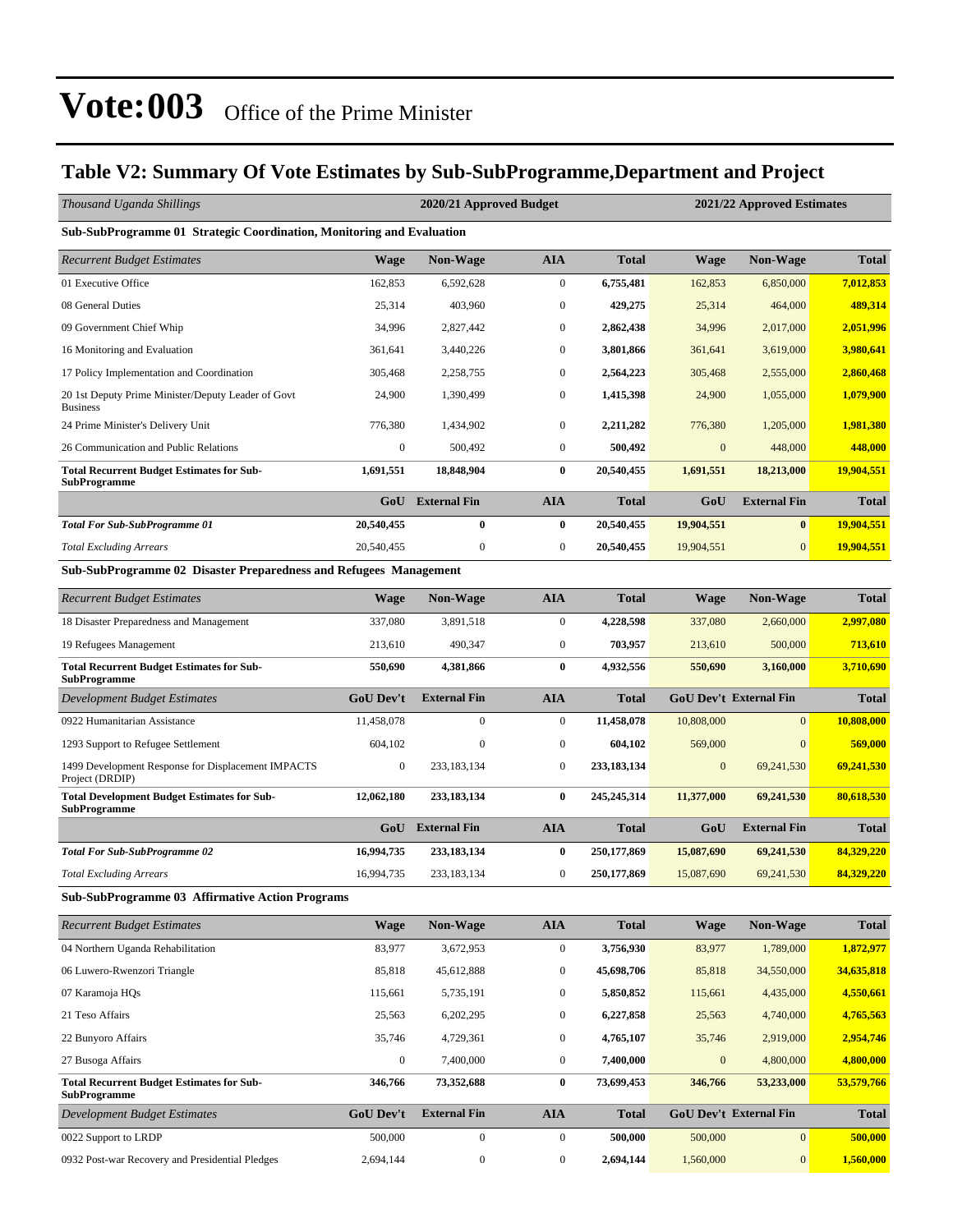| 1078 Karamoja Integrated Development Programme(KIDP)                      | 7,068,000      | $\mathbf{0}$        | $\mathbf{0}$ | 7,068,000    | 6,406,000    | $\Omega$            | 6,406,000    |
|---------------------------------------------------------------------------|----------------|---------------------|--------------|--------------|--------------|---------------------|--------------|
| 1251 Support to Teso Development                                          | 1.182,000      | $\mathbf{0}$        | $\mathbf{0}$ | 1,182,000    | 1,182,000    | $\overline{0}$      | 1,182,000    |
| 1252 Support to Bunyoro Development                                       | 407,000        | $\mathbf{0}$        | $\mathbf{0}$ | 407,000      | 407,000      | $\overline{0}$      | 407,000      |
| 1317 Drylands Integrated Development Project                              | 1,197,856      | $\mathbf{0}$        | $\mathbf{0}$ | 1,197,856    | $\mathbf{0}$ | $\overline{0}$      | $\bf{0}$     |
| 1380 Northern Uganda Social Action Fund (NUSAF) 3                         | $\overline{0}$ | 26,866,350          | $\mathbf{0}$ | 26,866,350   | $\mathbf{0}$ | $\Omega$            | $\bf{0}$     |
| 1486 Development Innitiative for Northern Uganda                          | $\overline{0}$ | 38,380,500          | $\mathbf{0}$ | 38,380,500   | $\mathbf{0}$ | 7,693,503           | 7,693,503    |
| <b>Total Development Budget Estimates for Sub-</b><br><b>SubProgramme</b> | 13,049,000     | 65,246,850          | 0            | 78,295,850   | 10,055,000   | 7,693,503           | 17,748,503   |
|                                                                           | GoU            | <b>External Fin</b> | <b>AIA</b>   | <b>Total</b> | GoU          | <b>External Fin</b> | <b>Total</b> |
| <b>Total For Sub-SubProgramme 03</b>                                      | 86,748,453     | 65,246,850          | 0            | 151,995,303  | 63,634,766   | 7,693,503           | 71,328,269   |
| <b>Total Excluding Arrears</b>                                            | 86,748,453     | 65,246,850          | $\mathbf{0}$ | 151,995,303  | 63,634,766   | 7,693,503           | 71,328,269   |

#### **Sub-SubProgramme 49 Administration and Support Services**

| <b>Recurrent Budget Estimates</b>                                         | <b>Wage</b>      | <b>Non-Wage</b>     | <b>AIA</b>   | <b>Total</b> | <b>Wage</b> | Non-Wage                      | <b>Total</b> |
|---------------------------------------------------------------------------|------------------|---------------------|--------------|--------------|-------------|-------------------------------|--------------|
| 02 Finance and Administration                                             | 1,150,852        | 7,275,619           | $\mathbf{0}$ | 8,426,471    | 1,299,820   | 10,756,315                    | 12,056,136   |
| 15 Internal Audit                                                         | 53,714           | 785,507             | $\mathbf{0}$ | 839,221      | 53,714      | 1,085,507                     | 1,139,221    |
| 23 Policy and Planning                                                    | 62,221           | 911,715             | $\mathbf{0}$ | 973,936      | 62,221      | 1,611,715                     | 1,673,936    |
| 25 Human Resource Management                                              | 47,093           | 887,649             | $\mathbf{0}$ | 934,742      | 47,093      | 1,487,649                     | 1,534,742    |
| <b>Total Recurrent Budget Estimates for Sub-</b><br><b>SubProgramme</b>   | 1,313,880        | 9,860,490           | 0            | 11,174,370   | 1,462,848   | 14,941,186                    | 16,404,034   |
| Development Budget Estimates                                              | <b>GoU Dev't</b> | <b>External Fin</b> | <b>AIA</b>   | <b>Total</b> |             | <b>GoU Dev't External Fin</b> | <b>Total</b> |
| 1673 Retooling of Office of the Prime Minister                            | 2,055,742        | $\mathbf{0}$        | $\mathbf{0}$ | 2,055,742    | 3,044,921   | $\Omega$                      | 3,044,921    |
| <b>Total Development Budget Estimates for Sub-</b><br><b>SubProgramme</b> | 2,055,742        | $\bf{0}$            | $\bf{0}$     | 2,055,742    | 3,044,921   | $\bf{0}$                      | 3,044,921    |
|                                                                           | GoU              | <b>External Fin</b> | <b>AIA</b>   | <b>Total</b> | GoU         | <b>External Fin</b>           | <b>Total</b> |
| <b>Total For Sub-SubProgramme 49</b>                                      | 13,230,112       | $\bf{0}$            | $\bf{0}$     | 13,230,112   | 19,448,955  | $\mathbf{0}$                  | 19,448,955   |
| <b>Total Excluding Arrears</b>                                            | 13,088,342       | $\mathbf{0}$        | $\mathbf{0}$ | 13,088,342   | 19,437,165  | $\overline{0}$                | 19,437,165   |
| <b>Total Vote 003</b>                                                     | 137,513,754      | 298,429,984         | $\bf{0}$     | 435,943,739  | 118,075,962 | 76,935,034                    | 195,010,995  |
| <b>Total Excluding Arrears</b>                                            | 137, 371, 985    | 298,429,984         | $\mathbf{0}$ | 435,801,969  | 118,064,172 | 76,935,034                    | 194,999,205  |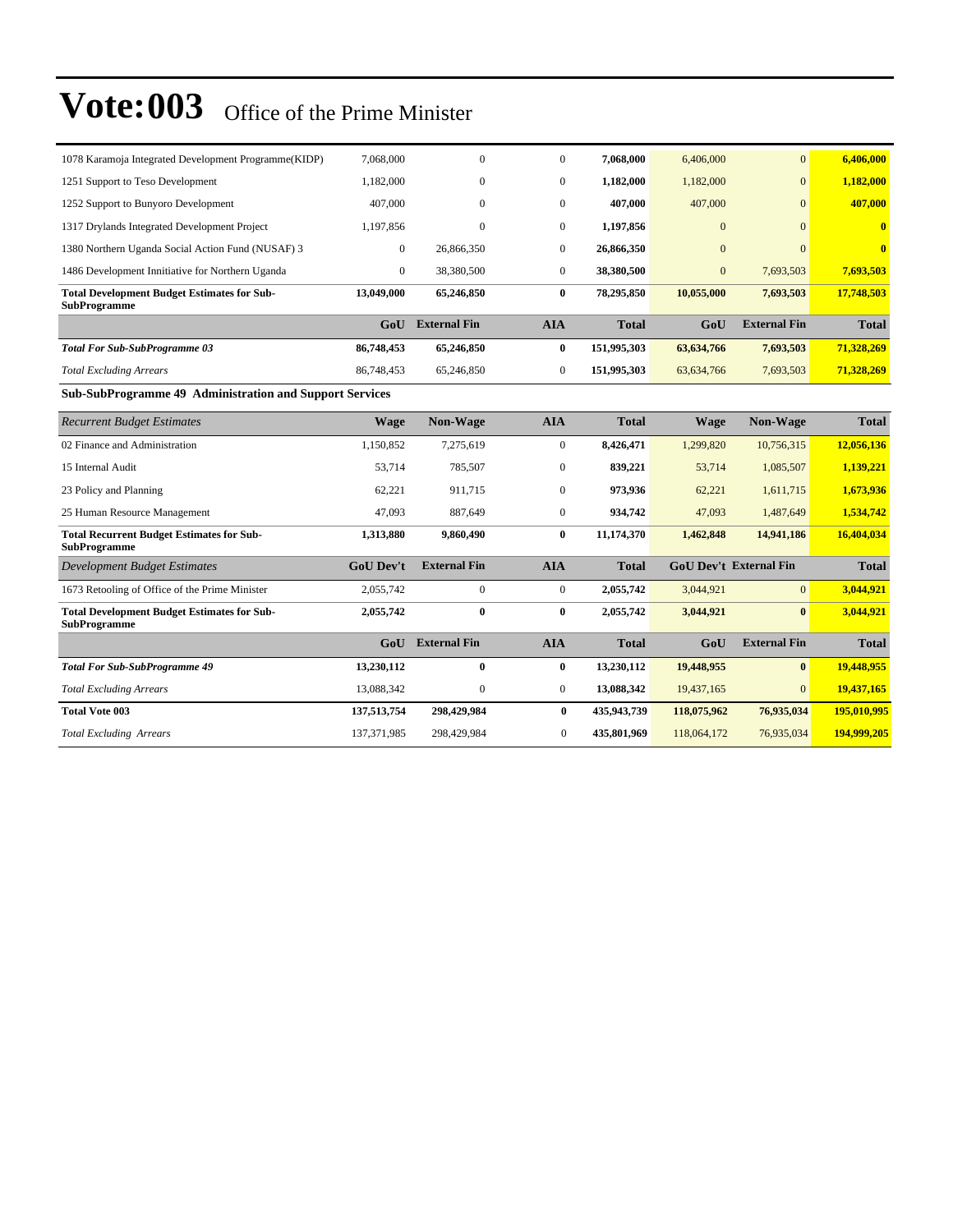### **Table V3: Summary Vote Estimates by Item**

| Thousand Uganda Shillings                                         |            | 2020/21 Approved Budget |                  |              | 2021/22 Approved Estimates |                     |              |
|-------------------------------------------------------------------|------------|-------------------------|------------------|--------------|----------------------------|---------------------|--------------|
|                                                                   | GoU        | External Fin            | AIA              | <b>Total</b> | GoU                        | <b>External Fin</b> | <b>Total</b> |
| <b>Employees, Goods and Services (Outputs Provided)</b>           | 94,722,254 | 35,337,390              | $\pmb{0}$        | 130,059,644  | 88,509,572                 | 22,913,503          | 111,423,075  |
| 211101 General Staff Salaries                                     | 3,126,506  | $\bf{0}$                | $\bf{0}$         | 3,126,506    | 3,275,475                  | $\bf{0}$            | 3,275,475    |
| 211102 Contract Staff Salaries                                    | 1,958,380  | 8,090,766               | $\bf{0}$         | 10,049,146   | 2,081,301                  | 4,414,474           | 6,495,775    |
| 211103 Allowances (Inc. Casuals, Temporary)                       | 2,186,847  | $\bf{0}$                | $\bf{0}$         | 2,186,847    | 1,000,000                  | $\bf{0}$            | 1,000,000    |
| 211107 Ex-Gratia for other Retired and Serving Public<br>Servants | 0          | $\bf{0}$                | $\bf{0}$         | $\bf{0}$     | 186,400                    | 0                   | 186,400      |
| 212101 Social Security Contributions                              | 0          | 1,083,870               | $\bf{0}$         | 1,083,870    | $\bf{0}$                   | 566,583             | 566,583      |
| 212102 Pension for General Civil Service                          | 638,334    | $\bf{0}$                | $\bf{0}$         | 638,334      | 660,425                    | $\bf{0}$            | 660,425      |
| 213001 Medical expenses (To employees)                            | 100,000    | 271,931                 | $\bf{0}$         | 371,931      | 100,000                    | 272,331             | 372,331      |
| 213002 Incapacity, death benefits and funeral expenses            | 100,000    | $\bf{0}$                | $\bf{0}$         | 100,000      | 100,000                    | $\bf{0}$            | 100,000      |
| 213004 Gratuity Expenses                                          | 254,404    | 1,408,821               | 0                | 1,663,225    | 330,937                    | 506,212             | 837,149      |
| 221001 Advertising and Public Relations                           | 390,200    | 1,200,139               | $\boldsymbol{0}$ | 1,590,339    | 258,000                    | 870,139             | 1,128,139    |
| 221002 Workshops and Seminars                                     | 8,358,126  | 1,385,500               | 0                | 9,743,626    | 3,617,400                  | 1,205,500           | 4,822,900    |
| 221003 Staff Training                                             | 400,000    | 930,350                 | 0                | 1,330,350    | 400,000                    | 1,800,000           | 2,200,000    |
| 221004 Recruitment Expenses                                       | 0          | 32,200                  | $\bf{0}$         | 32,200       | $\bf{0}$                   | $\bf{0}$            | $\bf{0}$     |
| 221005 Hire of Venue (chairs, projector, etc)                     | 0          | 105,200                 | $\bf{0}$         | 105,200      | $\bf{0}$                   | 105,400             | 105,400      |
| 221007 Books, Periodicals & Newspapers                            | 198,360    | 34,400                  | $\boldsymbol{0}$ | 232,760      | 154,912                    | 24,400              | 179,312      |
| 221008 Computer supplies and Information Technology<br>(TT)       | 591,926    | 360,000                 | 0                | 951,926      | 710,000                    | $\bf{0}$            | 710,000      |
| 221009 Welfare and Entertainment                                  | 288,613    | 162,200                 | $\bf{0}$         | 450,813      | 304,200                    | 36,000              | 340,200      |
| 221010 Special Meals and Drinks                                   | 440,000    | $\bf{0}$                | $\bf{0}$         | 440,000      | 257,000                    | 74,000              | 331,000      |
| 221011 Printing, Stationery, Photocopying and Binding             | 1,450,616  | 591,730                 | $\bf{0}$         | 2,042,346    | 1,220,000                  | 536,730             | 1,756,730    |
| 221012 Small Office Equipment                                     | 114,379    | $\bf{0}$                | $\bf{0}$         | 114,379      | 94,000                     | $\bf{0}$            | 94,000       |
| 221014 Bank Charges and other Bank related costs                  | 0          | 3,600                   | $\bf{0}$         | 3,600        | $\bf{0}$                   | 3,600               | 3,600        |
| 221016 IFMS Recurrent costs                                       | 20,000     | $\bf{0}$                | 0                | 20,000       | 20,000                     | $\bf{0}$            | 20,000       |
| 221017 Subscriptions                                              | 180,001    | 18,000                  | $\boldsymbol{0}$ | 198,001      | 220,000                    | 15,000              | 235,000      |
| 221020 IPPS Recurrent Costs                                       | 25,000     | $\bf{0}$                | $\bf{0}$         | 25,000       | $\bf{0}$                   | $\bf{0}$            | $\bf{0}$     |
| 222001 Telecommunications                                         | 452,000    | 278,200                 | 0                | 730,200      | 400,000                    | 202,000             | 602,000      |
| 222002 Postage and Courier                                        | 25,000     | $\bf{0}$                | $\bf{0}$         | 25,000       | 40,000                     |                     | 40,000       |
| 222003 Information and communications technology<br>(ICT)         | 778,742    | 3,983,468               | 0                | 4,762,209    | 640,000                    | 2,490,000           | 3,130,000    |
| 223003 Rent – (Produced Assets) to private entities               | 1,100,000  | 640,000                 | $\bf{0}$         | 1,740,000    | 1,000,000                  | 290,000             | 1,290,000    |
| 223004 Guard and Security services                                | 1,173,394  | $\boldsymbol{0}$        | $\bf{0}$         | 1,173,394    | 2,000,000                  | $\bf{0}$            | 2,000,000    |
| 223005 Electricity                                                | 300,000    | 68,600                  | $\bf{0}$         | 368,600      | 50,000                     | 42,600              | 92,600       |
| 223006 Water                                                      | 300,000    | 23,400                  | $\boldsymbol{0}$ | 323,400      | 50,000                     | 23,000              | 73,000       |
| 224001 Medical Supplies                                           | 0          | 0                       | 0                | 0            | 180,000                    | $\bf{0}$            | 180,000      |
| 224004 Cleaning and Sanitation                                    | 300,000    | $\bf{0}$                | $\bf{0}$         | 300,000      | 300,000                    | $\bf{0}$            | 300,000      |
| 224006 Agricultural Supplies                                      | 3,996,400  | 1,738,617               | $\bf{0}$         | 5,735,017    | 3,505,000                  | 1,000,000           | 4,505,000    |
| 224010 Food Supplies                                              | 3,172,701  | $\bf{0}$                | $\bf{0}$         | 3,172,701    | 3,158,000                  | $\bf{0}$            | 3,158,000    |
| 224011 Relief Supplies                                            | 1,000,000  | $\bf{0}$                | $\bf{0}$         | 1,000,000    | 1,100,000                  | $\bf{0}$            | 1,100,000    |
| 225001 Consultancy Services- Short term                           | 1,894,874  | 4,463,400               | $\bf{0}$         | 6,358,274    | 1,570,000                  | 1,900,000           | 3,470,000    |
| 226001 Insurances                                                 | $\bf{0}$   | 355,000                 | $\bf{0}$         | 355,000      | $\bf{0}$                   | 200,000             | 200,000      |
| 227001 Travel inland                                              | 20,525,648 | 7,171,989               | $\boldsymbol{0}$ | 27,697,637   | 25,481,558                 | 5,626,094           | 31,107,652   |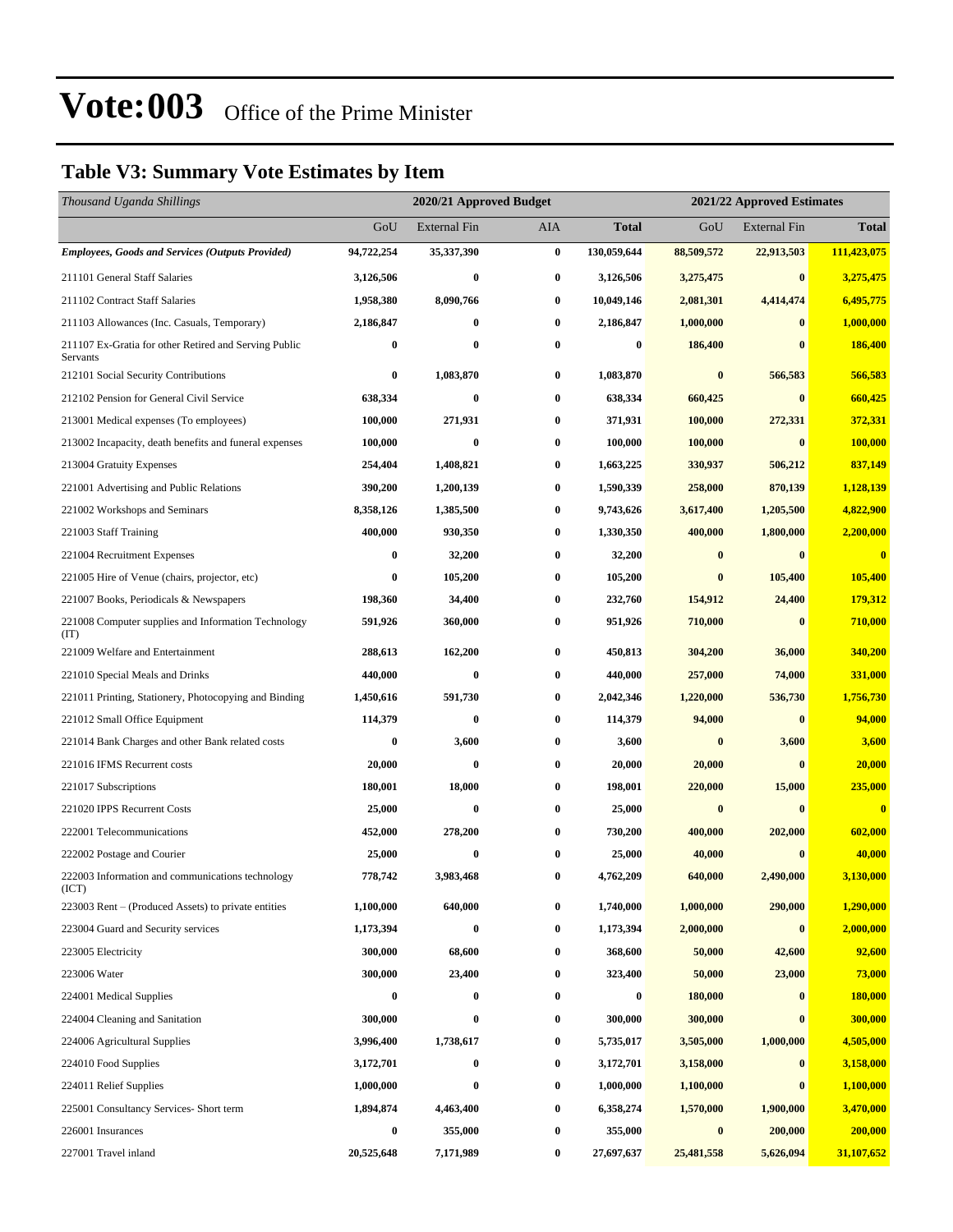| 227002 Travel abroad                                               | 1,856,494     | $\mathbf{0}$ | $\bf{0}$         | 1,856,494   | 693,000     | $\mathbf{0}$ | 693,000     |
|--------------------------------------------------------------------|---------------|--------------|------------------|-------------|-------------|--------------|-------------|
| 227003 Carriage, Haulage, Freight and transport hire               | 100.000       | $\bf{0}$     | $\bf{0}$         | 100.000     | 50,788      | $\mathbf{0}$ | 50,788      |
| 227004 Fuel, Lubricants and Oils                                   | 1,608,000     | 434,469      | $\bf{0}$         | 2,042,469   | 2,200,000   | 348,000      | 2,548,000   |
| 228001 Maintenance - Civil                                         | 223,000       | $\bf{0}$     | 0                | 223,000     | $\bf{0}$    | $\mathbf{0}$ | $\bf{0}$    |
| 228002 Maintenance - Vehicles                                      | 3,485,056     | 370,000      | 0                | 3,855,056   | 4,093,000   | 230,000      | 4,323,000   |
| 228003 Maintenance - Machinery, Equipment &<br>Furniture           | 425,343       | 22,440       | 0                | 447,783     | 301,376     | 22,440       | 323,816     |
| 228004 Maintenance - Other                                         | 46,000        | 109,100      | 0                | 155,100     | $\bf{0}$    | 109,000      | 109,000     |
| 281504 Monitoring, Supervision & Appraisal of Capital<br>work      | 60,000        | $\bf{0}$     | 0                | 60,000      | $\bf{0}$    |              | $\bf{0}$    |
| 282101 Donations                                                   | 4,725,000     | $\bf{0}$     | 0                | 4,725,000   | 4,206,800   | $\mathbf{0}$ | 4,206,800   |
| 282102 Fines and Penalties/ Court wards                            | 200,000       | $\bf{0}$     | 0                | 200,000     | $\bf{0}$    | $\mathbf{0}$ | $\bf{0}$    |
| 282104 Compensation to 3rd Parties                                 | 26,152,910    | $\bf{0}$     | 0                | 26,152,910  | 22,500,000  | $\bf{0}$     | 22,500,000  |
| <b>Grants, Transfers and Subsides (Outputs Funded)</b>             | 34,149,366    | 258,956,671  | $\bf{0}$         | 293,106,037 | 20,796,600  | 52,761,530   | 73,558,130  |
| 263104 Transfers to other govt. Units (Current)                    | 29,374,366    | 13,701,753   | $\bf{0}$         | 43,076,119  | 18,701,600  | $\bf{0}$     | 18,701,600  |
| 263204 Transfers to other govt. Units (Capital)                    | 4,125,000     | 216,646,366  | 0                | 220,771,366 | 2,095,000   | 52,761,530   | 54,856,530  |
| 263206 Other Capital grants (Capital)                              | 650,000       | 28,608,553   | 0                | 29,258,553  | $\bf{0}$    | $\mathbf{0}$ | $\bf{0}$    |
| <b>Investment</b> (Capital Purchases)                              | 8,500,365     | 4,135,923    | $\bf{0}$         | 12,636,288  | 8,758,000   | 1,260,000    | 10,018,000  |
| 281503 Engineering and Design Studies & Plans for<br>capital works | $\bf{0}$      | $\bf{0}$     | $\bf{0}$         | $\bf{0}$    | 20,000      | $\mathbf{0}$ | 20,000      |
| 281504 Monitoring, Supervision & Appraisal of Capital<br>work      | 483,885       | $\bf{0}$     | 0                | 483,885     | 210,000     | $\mathbf{0}$ | 210,000     |
| 312101 Non-Residential Buildings                                   | 6,405,378     | 200,000      | 0                | 6,605,378   | 3,943,000   | $\mathbf{0}$ | 3,943,000   |
| 312102 Residential Buildings                                       | 1,231,102     | $\mathbf{0}$ | $\bf{0}$         | 1,231,102   | 550,000     | $\mathbf{0}$ | 550,000     |
| 312104 Other Structures                                            | $\bf{0}$      | $\bf{0}$     | 0                | $\bf{0}$    | 1,000,000   | $\mathbf{0}$ | 1,000,000   |
| 312201 Transport Equipment                                         | $\bf{0}$      | 3,665,923    | 0                | 3,665,923   | 2,000,000   | 1,260,000    | 3,260,000   |
| 312202 Machinery and Equipment                                     | 280,000       | 70,000       | $\bf{0}$         | 350,000     | 565,000     | $\bf{0}$     | 565,000     |
| 312203 Furniture & Fixtures                                        | 100,000       | 200,000      | 0                | 300,000     | 470,000     | $\bf{0}$     | 470,000     |
| <b>Arrears</b>                                                     | 141,769       | $\bf{0}$     | $\bf{0}$         | 141,769     | 11,790      | $\mathbf{0}$ | 11,790      |
| 321607 Utility arrears (Budgeting)                                 | 141,769       | $\bf{0}$     | $\bf{0}$         | 141,769     | $\bf{0}$    | $\bf{0}$     | $\bf{0}$    |
| 321617 Salary Arrears (Budgeting)                                  | $\bf{0}$      | $\bf{0}$     | 0                | $\bf{0}$    | 11,790      | $\mathbf{0}$ | 11,790      |
| <b>Grand Total Vote 003</b>                                        | 137,513,754   | 298,429,984  | 0                | 435,943,739 | 118,075,962 | 76,935,034   | 195,010,995 |
| <b>Total Excluding Arrears</b>                                     | 137, 371, 985 | 298,429,984  | $\boldsymbol{0}$ | 435,801,969 | 118,064,172 | 76,935,034   | 194,999,205 |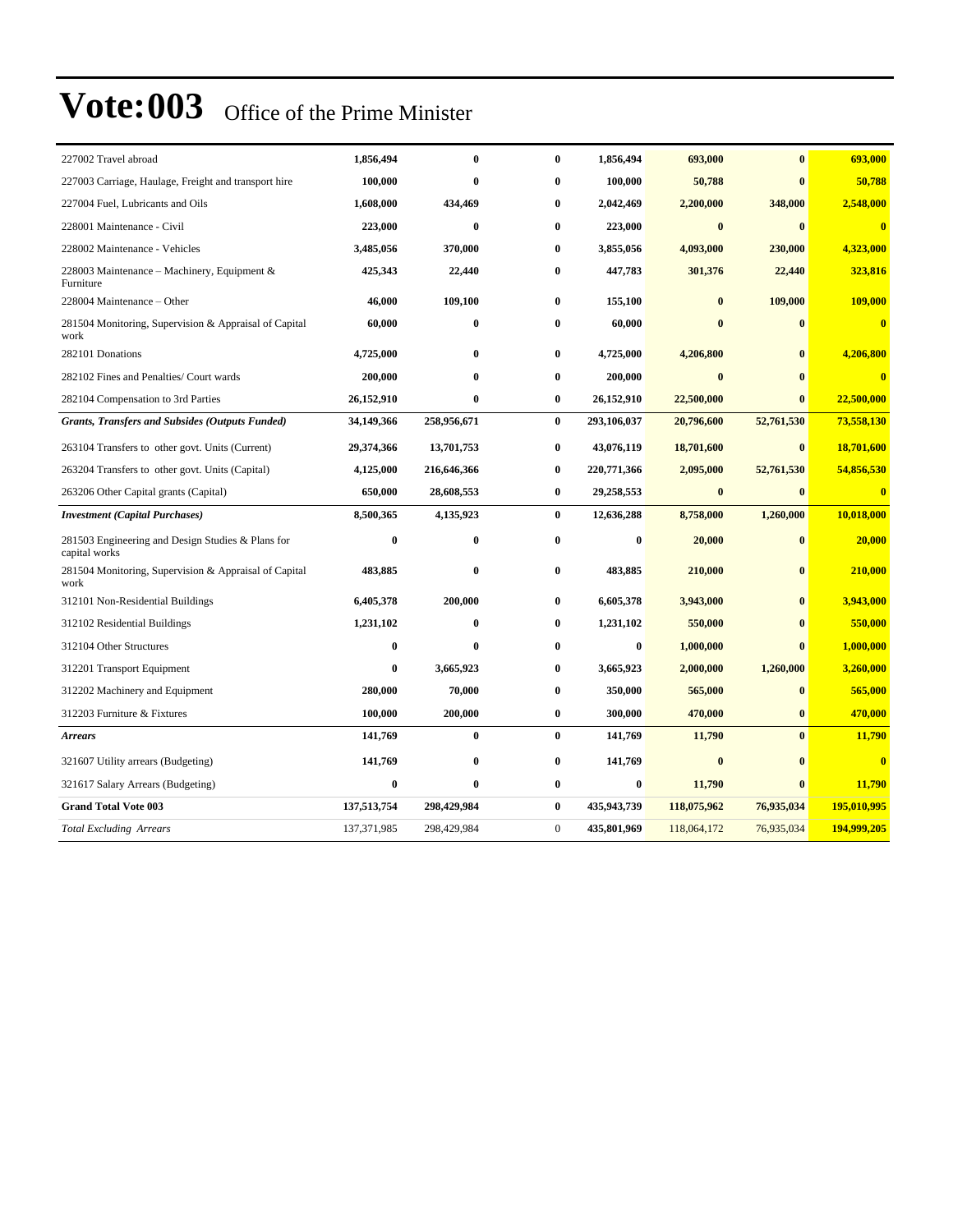#### **Table V4: Detailed Estimates by Sub-SubProgramme, Department,Project and Budget Output and Item**

#### *Sub-SubProgrammme 01 Strategic Coordination, Monitoring and Evaluation*

*Recurrent Budget Estimates*

| <b>Department 01 Executive Office</b>                                     |                  |                         |                  |              |                       |                            |               |
|---------------------------------------------------------------------------|------------------|-------------------------|------------------|--------------|-----------------------|----------------------------|---------------|
| Thousand Uganda Shillings                                                 |                  | 2020/21 Approved Budget |                  |              |                       | 2021/22 Approved Estimates |               |
| <b>Outputs Provided</b>                                                   | Wage             | Non Wage                | <b>AIA</b>       | <b>Total</b> | Wage                  | Non Wage                   | <b>Total</b>  |
| Budget Output 130101 Government policy implementation coordination        |                  |                         |                  |              |                       |                            |               |
| 211101 General Staff Salaries                                             | 162,853          | $\boldsymbol{0}$        | $\boldsymbol{0}$ | 162,853      | 162,853               | $\mathbf{0}$               | 162,853       |
| 211103 Allowances (Inc. Casuals, Temporary)                               | $\boldsymbol{0}$ | $\mathbf{0}$            | $\boldsymbol{0}$ | $\bf{0}$     | $\mathbf{0}$          | 1,000,000                  | 1,000,000     |
| 221002 Workshops and Seminars                                             | $\mathbf{0}$     | 600,000                 | $\mathbf{0}$     | 600,000      | $\mathbf{0}$          | $\mathbf{0}$               | $\mathbf{0}$  |
| 221007 Books, Periodicals & Newspapers                                    | $\boldsymbol{0}$ | 13,000                  | $\boldsymbol{0}$ | 13,000       | $\mathbf{0}$          | 13,000                     | 13,000        |
| 221009 Welfare and Entertainment                                          | $\overline{0}$   | $\overline{0}$          | $\boldsymbol{0}$ | $\bf{0}$     | $\mathbf{0}$          | 80,000                     | 80,000        |
| 221010 Special Meals and Drinks                                           | $\boldsymbol{0}$ | 57,000                  | $\boldsymbol{0}$ | 57,000       | $\boldsymbol{0}$      | 57,000                     | 57,000        |
| 221011 Printing, Stationery, Photocopying and Binding                     | $\mathbf{0}$     | 68,000                  | $\boldsymbol{0}$ | 68,000       | $\mathbf{0}$          | 80,000                     | 80,000        |
| 221012 Small Office Equipment                                             | $\boldsymbol{0}$ | 18,000                  | $\boldsymbol{0}$ | 18,000       | $\mathbf{0}$          | 18,000                     | 18,000        |
| 222002 Postage and Courier                                                | $\mathbf{0}$     | 10,000                  | $\mathbf{0}$     | 10,000       | $\boldsymbol{0}$      | $\mathbf{0}$               | $\bf{0}$      |
| 223004 Guard and Security services                                        | $\overline{0}$   | 300,000                 | $\boldsymbol{0}$ | 300,000      | $\mathbf{0}$          | 1,000,000                  | 1,000,000     |
| 227001 Travel inland                                                      | $\boldsymbol{0}$ | 2,572,876               | $\boldsymbol{0}$ | 2,572,876    | $\mathbf{0}$          | 2,500,000                  | 2,500,000     |
| 227002 Travel abroad                                                      | $\overline{0}$   | 657,752                 | $\boldsymbol{0}$ | 657,752      | $\mathbf{0}$          | 400,000                    | 400,000       |
| 228002 Maintenance - Vehicles                                             | $\boldsymbol{0}$ | 670,000                 | $\boldsymbol{0}$ | 670,000      | $\mathbf{0}$          | 500,000                    | 500,000       |
| 282101 Donations                                                          | $\boldsymbol{0}$ | 1,500,000               | $\boldsymbol{0}$ | 1,500,000    | $\mathbf{0}$          | 1,076,000                  | 1,076,000     |
| <b>Total Cost of Budget Output 01</b>                                     | 162,853          | 6,466,628               | 0                | 6,629,481    | 162,853               | 6,724,000                  | 6,886,853     |
| <b>Budget Output 130102 Government business in Parliament coordinated</b> |                  |                         |                  |              |                       |                            |               |
| 221011 Printing, Stationery, Photocopying and Binding                     | $\boldsymbol{0}$ | 17,500                  | $\boldsymbol{0}$ | 17,500       | $\mathbf{0}$          | 18,000                     | <b>18,000</b> |
| 221012 Small Office Equipment                                             | $\boldsymbol{0}$ | 6,000                   | $\boldsymbol{0}$ | 6,000        | $\boldsymbol{0}$      | 6,000                      | 6,000         |
| 222002 Postage and Courier                                                | $\overline{0}$   | 10,000                  | $\mathbf{0}$     | 10,000       | $\mathbf{0}$          | 10,000                     | 10,000        |
| 227001 Travel inland                                                      | $\boldsymbol{0}$ | 50,000                  | $\boldsymbol{0}$ | 50,000       | $\mathbf{0}$          | 50,000                     | 50,000        |
| 228002 Maintenance - Vehicles                                             | $\mathbf{0}$     | 42,500                  | $\mathbf{0}$     | 42,500       | $\mathbf{0}$          | 42,000                     | 42,000        |
| <b>Total Cost of Budget Output 02</b>                                     | $\pmb{\theta}$   | 126,000                 | 0                | 126,000      | $\boldsymbol{\theta}$ | 126,000                    | 126,000       |
| <b>Total Cost Of Outputs Provided</b>                                     | 162,853          | 6,592,628               | $\bf{0}$         | 6,755,481    | 162,853               | 6,850,000                  | 7,012,853     |
| <b>Total Cost for Department 01</b>                                       | 162,853          | 6,592,628               | $\bf{0}$         | 6,755,481    | 162,853               | 6,850,000                  | 7,012,853     |
| <b>Total Excluding Arrears</b>                                            | 162,853          | 6,592,628               | $\mathbf{0}$     | 6,755,481    | 162,853               | 6,850,000                  | 7,012,853     |
| <b>Department 08 General Duties</b>                                       |                  |                         |                  |              |                       |                            |               |
| Thousand Uganda Shillings                                                 |                  | 2020/21 Approved Budget |                  |              |                       | 2021/22 Approved Estimates |               |

| <b>Outputs Provided</b>                                                   | Wage         | Non Wage     | <b>AIA</b> | <b>Total</b> | Wage         | Non Wage        | <b>Total</b> |
|---------------------------------------------------------------------------|--------------|--------------|------------|--------------|--------------|-----------------|--------------|
| <b>Budget Output 130101 Government policy implementation coordination</b> |              |              |            |              |              |                 |              |
| 211101 General Staff Salaries                                             | 25.314       | $\mathbf{0}$ | $\Omega$   | 25.314       | 25,314       | $\vert 0 \vert$ | 25,314       |
| 221002 Workshops and Seminars                                             | $\mathbf{0}$ | $\Omega$     | $\Omega$   | $\mathbf{0}$ | $\mathbf{0}$ | 4,000           | 4,000        |
| 221007 Books, Periodicals & Newspapers                                    | $\Omega$     | 5,000        | $\Omega$   | 5,000        | $\mathbf{0}$ | 5,000           | 5,000        |
| 221009 Welfare and Entertainment                                          | $\mathbf{0}$ | 5,000        | $\Omega$   | 5,000        | $\mathbf{0}$ | 5,000           | 5,000        |
| 221011 Printing, Stationery, Photocopying and Binding                     | $\Omega$     | 10.000       | $\Omega$   | 10.000       | $\mathbf{0}$ | 10,000          | 10,000       |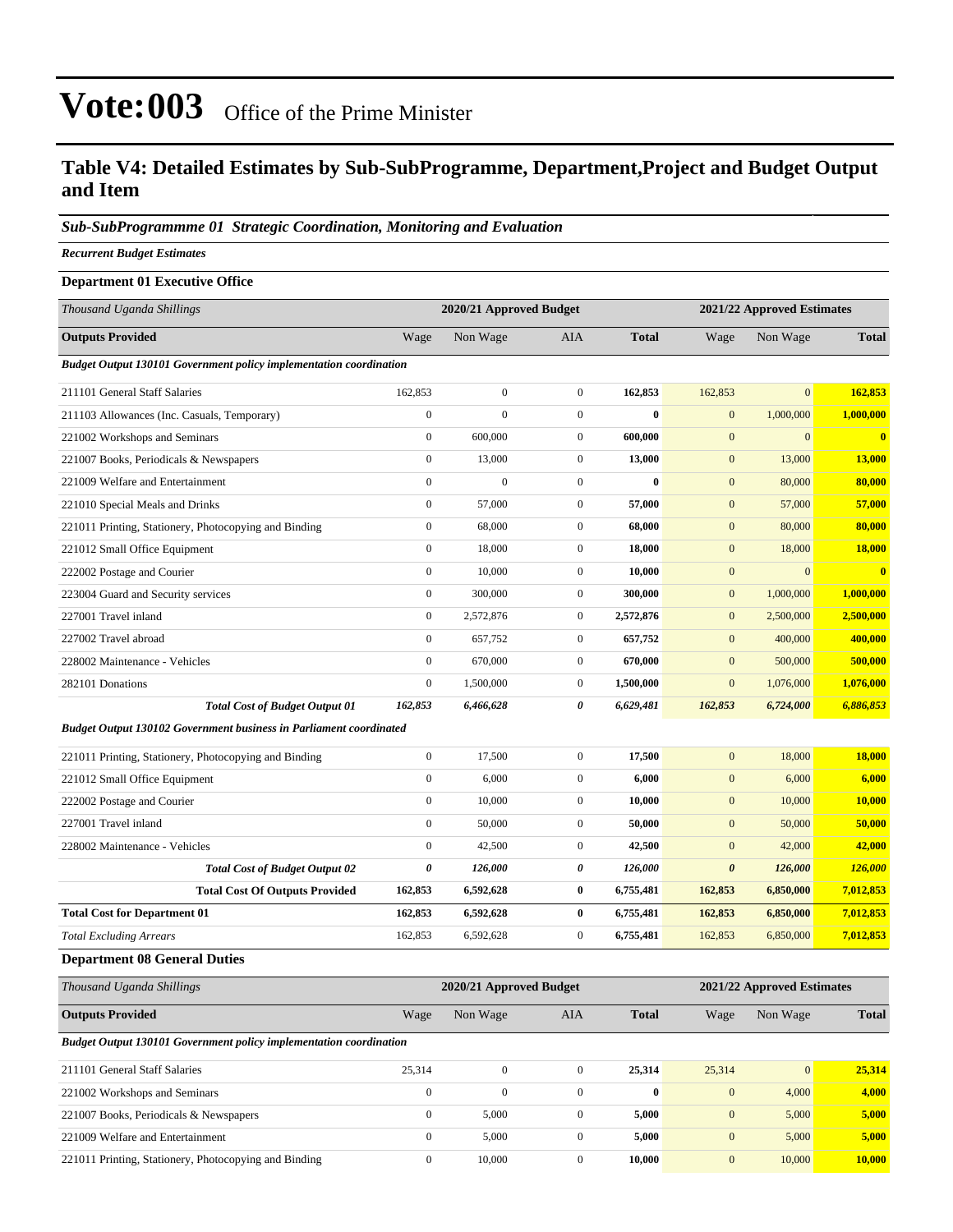| 221012 Small Office Equipment         | $\mathbf{0}$ | 3,000    | $\theta$     | 3,000        | $\mathbf{0}$   | 3,000        | 3,000        |
|---------------------------------------|--------------|----------|--------------|--------------|----------------|--------------|--------------|
| 223004 Guard and Security services    | $\mathbf{0}$ | 30,000   | $\mathbf{0}$ | 30,000       | $\overline{0}$ | $\mathbf{0}$ | $\mathbf{0}$ |
| 227001 Travel inland                  | $\mathbf{0}$ | 245,960  | $\mathbf{0}$ | 245,960      | $\mathbf{0}$   | 239,000      | 239,000      |
| 227002 Travel abroad                  | $\mathbf{0}$ | 30,000   | $\mathbf{0}$ | 30,000       | $\mathbf{0}$   | 23,000       | 23,000       |
| 228002 Maintenance - Vehicles         | $\mathbf{0}$ | 75,000   | $\mathbf{0}$ | 75,000       | $\mathbf{0}$   | 75,000       | 75,000       |
| 282101 Donations                      | $\mathbf{0}$ | $\theta$ | $\mathbf{0}$ | $\mathbf{0}$ | $\mathbf{0}$   | 100,000      | 100,000      |
| <b>Total Cost of Budget Output 01</b> | 25,314       | 403,960  | 0            | 429,275      | 25,314         | 464,000      | 489,314      |
| <b>Total Cost Of Outputs Provided</b> | 25,314       | 403,960  | $\bf{0}$     | 429,275      | 25,314         | 464,000      | 489,314      |
| <b>Total Cost for Department 08</b>   | 25,314       | 403,960  | $\mathbf{0}$ | 429,275      | 25,314         | 464,000      | 489,314      |
| <b>Total Excluding Arrears</b>        | 25,314       | 403,960  | $\mathbf{0}$ | 429,275      | 25,314         | 464,000      | 489,314      |

#### **Department 09 Government Chief Whip**

| Thousand Uganda Shillings                                                 |                  | 2020/21 Approved Budget |                  |              |              | 2021/22 Approved Estimates |                         |
|---------------------------------------------------------------------------|------------------|-------------------------|------------------|--------------|--------------|----------------------------|-------------------------|
| <b>Outputs Provided</b>                                                   | Wage             | Non Wage                | <b>AIA</b>       | <b>Total</b> | Wage         | Non Wage                   | <b>Total</b>            |
| <b>Budget Output 130102 Government business in Parliament coordinated</b> |                  |                         |                  |              |              |                            |                         |
| 211101 General Staff Salaries                                             | 34,996           | $\boldsymbol{0}$        | $\mathbf{0}$     | 34,996       | 34,996       | $\overline{0}$             | 34,996                  |
| 221002 Workshops and Seminars                                             | $\boldsymbol{0}$ | 400,000                 | $\boldsymbol{0}$ | 400,000      | $\mathbf{0}$ | 100,000                    | 100,000                 |
| 221007 Books, Periodicals & Newspapers                                    | $\mathbf{0}$     | 10,000                  | $\overline{0}$   | 10,000       | $\mathbf{0}$ | 10,000                     | 10,000                  |
| 221008 Computer supplies and Information Technology (IT)                  | $\mathbf{0}$     | 30,000                  | $\overline{0}$   | 30,000       | $\mathbf{0}$ | $\mathbf{0}$               | $\overline{\mathbf{0}}$ |
| 221010 Special Meals and Drinks                                           | $\mathbf{0}$     | 303,000                 | $\overline{0}$   | 303,000      | $\mathbf{0}$ | 200,000                    | 200,000                 |
| 221011 Printing, Stationery, Photocopying and Binding                     | $\boldsymbol{0}$ | 80,000                  | $\mathbf{0}$     | 80,000       | $\mathbf{0}$ | 80,000                     | 80,000                  |
| 221012 Small Office Equipment                                             | $\mathbf{0}$     | 10,000                  | $\boldsymbol{0}$ | 10,000       | $\mathbf{0}$ | 10,000                     | 10,000                  |
| 222001 Telecommunications                                                 | $\mathbf{0}$     | 252,000                 | $\overline{0}$   | 252,000      | $\mathbf{0}$ | $\mathbf{0}$               | $\overline{\mathbf{0}}$ |
| 222002 Postage and Courier                                                | $\mathbf{0}$     | 5,000                   | $\overline{0}$   | 5,000        | $\mathbf{0}$ | $\mathbf{0}$               | $\mathbf{0}$            |
| 225001 Consultancy Services- Short term                                   | $\mathbf{0}$     | 436,442                 | $\overline{0}$   | 436,442      | $\mathbf{0}$ | 300,000                    | 300,000                 |
| 227001 Travel inland                                                      | $\mathbf{0}$     | 430,000                 | $\overline{0}$   | 430,000      | $\mathbf{0}$ | 617,000                    | 617,000                 |
| 227002 Travel abroad                                                      | $\mathbf{0}$     | 261,000                 | $\boldsymbol{0}$ | 261,000      | $\mathbf{0}$ | 150,000                    | 150,000                 |
| 228002 Maintenance - Vehicles                                             | $\mathbf{0}$     | 160,000                 | $\overline{0}$   | 160,000      | $\mathbf{0}$ | 200,000                    | 200,000                 |
| 282101 Donations                                                          | $\mathbf{0}$     | 450,000                 | $\overline{0}$   | 450,000      | $\mathbf{0}$ | 350,000                    | 350,000                 |
| <b>Total Cost of Budget Output 02</b>                                     | 34,996           | 2,827,442               | 0                | 2,862,438    | 34,996       | 2,017,000                  | 2,051,996               |
| <b>Total Cost Of Outputs Provided</b>                                     | 34,996           | 2,827,442               | 0                | 2,862,438    | 34,996       | 2,017,000                  | 2,051,996               |
| <b>Total Cost for Department 09</b>                                       | 34,996           | 2,827,442               | 0                | 2,862,438    | 34,996       | 2,017,000                  | 2,051,996               |
| <b>Total Excluding Arrears</b>                                            | 34,996           | 2,827,442               | 0                | 2,862,438    | 34,996       | 2,017,000                  | 2,051,996               |
| <b>Department 16 Monitoring and Evaluation</b>                            |                  |                         |                  |              |              |                            |                         |

| Thousand Uganda Shillings                             | 2020/21 Approved Budget |              |              |              |                  | 2021/22 Approved Estimates |              |  |
|-------------------------------------------------------|-------------------------|--------------|--------------|--------------|------------------|----------------------------|--------------|--|
| <b>Outputs Provided</b>                               | Wage                    | Non Wage     | AIA          | <b>Total</b> | Wage             | Non Wage                   | <b>Total</b> |  |
| Budget Output 130103 M & E for Local Governments      |                         |              |              |              |                  |                            |              |  |
| 221002 Workshops and Seminars                         | $\mathbf{0}$            | 210,000      | $\Omega$     | 210,000      | $\overline{0}$   | $\Omega$                   | 0            |  |
| 221011 Printing, Stationery, Photocopying and Binding | $\mathbf{0}$            | 30,000       | $\mathbf{0}$ | 30,000       | $\overline{0}$   | 30,000                     | 30,000       |  |
| 223003 Rent – (Produced Assets) to private entities   | $\Omega$                | $\mathbf{0}$ | $\Omega$     | $\mathbf{0}$ | $\mathbf{0}$     | 1,000,000                  | 1,000,000    |  |
| 223005 Electricity                                    | $\mathbf{0}$            | $\mathbf{0}$ | $\mathbf{0}$ | $\bf{0}$     | $\boldsymbol{0}$ | 50,000                     | 50,000       |  |
| 223006 Water                                          | $\mathbf{0}$            | $\mathbf{0}$ | $\Omega$     | $\mathbf{0}$ | $\mathbf{0}$     | 50,000                     | 50,000       |  |
| 225001 Consultancy Services- Short term               | $\mathbf{0}$            | 160,000      | $\mathbf{0}$ | 160,000      | $\mathbf{0}$     | 200,000                    | 200,000      |  |
| 227001 Travel inland                                  | $\mathbf{0}$            | 640,028      | $\Omega$     | 640,028      | $\mathbf{0}$     | 689,000                    | 689,000      |  |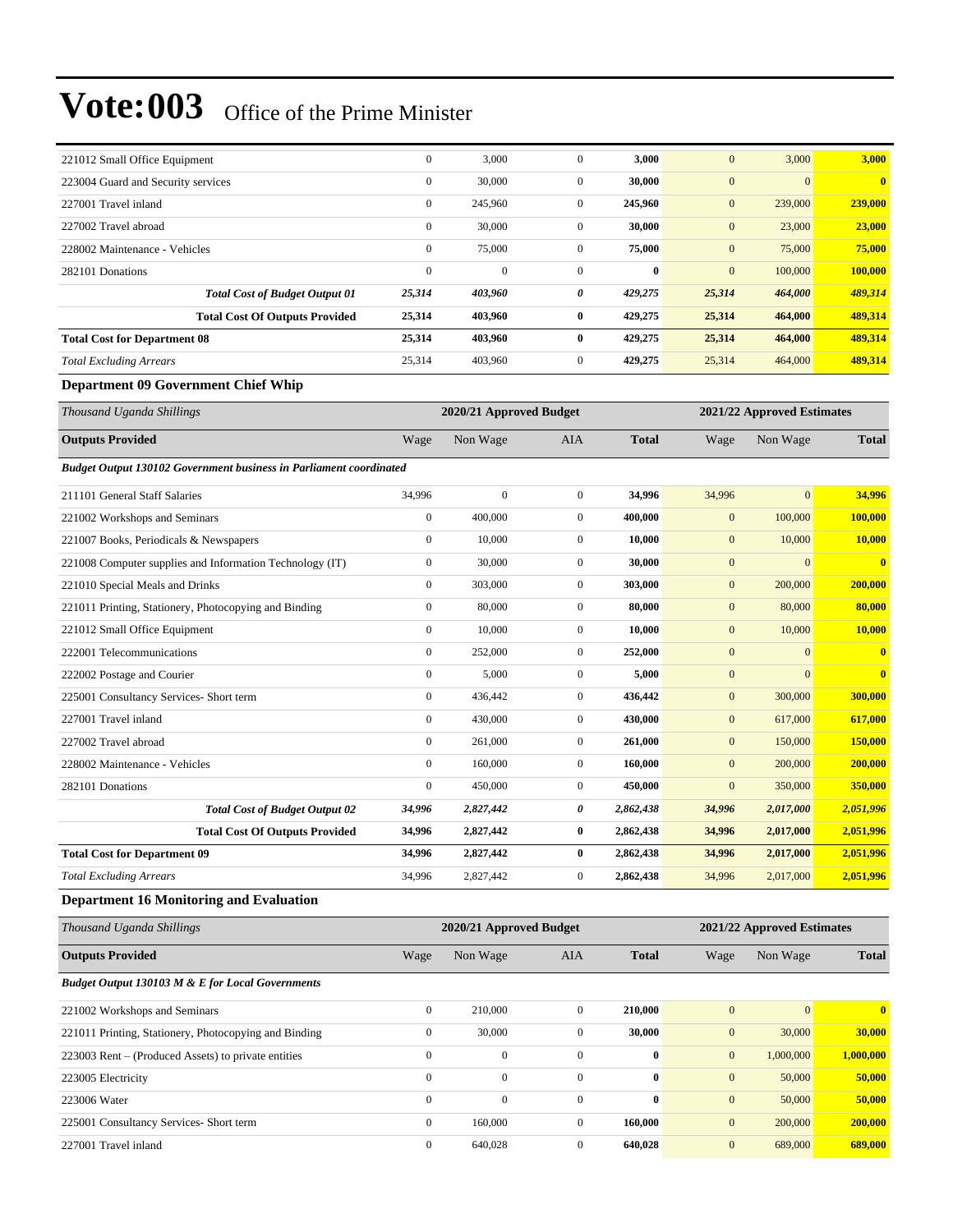| 228002 Maintenance - Vehicles                                                    | $\boldsymbol{0}$ | 50,000           | $\mathbf{0}$     | 50,000    | $\mathbf{0}$          | 50,000                | 50,000                |
|----------------------------------------------------------------------------------|------------------|------------------|------------------|-----------|-----------------------|-----------------------|-----------------------|
| <b>Total Cost of Budget Output 03</b>                                            | 0                | 1,090,028        | 0                | 1,090,028 | $\boldsymbol{\theta}$ | 2,069,000             | 2,069,000             |
| <b>Budget Output 130106 Functioning National Monitoring and Evaluation</b>       |                  |                  |                  |           |                       |                       |                       |
| 211101 General Staff Salaries                                                    | $\boldsymbol{0}$ | $\boldsymbol{0}$ | $\mathbf{0}$     | $\bf{0}$  | 361,641               | $\mathbf{0}$          | 361,641               |
| 221001 Advertising and Public Relations                                          | $\overline{0}$   | $\boldsymbol{0}$ | $\mathbf{0}$     | $\bf{0}$  | $\boldsymbol{0}$      | 12,000                | 12,000                |
| 221007 Books, Periodicals & Newspapers                                           | $\overline{0}$   | $\boldsymbol{0}$ | $\mathbf{0}$     | $\bf{0}$  | $\mathbf{0}$          | 6,912                 | 6,912                 |
| 221011 Printing, Stationery, Photocopying and Binding                            | $\overline{0}$   | $\boldsymbol{0}$ | $\mathbf{0}$     | $\bf{0}$  | $\mathbf{0}$          | 54,000                | 54,000                |
| 221012 Small Office Equipment                                                    | $\boldsymbol{0}$ | $\boldsymbol{0}$ | $\mathbf{0}$     | $\bf{0}$  | $\mathbf{0}$          | 4,800                 | 4,800                 |
| 225001 Consultancy Services- Short term                                          | $\overline{0}$   | $\boldsymbol{0}$ | $\mathbf{0}$     | $\bf{0}$  | $\mathbf{0}$          | 570,000               | 570,000               |
| 227001 Travel inland                                                             | $\overline{0}$   | $\boldsymbol{0}$ | $\mathbf{0}$     | $\bf{0}$  | $\mathbf{0}$          | 512,288               | 512,288               |
| 228002 Maintenance - Vehicles                                                    | $\overline{0}$   | $\boldsymbol{0}$ | $\mathbf{0}$     | $\bf{0}$  | $\mathbf{0}$          | 40,000                | 40,000                |
| <b>Total Cost of Budget Output 06</b>                                            | 0                | 0                | 0                | 0         | 361,641               | 1,200,000             | 1,561,641             |
| Budget Output 130107 M & E for Agencies, NGO's and Other Government Institutions |                  |                  |                  |           |                       |                       |                       |
| 221002 Workshops and Seminars                                                    | $\boldsymbol{0}$ | $\boldsymbol{0}$ | $\mathbf{0}$     | $\bf{0}$  | $\mathbf{0}$          | 90,000                | 90,000                |
| 221011 Printing, Stationery, Photocopying and Binding                            | $\boldsymbol{0}$ | 50,000           | $\mathbf{0}$     | 50,000    | $\mathbf{0}$          | 30,000                | 30,000                |
| 221012 Small Office Equipment                                                    | $\overline{0}$   | 10,000           | $\mathbf{0}$     | 10,000    | $\mathbf{0}$          | $\mathbf{0}$          | $\bf{0}$              |
| 227001 Travel inland                                                             | $\overline{0}$   | 250,000          | $\mathbf{0}$     | 250,000   | $\mathbf{0}$          | 220,000               | 220,000               |
| 228002 Maintenance - Vehicles                                                    | $\overline{0}$   | 78,197           | $\mathbf{0}$     | 78,197    | $\mathbf{0}$          | 10,000                | 10,000                |
| <b>Total Cost of Budget Output 07</b>                                            | 0                | 388,197          | 0                | 388,197   | $\boldsymbol{\theta}$ | 350,000               | 350,000               |
| <b>Budget Output 130108 M &amp; E for Central Government</b>                     |                  |                  |                  |           |                       |                       |                       |
| 211101 General Staff Salaries                                                    | 361,641          | $\boldsymbol{0}$ | $\mathbf{0}$     | 361,641   | $\mathbf{0}$          | $\mathbf{0}$          | $\bf{0}$              |
| 211103 Allowances (Inc. Casuals, Temporary)                                      | $\boldsymbol{0}$ | 50,000           | $\mathbf{0}$     | 50,000    | $\boldsymbol{0}$      | $\mathbf{0}$          | $\bf{0}$              |
| 221001 Advertising and Public Relations                                          | $\boldsymbol{0}$ | 7,200            | $\mathbf{0}$     | 7,200     | $\mathbf{0}$          | $\mathbf{0}$          | $\bf{0}$              |
| 221002 Workshops and Seminars                                                    | $\boldsymbol{0}$ | 450,000          | $\mathbf{0}$     | 450,000   | $\mathbf{0}$          | $\mathbf{0}$          | $\bf{0}$              |
| 221007 Books, Periodicals & Newspapers                                           | $\boldsymbol{0}$ | 7,360            | $\mathbf{0}$     | 7,360     | $\mathbf{0}$          | $\mathbf{0}$          | $\bf{0}$              |
| 221008 Computer supplies and Information Technology (IT)                         | $\boldsymbol{0}$ | 43,000           | $\mathbf{0}$     | 43,000    | $\mathbf{0}$          | $\mathbf{0}$          | $\mathbf{0}$          |
| 221011 Printing, Stationery, Photocopying and Binding                            | $\boldsymbol{0}$ | 53,866           | $\mathbf{0}$     | 53,866    | $\mathbf{0}$          | $\mathbf{0}$          | $\bf{0}$              |
| 221012 Small Office Equipment                                                    | $\boldsymbol{0}$ | 7,800            | $\mathbf{0}$     | 7,800     | $\mathbf{0}$          | $\mathbf{0}$          | $\bf{0}$              |
| 225001 Consultancy Services- Short term                                          | $\boldsymbol{0}$ | 704,432          | $\mathbf{0}$     | 704,432   | $\mathbf{0}$          | $\mathbf{0}$          | $\bf{0}$              |
| 227001 Travel inland                                                             | $\boldsymbol{0}$ | 537,100          | $\mathbf{0}$     | 537,100   | $\mathbf{0}$          | $\mathbf{0}$          | $\bf{0}$              |
| 227002 Travel abroad                                                             | $\boldsymbol{0}$ | 61,242           | $\boldsymbol{0}$ | 61,242    | $\boldsymbol{0}$      | $\mathbf{0}$          | $\bf{0}$              |
| 228002 Maintenance - Vehicles                                                    | $\boldsymbol{0}$ | 40,000           | $\mathbf{0}$     | 40,000    | $\mathbf{0}$          | $\mathbf{0}$          | $\bf{0}$              |
| <b>Total Cost of Budget Output 08</b>                                            | 361,641          | 1,962,000        | 0                | 2,323,641 | $\boldsymbol{\theta}$ | $\boldsymbol{\theta}$ | $\boldsymbol{\theta}$ |
| <b>Total Cost Of Outputs Provided</b>                                            | 361,641          | 3,440,226        | $\bf{0}$         | 3,801,866 | 361,641               | 3,619,000             | 3,980,641             |
| <b>Total Cost for Department 16</b>                                              | 361,641          | 3,440,226        | $\bf{0}$         | 3,801,866 | 361,641               | 3,619,000             | 3,980,641             |
| <b>Total Excluding Arrears</b>                                                   | 361,641          | 3,440,226        | $\boldsymbol{0}$ | 3,801,866 | 361,641               | 3,619,000             | 3,980,641             |
| Department 17 Policy Implementation and Coordination                             |                  |                  |                  |           |                       |                       |                       |
|                                                                                  |                  |                  |                  |           |                       |                       |                       |

| Thousand Uganda Shillings                                                 |         | 2020/21 Approved Budget |     | 2021/22 Approved Estimates |         |                |              |
|---------------------------------------------------------------------------|---------|-------------------------|-----|----------------------------|---------|----------------|--------------|
| <b>Outputs Provided</b>                                                   | Wage    | Non Wage                | AIA | <b>Total</b>               | Wage    | Non Wage       | <b>Total</b> |
| <b>Budget Output 130101 Government policy implementation coordination</b> |         |                         |     |                            |         |                |              |
| 211101 General Staff Salaries                                             | 305,468 |                         |     | 305.468                    | 305,468 | $\overline{0}$ | 305,468      |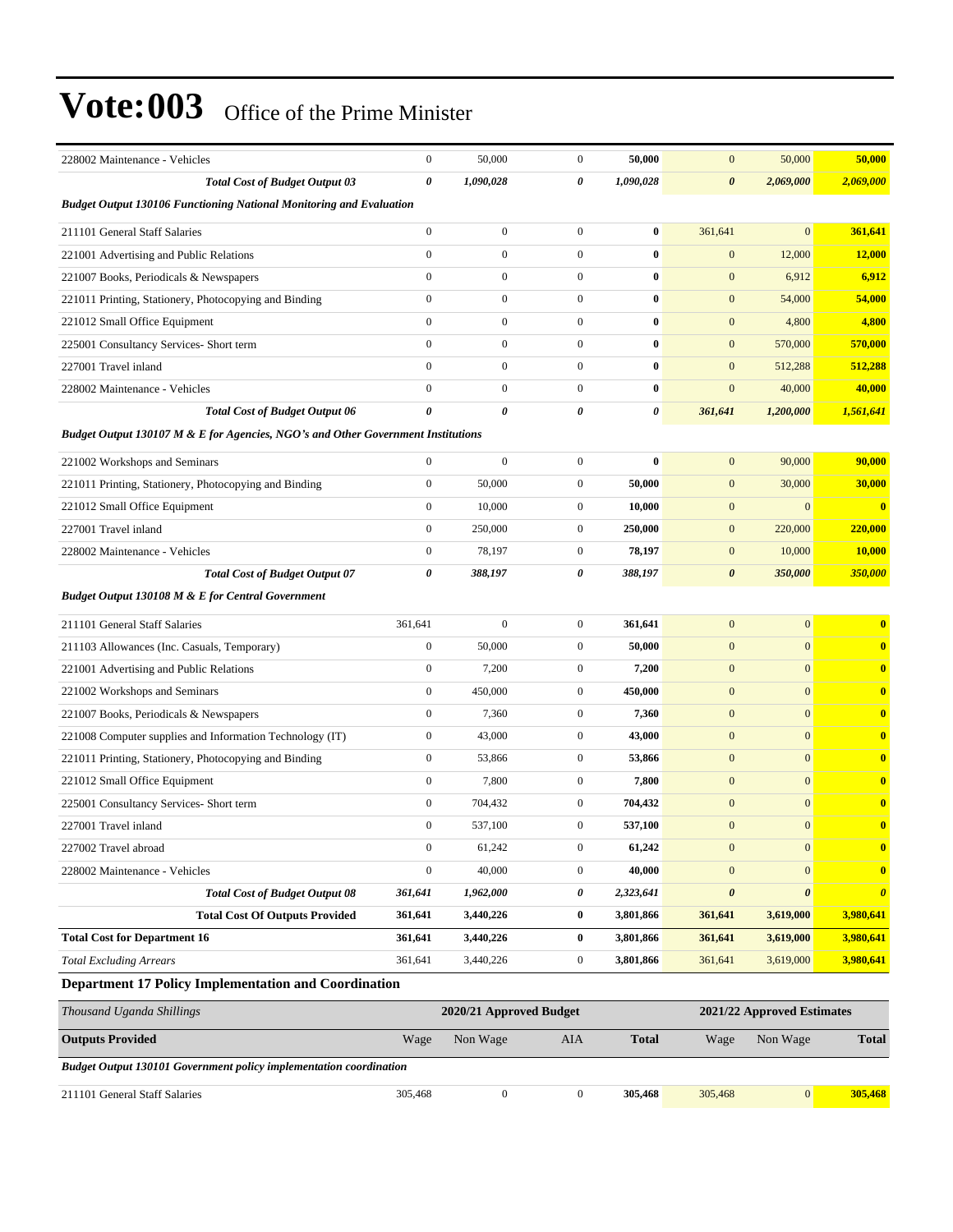| 211103 Allowances (Inc. Casuals, Temporary)                                                  | $\boldsymbol{0}$ | 60,000           | $\mathbf{0}$     | 60,000    | $\mathbf{0}$          | $\mathbf{0}$          | $\bf{0}$                |
|----------------------------------------------------------------------------------------------|------------------|------------------|------------------|-----------|-----------------------|-----------------------|-------------------------|
| 221002 Workshops and Seminars                                                                | $\boldsymbol{0}$ | 50,000           | $\mathbf{0}$     | 50,000    | $\mathbf{0}$          | 100,000               | 100,000                 |
| 221007 Books, Periodicals & Newspapers                                                       | $\boldsymbol{0}$ | 4,000            | $\mathbf{0}$     | 4,000     | $\mathbf{0}$          | 8,000                 | 8,000                   |
| 221008 Computer supplies and Information Technology (IT)                                     | $\boldsymbol{0}$ | 8,926            | $\overline{0}$   | 8,926     | $\mathbf{0}$          | $\mathbf{0}$          | $\bf{0}$                |
| 221009 Welfare and Entertainment                                                             | $\boldsymbol{0}$ | 5,000            | $\overline{0}$   | 5,000     | $\mathbf{0}$          | 13,000                | <b>13,000</b>           |
| 221011 Printing, Stationery, Photocopying and Binding                                        | $\boldsymbol{0}$ | 7,500            | $\mathbf{0}$     | 7,500     | $\mathbf{0}$          | 10,000                | 10,000                  |
| 221012 Small Office Equipment                                                                | $\boldsymbol{0}$ | 3,500            | $\mathbf{0}$     | 3,500     | $\mathbf{0}$          | 5,000                 | 5,000                   |
| 224004 Cleaning and Sanitation                                                               | $\boldsymbol{0}$ | $\boldsymbol{0}$ | $\mathbf{0}$     | $\bf{0}$  | $\mathbf{0}$          | 300,000               | 300,000                 |
| 227001 Travel inland                                                                         | $\boldsymbol{0}$ | 548,650          | $\mathbf{0}$     | 548,650   | $\mathbf{0}$          | 1,019,000             | 1,019,000               |
| 227002 Travel abroad                                                                         | $\mathbf{0}$     | 10,000           | $\mathbf{0}$     | 10,000    | $\mathbf{0}$          | $\mathbf{0}$          | $\bf{0}$                |
| 228002 Maintenance - Vehicles                                                                | $\boldsymbol{0}$ | 86,000           | $\mathbf{0}$     | 86,000    | $\boldsymbol{0}$      | 190,000               | 190,000                 |
| <b>Total Cost of Budget Output 01</b>                                                        | 305,468          | 783,576          | 0                | 1,089,043 | 305,468               | 1,645,000             | 1,950,468               |
| <b>Budget Output 130114 Sector wide coordination strengthened</b>                            |                  |                  |                  |           |                       |                       |                         |
| 221002 Workshops and Seminars                                                                | $\boldsymbol{0}$ | 15,000           | $\mathbf{0}$     | 15,000    | $\mathbf{0}$          | $\mathbf{0}$          | $\bf{0}$                |
| 221011 Printing, Stationery, Photocopying and Binding                                        | $\boldsymbol{0}$ | 7,500            | $\overline{0}$   | 7,500     | $\mathbf{0}$          | $\mathbf{0}$          | $\bf{0}$                |
| 227001 Travel inland                                                                         | $\boldsymbol{0}$ | 185,500          | $\mathbf{0}$     | 185,500   | $\mathbf{0}$          | $\mathbf{0}$          | $\bf{0}$                |
| 228002 Maintenance - Vehicles                                                                | $\boldsymbol{0}$ | 25,000           | $\mathbf{0}$     | 25,000    | $\mathbf{0}$          | $\mathbf{0}$          | $\bf{0}$                |
| <b>Total Cost of Budget Output 14</b>                                                        | 0                | 233,000          | 0                | 233,000   | $\boldsymbol{\theta}$ | $\boldsymbol{\theta}$ | $\boldsymbol{\theta}$   |
| <b>Budget Output 130115 International Commitments coordinated</b>                            |                  |                  |                  |           |                       |                       |                         |
| 221002 Workshops and Seminars                                                                | $\boldsymbol{0}$ | 7,000            | $\overline{0}$   | 7,000     | $\mathbf{0}$          | 15,000                | 15,000                  |
| 221011 Printing, Stationery, Photocopying and Binding                                        | $\boldsymbol{0}$ | 2,650            | $\mathbf{0}$     | 2,650     | $\mathbf{0}$          | 10,000                | 10,000                  |
| 221012 Small Office Equipment                                                                | $\boldsymbol{0}$ | 3,500            | $\mathbf{0}$     | 3,500     | $\mathbf{0}$          | $\mathbf{0}$          | $\bf{0}$                |
| 227001 Travel inland                                                                         | $\boldsymbol{0}$ | 165,500          | $\mathbf{0}$     | 165,500   | $\mathbf{0}$          | 132,000               | 132,000                 |
| 227002 Travel abroad                                                                         | $\boldsymbol{0}$ | 25,000           | $\mathbf{0}$     | 25,000    | $\mathbf{0}$          | $\boldsymbol{0}$      | $\bf{0}$                |
| 228002 Maintenance - Vehicles                                                                | $\boldsymbol{0}$ | 5,000            | $\mathbf{0}$     | 5,000     | $\mathbf{0}$          | 53,000                | 53,000                  |
| <b>Total Cost of Budget Output 15</b>                                                        | 0                | 208,650          | 0                | 208,650   | $\boldsymbol{\theta}$ | 210,000               | 210,000                 |
| Budget Output 130116 Civil Society Organisations (CSOs)/Private Sector interests coordinated |                  |                  |                  |           |                       |                       |                         |
|                                                                                              | $\boldsymbol{0}$ | 5,000            | $\overline{0}$   | 5,000     | $\mathbf{0}$          | $\boldsymbol{0}$      | $\bf{0}$                |
| 221002 Workshops and Seminars<br>221009 Welfare and Entertainment                            | $\boldsymbol{0}$ | 6,000            | $\mathbf{0}$     | 6,000     | $\mathbf{0}$          | $\mathbf{0}$          | $\bf{0}$                |
| 221011 Printing, Stationery, Photocopying and Binding                                        | $\boldsymbol{0}$ | 6,600            | $\mathbf{0}$     | 6,600     | $\boldsymbol{0}$      | $\mathbf{0}$          | $\bf{0}$                |
| 227001 Travel inland                                                                         | $\boldsymbol{0}$ | 177,062          | $\boldsymbol{0}$ | 177,062   | $\boldsymbol{0}$      | $\boldsymbol{0}$      | $\bf{0}$                |
| 228002 Maintenance - Vehicles                                                                | $\boldsymbol{0}$ | 8,867            | $\overline{0}$   | 8,867     | $\mathbf{0}$          | $\mathbf{0}$          | $\bf{0}$                |
| <b>Total Cost of Budget Output 16</b>                                                        | $\pmb{\theta}$   | 203,529          | 0                | 203,529   | $\boldsymbol{\theta}$ | $\boldsymbol{\theta}$ | $\boldsymbol{\theta}$   |
| <b>Budget Output 130117 SDGs Coordinated</b>                                                 |                  |                  |                  |           |                       |                       |                         |
|                                                                                              |                  |                  |                  |           |                       |                       |                         |
| 221001 Advertising and Public Relations                                                      | $\boldsymbol{0}$ | $\boldsymbol{0}$ | $\boldsymbol{0}$ | $\bf{0}$  | $\mathbf{0}$          | 20,000                | 20,000                  |
| 221002 Workshops and Seminars                                                                | $\mathbf{0}$     | $\boldsymbol{0}$ | $\overline{0}$   | $\bf{0}$  | $\mathbf{0}$          | 19,000                | 19,000                  |
| 221007 Books, Periodicals & Newspapers                                                       | $\boldsymbol{0}$ | $\boldsymbol{0}$ | $\boldsymbol{0}$ | $\bf{0}$  | $\mathbf{0}$          | 6,000                 | 6,000                   |
| 221009 Welfare and Entertainment                                                             | $\boldsymbol{0}$ | 36,500           | $\boldsymbol{0}$ | 36,500    | $\mathbf{0}$          | 41,000                | 41,000                  |
| 221011 Printing, Stationery, Photocopying and Binding                                        | $\boldsymbol{0}$ | 73,000           | $\boldsymbol{0}$ | 73,000    | $\mathbf{0}$          | 93,000                | 93,000                  |
| 225001 Consultancy Services- Short term                                                      | $\boldsymbol{0}$ | $\boldsymbol{0}$ | $\boldsymbol{0}$ | $\bf{0}$  | $\mathbf{0}$          | 150,000               | 150,000                 |
| 227001 Travel inland                                                                         | $\boldsymbol{0}$ | 465,000          | $\boldsymbol{0}$ | 465,000   | $\mathbf{0}$          | 310,000               | 310,000                 |
| 227002 Travel abroad                                                                         | $\boldsymbol{0}$ | 109,500          | $\boldsymbol{0}$ | 109,500   | $\mathbf{0}$          | $\mathbf{0}$          | $\overline{\mathbf{0}}$ |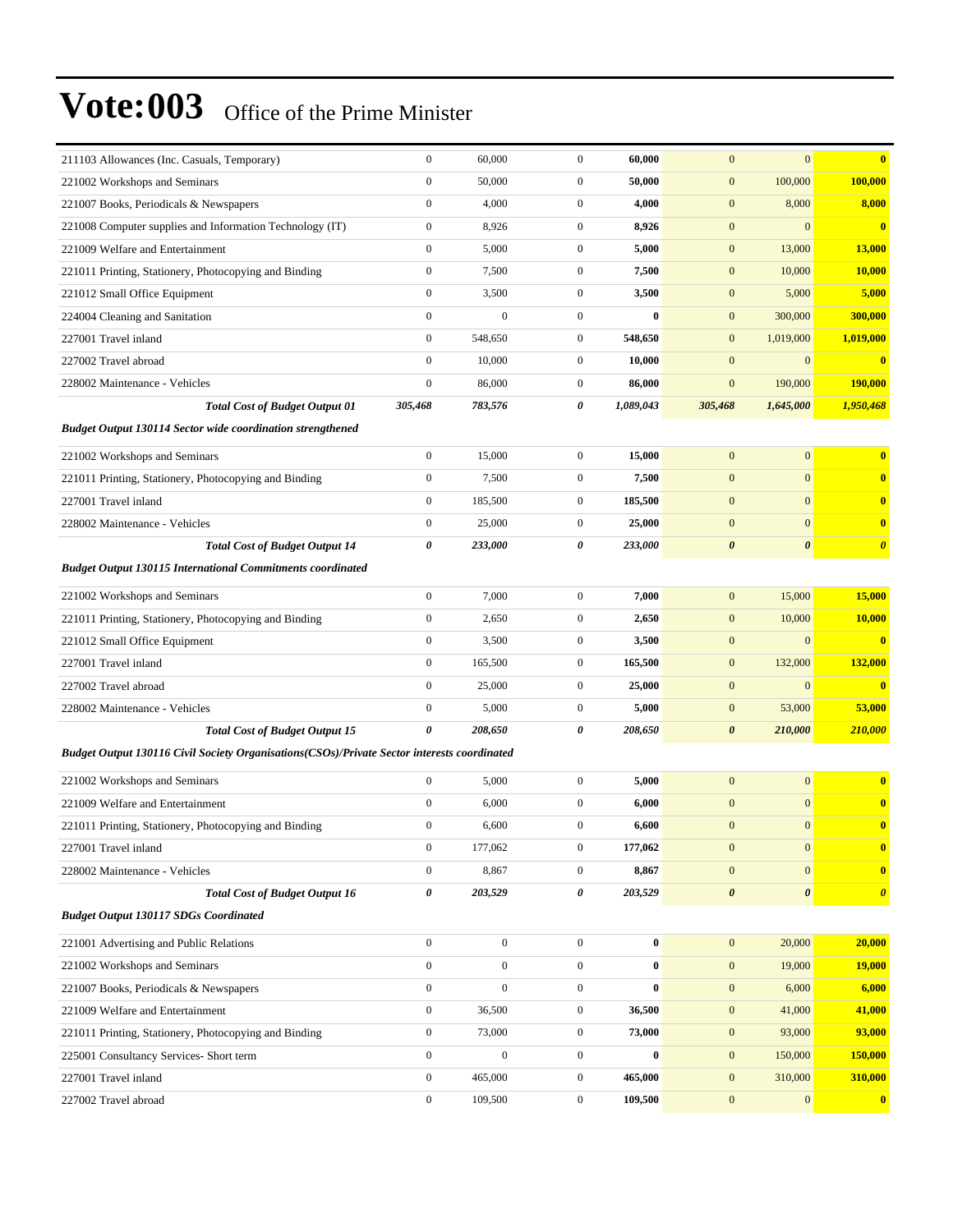| 228002 Maintenance - Vehicles                                          | $\mathbf{0}$ | 146,000                 | $\mathbf{0}$   | 146,000      | $\mathbf{0}$          | 61,000                     | 61,000                  |  |  |  |  |
|------------------------------------------------------------------------|--------------|-------------------------|----------------|--------------|-----------------------|----------------------------|-------------------------|--|--|--|--|
| <b>Total Cost of Budget Output 17</b>                                  | 0            | 830,000                 | 0              | 830,000      | $\boldsymbol{\theta}$ | 700,000                    | 700,000                 |  |  |  |  |
| <b>Total Cost Of Outputs Provided</b>                                  | 305,468      | 2,258,755               | $\bf{0}$       | 2,564,223    | 305,468               | 2,555,000                  | 2,860,468               |  |  |  |  |
| <b>Total Cost for Department 17</b>                                    | 305,468      | 2,258,755               | $\bf{0}$       | 2,564,223    | 305,468               | 2,555,000                  | 2,860,468               |  |  |  |  |
| <b>Total Excluding Arrears</b>                                         | 305,468      | 2,258,755               | $\mathbf{0}$   | 2,564,223    | 305,468               | 2,555,000                  | 2,860,468               |  |  |  |  |
| Department 20 1st Deputy Prime Minister/Deputy Leader of Govt Business |              |                         |                |              |                       |                            |                         |  |  |  |  |
| Thousand Uganda Shillings                                              |              | 2020/21 Approved Budget |                |              |                       | 2021/22 Approved Estimates |                         |  |  |  |  |
| <b>Outputs Provided</b>                                                | Wage         | Non Wage                | <b>AIA</b>     | <b>Total</b> | Wage                  | Non Wage                   | <b>Total</b>            |  |  |  |  |
| Budget Output 130101 Government policy implementation coordination     |              |                         |                |              |                       |                            |                         |  |  |  |  |
| 211101 General Staff Salaries                                          | 24,900       | $\boldsymbol{0}$        | $\overline{0}$ | 24,900       | 24,900                | $\overline{0}$             | 24,900                  |  |  |  |  |
| 211103 Allowances (Inc. Casuals, Temporary)                            | $\mathbf{0}$ | 90,000                  | $\Omega$       | 90,000       | $\mathbf{0}$          | $\overline{0}$             | $\bf{0}$                |  |  |  |  |
| 221002 Workshops and Seminars                                          | $\mathbf{0}$ | 30,000                  | $\overline{0}$ | 30,000       | $\mathbf{0}$          | 25,000                     | 25,000                  |  |  |  |  |
| 221007 Books, Periodicals & Newspapers                                 | $\mathbf{0}$ | 2,000                   | $\overline{0}$ | 2,000        | $\mathbf{0}$          | 2,000                      | 2,000                   |  |  |  |  |
| 221008 Computer supplies and Information Technology (IT)               | $\mathbf{0}$ | 10,000                  | $\overline{0}$ | 10,000       | $\mathbf{0}$          | $\overline{0}$             | $\overline{\mathbf{0}}$ |  |  |  |  |
| 221009 Welfare and Entertainment                                       | $\mathbf{0}$ | 7,113                   | $\mathbf{0}$   | 7,113        | $\mathbf{0}$          | 7,200                      | 7,200                   |  |  |  |  |
| 221011 Printing, Stationery, Photocopying and Binding                  | $\mathbf{0}$ | 15,000                  | $\overline{0}$ | 15,000       | $\mathbf{0}$          | 15,000                     | 15,000                  |  |  |  |  |
| 227001 Travel inland                                                   | $\mathbf{0}$ | 562,386                 | $\mathbf{0}$   | 562,386      | $\mathbf{0}$          | 500,000                    | 500,000                 |  |  |  |  |
| 227002 Travel abroad                                                   | $\mathbf{0}$ | 125,000                 | $\overline{0}$ | 125,000      | $\mathbf{0}$          | 120,000                    | 120,000                 |  |  |  |  |
| 228002 Maintenance - Vehicles                                          | $\mathbf{0}$ | 49,000                  | $\overline{0}$ | 49,000       | $\mathbf{0}$          | 49,000                     | 49,000                  |  |  |  |  |
| 282101 Donations                                                       | $\mathbf{0}$ | 500,000                 | $\overline{0}$ | 500,000      | $\mathbf{0}$          | 336,800                    | 336,800                 |  |  |  |  |
| <b>Total Cost of Budget Output 01</b>                                  | 24,900       | 1,390,499               | 0              | 1,415,398    | 24,900                | 1,055,000                  | 1,079,900               |  |  |  |  |
| <b>Total Cost Of Outputs Provided</b>                                  | 24,900       | 1,390,499               | $\bf{0}$       | 1,415,398    | 24,900                | 1,055,000                  | 1,079,900               |  |  |  |  |
| <b>Total Cost for Department 20</b>                                    | 24,900       | 1,390,499               | $\bf{0}$       | 1,415,398    | 24,900                | 1,055,000                  | 1,079,900               |  |  |  |  |
| <b>Total Excluding Arrears</b>                                         | 24,900       | 1.390.499               | $\overline{0}$ | 1,415,398    | 24,900                | 1,055,000                  | 1,079,900               |  |  |  |  |

#### **Department 24 Prime Minister's Delivery Unit**

| Thousand Uganda Shillings                                                     |                  | 2020/21 Approved Budget |                |              |                | 2021/22 Approved Estimates |                |  |
|-------------------------------------------------------------------------------|------------------|-------------------------|----------------|--------------|----------------|----------------------------|----------------|--|
| <b>Outputs Provided</b>                                                       | Wage             | Non Wage                | <b>AIA</b>     | <b>Total</b> | Wage           | Non Wage                   | <b>Total</b>   |  |
| <b>Budget Output 130118 Government Service delivery programs fast tracked</b> |                  |                         |                |              |                |                            |                |  |
| 211102 Contract Staff Salaries                                                | 776,380          | $\mathbf{0}$            | $\overline{0}$ | 776,380      | 776,380        | $\mathbf{0}$               | 776,380        |  |
| 211103 Allowances (Inc. Casuals, Temporary)                                   | $\mathbf{0}$     | 90,000                  | $\overline{0}$ | 90,000       | $\mathbf{0}$   | $\Omega$                   | $\mathbf{0}$   |  |
| 221002 Workshops and Seminars                                                 | $\boldsymbol{0}$ | 340,902                 | $\overline{0}$ | 340,902      | $\mathbf{0}$   | 41,000                     | 41,000         |  |
| 221007 Books, Periodicals & Newspapers                                        | $\overline{0}$   | 10,000                  | $\overline{0}$ | 10,000       | $\mathbf{0}$   | 10,000                     | 10,000         |  |
| 221009 Welfare and Entertainment                                              | $\mathbf{0}$     | 29,000                  | $\overline{0}$ | 29,000       | $\mathbf{0}$   | 8,000                      | 8,000          |  |
| 221011 Printing, Stationery, Photocopying and Binding                         | $\mathbf{0}$     | 37,000                  | $\overline{0}$ | 37,000       | $\mathbf{0}$   | 10,000                     | 10,000         |  |
| 221012 Small Office Equipment                                                 | $\mathbf{0}$     | 10,000                  | $\overline{0}$ | 10,000       | $\mathbf{0}$   | $\mathbf{0}$               | $\overline{0}$ |  |
| 225001 Consultancy Services- Short term                                       | $\overline{0}$   | 80,000                  | $\overline{0}$ | 80,000       | $\mathbf{0}$   | 100,000                    | 100,000        |  |
| 227001 Travel inland                                                          | $\mathbf{0}$     | 607,000                 | $\Omega$       | 607,000      | $\mathbf{0}$   | 986,000                    | 986,000        |  |
| 227002 Travel abroad                                                          | $\mathbf{0}$     | 187,000                 | $\overline{0}$ | 187,000      | $\overline{0}$ | $\mathbf{0}$               | $\overline{0}$ |  |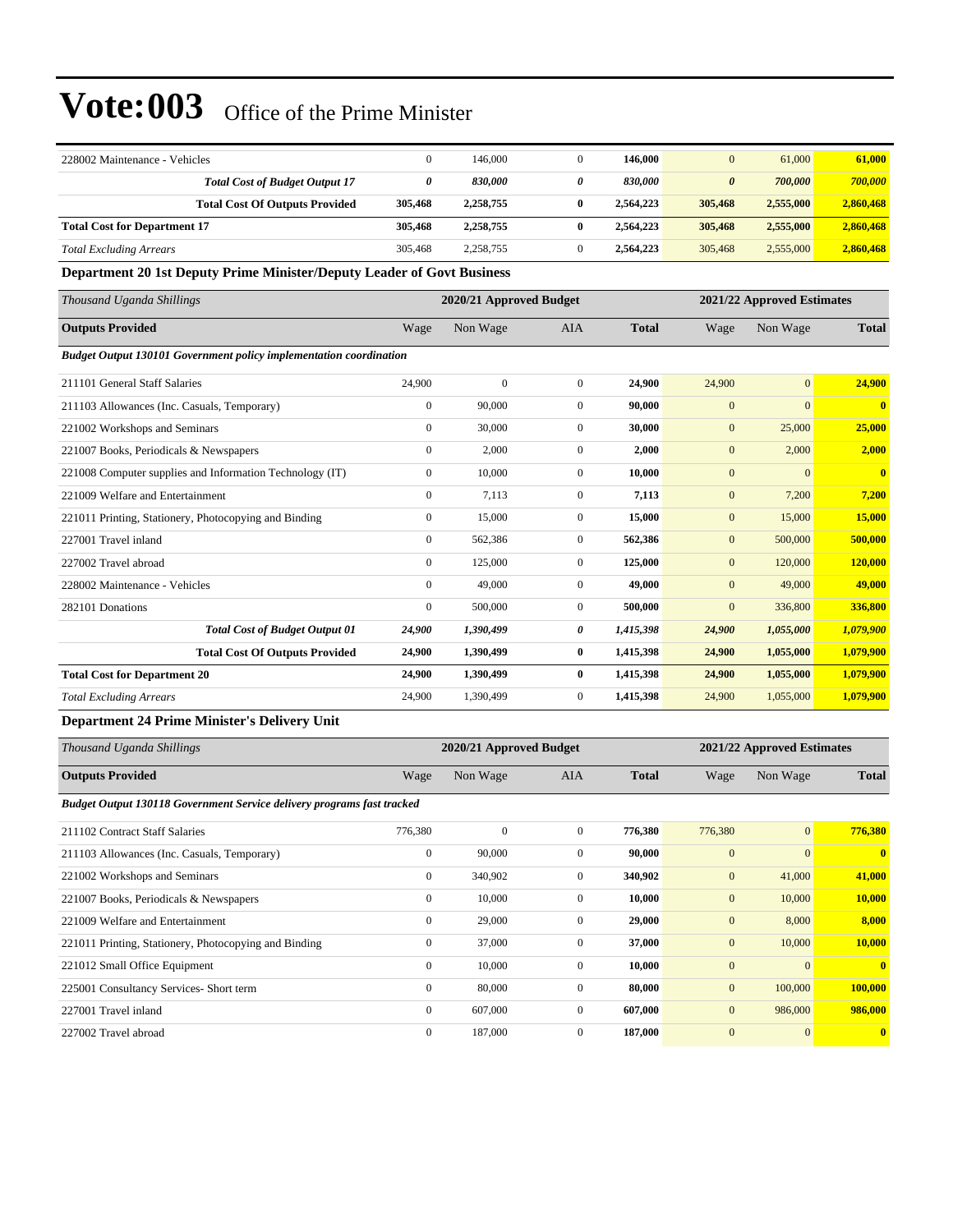| 228002 Maintenance - Vehicles       |                                       |         | 44,000    | 44,000    | $\mathbf{0}$ | 50,000    | 50,000    |
|-------------------------------------|---------------------------------------|---------|-----------|-----------|--------------|-----------|-----------|
|                                     | <b>Total Cost of Budget Output 18</b> | 776.380 | 1.434.902 | 2.211.282 | 776.380      | 1,205,000 | 1,981,380 |
|                                     | <b>Total Cost Of Outputs Provided</b> | 776.380 | 1.434.902 | 2.211.282 | 776.380      | 1.205,000 | 1,981,380 |
| <b>Total Cost for Department 24</b> |                                       | 776.380 | 1.434.902 | 2,211,282 | 776,380      | 1,205,000 | 1,981,380 |
| <b>Total Excluding Arrears</b>      |                                       | 776.380 | 1.434.902 | 2.211.282 | 776,380      | 1.205,000 | 1,981,380 |

**Department 26 Communication and Public Relations**

| Thousand Uganda Shillings                                                                         |              | 2020/21 Approved Budget |                |              |                       | 2021/22 Approved Estimates |              |  |  |
|---------------------------------------------------------------------------------------------------|--------------|-------------------------|----------------|--------------|-----------------------|----------------------------|--------------|--|--|
| <b>Outputs Provided</b>                                                                           | Wage         | Non Wage                | <b>AIA</b>     | <b>Total</b> | Wage                  | Non Wage                   | <b>Total</b> |  |  |
| Budget Output 130113 Communication, Public Relations (PR) and Dissemination of public information |              |                         |                |              |                       |                            |              |  |  |
| 211103 Allowances (Inc. Casuals, Temporary)                                                       | $\mathbf{0}$ | 30,000                  | $\overline{0}$ | 30,000       | $\overline{0}$        | $\Omega$                   | $\mathbf{0}$ |  |  |
| 221001 Advertising and Public Relations                                                           | $\mathbf{0}$ | 148,000                 | $\overline{0}$ | 148,000      | $\mathbf{0}$          | 126,000                    | 126,000      |  |  |
| 221011 Printing, Stationery, Photocopying and Binding                                             | $\mathbf{0}$ | 20,000                  | $\overline{0}$ | 20,000       | $\mathbf{0}$          | 20,000                     | 20,000       |  |  |
| 221012 Small Office Equipment                                                                     | $\mathbf{0}$ | 6,000                   | $\overline{0}$ | 6,000        | $\mathbf{0}$          | 6,000                      | 6,000        |  |  |
| 227001 Travel inland                                                                              | $\mathbf{0}$ | 211,000                 | $\overline{0}$ | 211,000      | $\mathbf{0}$          | 211,000                    | 211,000      |  |  |
| 228002 Maintenance - Vehicles                                                                     | $\mathbf{0}$ | 85,492                  | $\overline{0}$ | 85,492       | $\mathbf{0}$          | 85,000                     | 85,000       |  |  |
| <b>Total Cost of Budget Output 13</b>                                                             | 0            | 500,492                 | 0              | 500,492      | $\boldsymbol{\theta}$ | 448,000                    | 448,000      |  |  |
| <b>Total Cost Of Outputs Provided</b>                                                             | $\bf{0}$     | 500,492                 | $\bf{0}$       | 500,492      | $\bf{0}$              | 448,000                    | 448,000      |  |  |
| <b>Total Cost for Department 26</b>                                                               | $\bf{0}$     | 500,492                 | $\bf{0}$       | 500,492      | $\bf{0}$              | 448,000                    | 448,000      |  |  |
| <b>Total Excluding Arrears</b>                                                                    | $\mathbf{0}$ | 500,492                 | $\mathbf{0}$   | 500,492      | $\mathbf{0}$          | 448,000                    | 448,000      |  |  |

|                                           | GoU        | <b>External Fin</b> | AIA | <b>Total</b> | GoU        | <b>External Fin</b> | <b>Total</b> |
|-------------------------------------------|------------|---------------------|-----|--------------|------------|---------------------|--------------|
| <b>Total Cost for Sub-SubProgramme 01</b> | 20,540,455 |                     |     | 20,540,455   | 19,904.551 |                     | 19,904,551   |
| <b>Total Excluding Arrears</b>            | 20,540,455 |                     |     | 20,540,455   | 19,904.551 |                     | 19,904,551   |

*Sub-SubProgrammme 02 Disaster Preparedness and Refugees Management*

*Recurrent Budget Estimates*

#### **Department 18 Disaster Preparedness and Management**

| Thousand Uganda Shillings                                             |                  | 2020/21 Approved Budget |                |              |                | 2021/22 Approved Estimates |                |  |
|-----------------------------------------------------------------------|------------------|-------------------------|----------------|--------------|----------------|----------------------------|----------------|--|
| <b>Outputs Provided</b>                                               | Wage             | Non Wage                | <b>AIA</b>     | <b>Total</b> | Wage           | Non Wage                   | <b>Total</b>   |  |
| Budget Output 130201 Effective preparedness and response to disasters |                  |                         |                |              |                |                            |                |  |
| 211101 General Staff Salaries                                         | 337,080          | $\mathbf{0}$            | $\overline{0}$ | 337,080      | 337,080        | $\overline{0}$             | 337,080        |  |
| 221002 Workshops and Seminars                                         | $\boldsymbol{0}$ | 600,000                 | $\mathbf{0}$   | 600,000      | $\mathbf{0}$   | 100,000                    | 100,000        |  |
| 221007 Books, Periodicals & Newspapers                                | $\mathbf{0}$     | 4,000                   | $\mathbf{0}$   | 4,000        | $\mathbf{0}$   | $\Omega$                   | $\bf{0}$       |  |
| 221008 Computer supplies and Information Technology (IT)              | $\mathbf{0}$     | $\Omega$                | $\Omega$       | $\mathbf{0}$ | $\mathbf{0}$   | 250,000                    | 250,000        |  |
| 221011 Printing, Stationery, Photocopying and Binding                 | $\mathbf{0}$     | 60,000                  | $\overline{0}$ | 60,000       | $\mathbf{0}$   | 100,000                    | <b>100,000</b> |  |
| 221012 Small Office Equipment                                         | $\mathbf{0}$     | 20,000                  | $\mathbf{0}$   | 20,000       | $\mathbf{0}$   | 20,000                     | 20,000         |  |
| 222003 Information and communications technology (ICT)                | $\mathbf{0}$     | 20,000                  | $\mathbf{0}$   | 20,000       | $\mathbf{0}$   | $\Omega$                   | $\mathbf{0}$   |  |
| 223003 Rent – (Produced Assets) to private entities                   | $\mathbf{0}$     | 250,000                 | $\mathbf{0}$   | 250,000      | $\mathbf{0}$   | $\Omega$                   | $\mathbf{0}$   |  |
| 227001 Travel inland                                                  | $\mathbf{0}$     | 588,817                 | $\mathbf{0}$   | 588,817      | $\mathbf{0}$   | 590,000                    | 590,000        |  |
| 227002 Travel abroad                                                  | $\mathbf{0}$     | 30,000                  | $\mathbf{0}$   | 30,000       | $\mathbf{0}$   | $\overline{0}$             | $\bf{0}$       |  |
| 228002 Maintenance - Vehicles                                         | $\mathbf{0}$     | 550,000                 | $\mathbf{0}$   | 550,000      | $\mathbf{0}$   | 500,000                    | 500,000        |  |
| 228004 Maintenance – Other                                            | $\mathbf{0}$     | 46,000                  | $\mathbf{0}$   | 46,000       | $\overline{0}$ | $\overline{0}$             | $\bf{0}$       |  |
| <b>Total Cost of Budget Output 01</b>                                 | 337,080          | 2,168,817               | 0              | 2,505,897    | 337,080        | 1,560,000                  | 1,897,080      |  |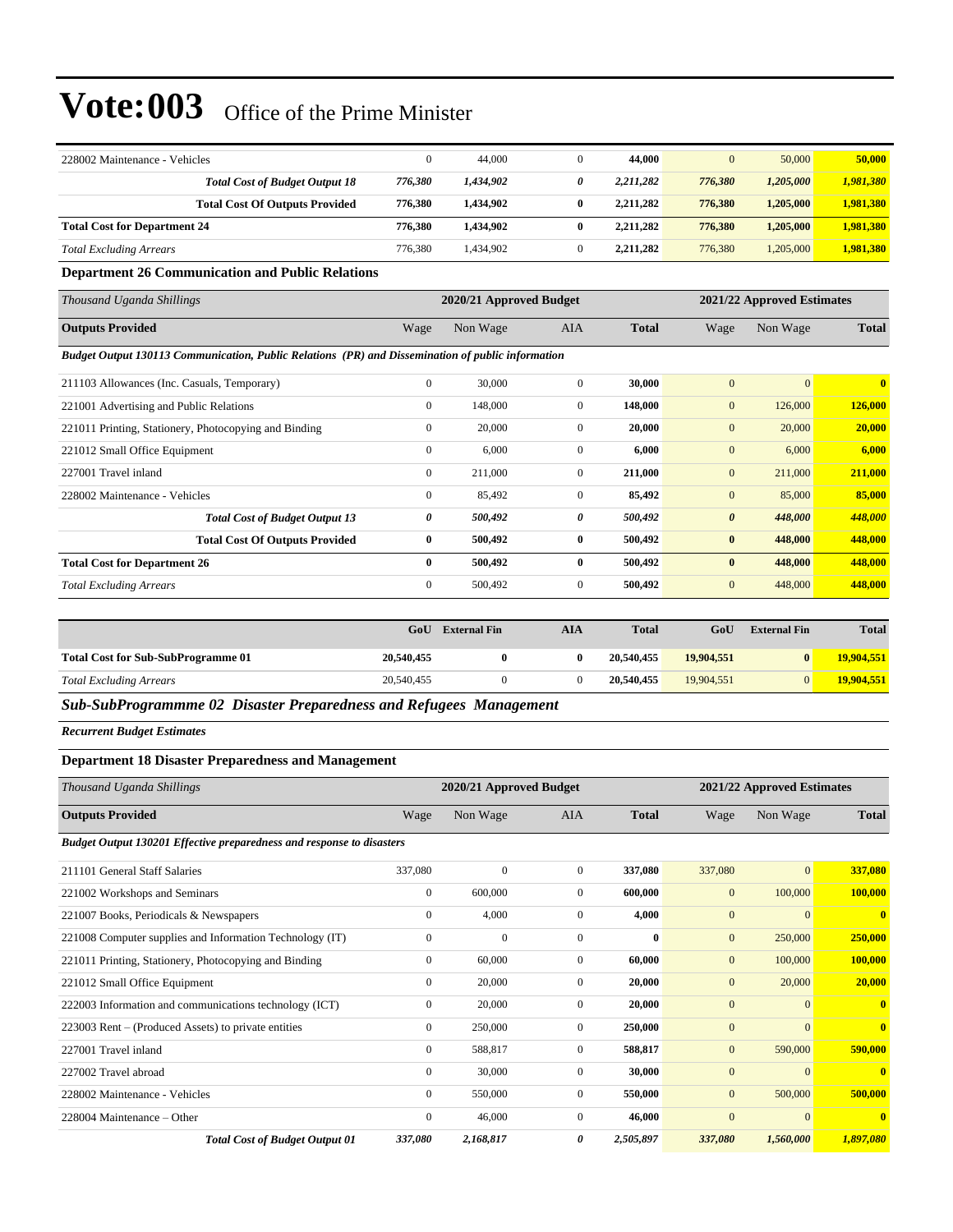*Development Budget Estimates*

| <b>Budget Output 130204 Relief to disaster victims</b>                                     |                                                       |                  |                       |              |                       |                       |                         |
|--------------------------------------------------------------------------------------------|-------------------------------------------------------|------------------|-----------------------|--------------|-----------------------|-----------------------|-------------------------|
| 221017 Subscriptions                                                                       | $\mathbf{0}$                                          | $\mathbf{0}$     | $\boldsymbol{0}$      | $\bf{0}$     | $\mathbf{0}$          | 100,000               | 100,000                 |
| 227001 Travel inland                                                                       | $\overline{0}$                                        | 350,000          | $\mathbf{0}$          | 350,000      | $\mathbf{0}$          | $\mathbf{0}$          | $\overline{\mathbf{0}}$ |
| 224010 Food Supplies                                                                       | $\boldsymbol{0}$                                      | 772,701          | $\mathbf{0}$          | 772,701      | $\mathbf{0}$          | 700,000               | 700,000                 |
| 224011 Relief Supplies                                                                     | $\boldsymbol{0}$                                      | $\boldsymbol{0}$ | $\mathbf{0}$          | $\bf{0}$     | $\mathbf{0}$          | 300,000               | 300,000                 |
| <b>Total Cost of Budget Output 04</b>                                                      | 0                                                     | 1,122,701        | 0                     | 1,122,701    | $\boldsymbol{\theta}$ | 1,100,000             | 1,100,000               |
| <b>Total Cost Of Outputs Provided</b>                                                      | 337,080                                               | 3,291,518        | 0                     | 3,628,598    | 337,080               | 2,660,000             | 2,997,080               |
| <b>Outputs Funded</b>                                                                      | Wage                                                  | Non Wage         | AIA                   | <b>Total</b> | Wage                  | Non Wage              | <b>Total</b>            |
| <b>Budget Output 130252 Transfer to other Government units</b>                             |                                                       |                  |                       |              |                       |                       |                         |
| 263104 Transfers to other govt. Units (Current)                                            | $\boldsymbol{0}$                                      | 600,000          | $\boldsymbol{0}$      | 600,000      | $\mathbf{0}$          | $\mathbf{0}$          | $\overline{\mathbf{0}}$ |
| o/w Funds transferred to districts for LIPW sub projects<br>under Disaster Risk Financing. | 0                                                     | 600,000          | $\boldsymbol{\theta}$ | 600,000      | $\boldsymbol{\theta}$ | $\theta$              | $\mathbf 0$             |
| <b>Total Cost of Budget Output 52</b>                                                      | 0                                                     | 600,000          | 0                     | 600,000      | $\boldsymbol{\theta}$ | $\boldsymbol{\theta}$ | $\boldsymbol{\theta}$   |
| <b>Total Cost Of Outputs Funded</b>                                                        | $\bf{0}$                                              | 600,000          | $\bf{0}$              | 600,000      | $\bf{0}$              | $\bf{0}$              | $\overline{\mathbf{0}}$ |
| <b>Total Cost for Department 18</b>                                                        | 337,080                                               | 3,891,518        | $\bf{0}$              | 4,228,598    | 337,080               | 2,660,000             | 2,997,080               |
| <b>Total Excluding Arrears</b>                                                             | 337,080                                               | 3,891,518        | $\mathbf{0}$          | 4,228,598    | 337,080               | 2,660,000             | 2,997,080               |
| <b>Department 19 Refugees Management</b>                                                   |                                                       |                  |                       |              |                       |                       |                         |
| Thousand Uganda Shillings                                                                  | 2020/21 Approved Budget<br>2021/22 Approved Estimates |                  |                       |              |                       |                       |                         |
| <b>Outputs Provided</b>                                                                    | Wage                                                  | Non Wage         | AIA                   | <b>Total</b> | Wage                  | Non Wage              | <b>Total</b>            |
| Budget Output 130203 IDPs returned and resettled, Refugees settled and repatriated         |                                                       |                  |                       |              |                       |                       |                         |
| 211101 General Staff Salaries                                                              | 213,610                                               | $\boldsymbol{0}$ | $\mathbf{0}$          | 213,610      | 213,610               | $\mathbf{0}$          | 213,610                 |
| 221002 Workshops and Seminars                                                              | $\boldsymbol{0}$                                      | 70,000           | $\mathbf{0}$          | 70,000       | $\boldsymbol{0}$      | 88,400                | 88,400                  |
| 221008 Computer supplies and Information Technology (IT)                                   | $\boldsymbol{0}$                                      | $\boldsymbol{0}$ | $\mathbf{0}$          | $\bf{0}$     | $\mathbf{0}$          | 20,000                | 20,000                  |
| 221012 Small Office Equipment                                                              | $\boldsymbol{0}$                                      | $\boldsymbol{0}$ | $\boldsymbol{0}$      | $\bf{0}$     | $\mathbf{0}$          | 5,600                 | 5,600                   |
| 222003 Information and communications technology (ICT)                                     | $\overline{0}$                                        | $\mathbf{0}$     | $\mathbf{0}$          | $\bf{0}$     | $\mathbf{0}$          | 40,000                | 40,000                  |
| 227001 Travel inland                                                                       | $\boldsymbol{0}$                                      | 20,000           | $\boldsymbol{0}$      | 20,000       | $\mathbf{0}$          | 58,000                | 58,000                  |
| 228002 Maintenance - Vehicles                                                              | $\boldsymbol{0}$                                      | 12,000           | $\boldsymbol{0}$      | 12,000       | $\mathbf{0}$          | $\mathbf{0}$          | $\overline{\mathbf{0}}$ |
| <b>Total Cost of Budget Output 03</b>                                                      | 213,610                                               | 102,000          | 0                     | 315,610      | 213,610               | 212,000               | 425,610                 |
| Budget Output 130207 Grant of asylum and repatriation refugees                             |                                                       |                  |                       |              |                       |                       |                         |
| 211103 Allowances (Inc. Casuals, Temporary)                                                | $\boldsymbol{0}$                                      | 186,747          | $\mathbf{0}$          | 186,747      | $\mathbf{0}$          | $\mathbf{0}$          | $\overline{\mathbf{0}}$ |
| 211107 Ex-Gratia for other Retired and Serving Public<br>Servants                          | $\boldsymbol{0}$                                      | $\boldsymbol{0}$ | $\boldsymbol{0}$      | $\bf{0}$     | $\mathbf{0}$          | 186,400               | 186,400                 |
| 221011 Printing, Stationery, Photocopying and Binding                                      | $\boldsymbol{0}$                                      | $\boldsymbol{0}$ | $\boldsymbol{0}$      | $\bf{0}$     | $\boldsymbol{0}$      | 8,000                 | 8,000                   |
| 221012 Small Office Equipment                                                              | $\boldsymbol{0}$                                      | 5,600            | $\boldsymbol{0}$      | 5,600        | $\boldsymbol{0}$      | 5,600                 | 5,600                   |
| 221017 Subscriptions                                                                       | $\boldsymbol{0}$                                      | 150,000          | $\boldsymbol{0}$      | 150,000      | $\boldsymbol{0}$      | $\mathbf{0}$          | $\overline{\mathbf{0}}$ |
| 227001 Travel inland                                                                       | $\boldsymbol{0}$                                      | 38,000           | $\boldsymbol{0}$      | 38,000       | $\boldsymbol{0}$      | 68,000                | 68,000                  |
| 227004 Fuel, Lubricants and Oils                                                           | $\boldsymbol{0}$                                      | 8,000            | $\boldsymbol{0}$      | 8,000        | $\boldsymbol{0}$      | $\bf{0}$              | $\overline{\mathbf{0}}$ |

228002 Maintenance - Vehicles 0 0 0 **0** 0 20,000 **20,000**

**Total Cost for Department 19 213,610 490,347 0 703,957 213,610 500,000 713,610** *Total Excluding Arrears* 213,610 490,347 0 **703,957** 213,610 500,000 **713,610**

*Total Cost of Budget Output 07 0 388,347 0 388,347 0 288,000 288,000* **Total Cost Of Outputs Provided 213,610 490,347 0 703,957 213,610 500,000 713,610**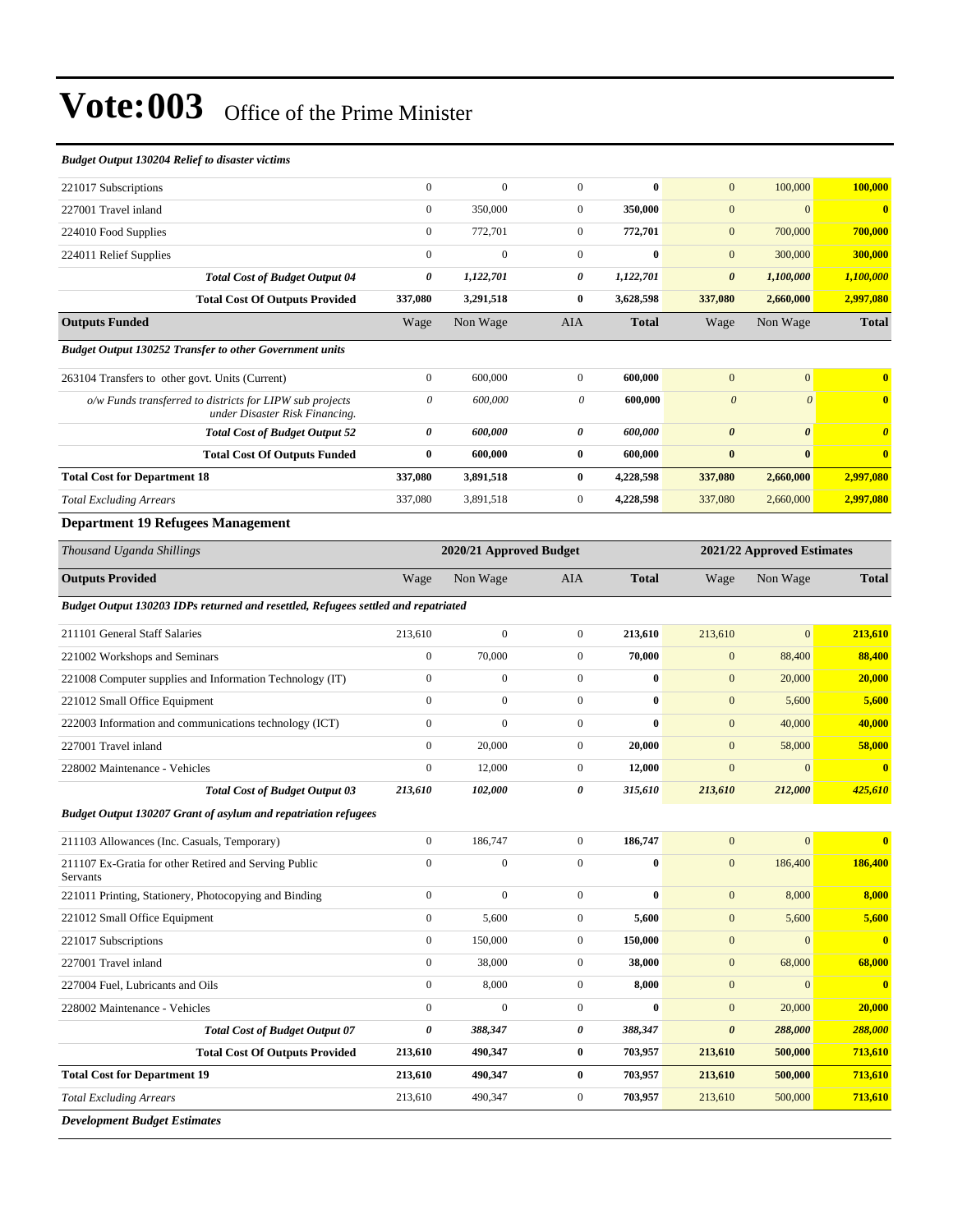#### **Project 0922 Humanitarian Assistance**

| Thousand Uganda Shillings                                                                   |                           | 2020/21 Approved Budget       |                  |                  |                       | 2021/22 Draft Estimates       |                         |  |
|---------------------------------------------------------------------------------------------|---------------------------|-------------------------------|------------------|------------------|-----------------------|-------------------------------|-------------------------|--|
| <b>Outputs Provided</b>                                                                     |                           | <b>GoU Dev't External Fin</b> | <b>AIA</b>       | <b>Total</b>     |                       | <b>GoU Dev't External Fin</b> | <b>Total</b>            |  |
| Budget Output 130203 IDPs returned and resettled, Refugees settled and repatriated          |                           |                               |                  |                  |                       |                               |                         |  |
| 211103 Allowances (Inc. Casuals, Temporary)                                                 | 300,000                   | $\boldsymbol{0}$              | $\boldsymbol{0}$ | 300,000          | $\mathbf{0}$          | $\mathbf{0}$                  | $\bf{0}$                |  |
| 221002 Workshops and Seminars                                                               | $\Omega$                  | $\mathbf{0}$                  | $\mathbf{0}$     | $\bf{0}$         | 100,000               | $\mathbf{0}$                  | 100,000                 |  |
| 221011 Printing, Stationery, Photocopying and Binding                                       | 150,000                   | $\mathbf{0}$                  | $\boldsymbol{0}$ | 150,000          | 100,000               | $\boldsymbol{0}$              | 100,000                 |  |
| 222003 Information and communications technology (ICT)                                      | 50,000                    | $\mathbf{0}$                  | $\boldsymbol{0}$ | 50,000           | $\mathbf{0}$          | $\mathbf{0}$                  | $\bf{0}$                |  |
| 224006 Agricultural Supplies                                                                | 100,000                   | $\mathbf{0}$                  | $\boldsymbol{0}$ | 100,000          | 300,000               | $\mathbf{0}$                  | 300,000                 |  |
| 227001 Travel inland                                                                        | 1,000,000                 | $\boldsymbol{0}$              | $\boldsymbol{0}$ | 1,000,000        | 1,000,000             | $\boldsymbol{0}$              | 1,000,000               |  |
| 227004 Fuel, Lubricants and Oils                                                            | 360,000                   | $\mathbf{0}$                  | $\boldsymbol{0}$ | 360,000          | $\mathbf{0}$          | $\mathbf{0}$                  | $\mathbf{0}$            |  |
| 228002 Maintenance - Vehicles                                                               | $\mathbf{0}$              | $\mathbf{0}$                  | $\boldsymbol{0}$ | $\bf{0}$         | 300,000               | $\mathbf{0}$                  | 300,000                 |  |
| <b>Total Cost Of Budget Output 130203</b>                                                   | 1,960,000                 | 0                             | 0                | 1,960,000        | 1,800,000             | $\boldsymbol{\theta}$         | 1,800,000               |  |
| <b>Budget Output 130204 Relief to disaster victims</b>                                      |                           |                               |                  |                  |                       |                               |                         |  |
| 227001 Travel inland                                                                        | 400,000                   | $\mathbf{0}$                  | $\boldsymbol{0}$ | 400,000          | 550,000               | $\overline{0}$                | 550,000                 |  |
| 228002 Maintenance - Vehicles                                                               | 200,000                   | $\mathbf{0}$                  | $\mathbf{0}$     | 200,000          | $\boldsymbol{0}$      | $\overline{0}$                | $\bf{0}$                |  |
| 224010 Food Supplies                                                                        | 2,400,000                 | $\boldsymbol{0}$              | $\boldsymbol{0}$ | 2,400,000        | 2,458,000             | $\mathbf{0}$                  | 2,458,000               |  |
| 224011 Relief Supplies                                                                      | 1,000,000                 | $\mathbf{0}$                  | $\boldsymbol{0}$ | 1,000,000        | 800,000               | $\mathbf{0}$                  | 800,000                 |  |
| <b>Total Cost Of Budget Output 130204</b>                                                   | 4,000,000                 | 0                             | 0                | 4,000,000        | 3,808,000             | $\boldsymbol{\theta}$         | 3,808,000               |  |
| <b>Total Cost for Outputs Provided</b>                                                      | 5,960,000                 | $\mathbf{0}$                  | $\boldsymbol{0}$ | 5,960,000        | 5,608,000             | $\overline{0}$                | 5,608,000               |  |
| <b>Outputs Funded</b>                                                                       |                           | <b>GoU Dev't External Fin</b> | <b>AIA</b>       | Total            |                       | <b>GoU Dev't External Fin</b> | <b>Total</b>            |  |
| <b>Budget Output 130252 Transfer to other Government units</b>                              |                           |                               |                  |                  |                       |                               |                         |  |
| 263104 Transfers to other govt. Units (Current)                                             | 3,300,000                 | $\mathbf{0}$                  | $\boldsymbol{0}$ | 3,300,000        | 4,200,000             | $\mathbf{0}$                  | 4,200,000               |  |
| o/w Transfer to UPDF, Police and Uganda Prisons for<br>Construction of land slide houses    | 3,300,000                 | $\theta$                      | $\theta$         | 3,300,000        | $\boldsymbol{\theta}$ | $\boldsymbol{\theta}$         | $\overline{\mathbf{0}}$ |  |
| o/w Transfers to UPDF, UPF and UPS for construction of<br>resettlement units                | $\boldsymbol{\mathit{0}}$ | $\theta$                      | $\theta$         | $\bf{0}$         | 3,200,000             | $\boldsymbol{0}$              | 3,200,000               |  |
| o/w Transfers to UPDF, UPF and UPS for construction of<br><b>Bunanmbutye Primary school</b> | $\theta$                  | $\theta$                      | 0                | $\bf{0}$         | 1,000,000             | $\boldsymbol{0}$              | 1,000,000               |  |
| <b>Total Cost Of Budget Output 130252</b>                                                   | 3,300,000                 | 0                             | 0                | 3,300,000        | 4,200,000             | $\boldsymbol{\theta}$         | 4,200,000               |  |
| <b>Total Cost for Outputs Funded</b>                                                        | 3,300,000                 | $\mathbf{0}$                  | $\mathbf{0}$     | 3,300,000        | 4,200,000             | $\mathbf{0}$                  | 4,200,000               |  |
| <b>Capital Purchases</b>                                                                    |                           | <b>GoU Dev't External Fin</b> | <b>AIA</b>       | <b>Total</b>     |                       | <b>GoU</b> Dev't External Fin | <b>Total</b>            |  |
| <b>Budget Output 130272 Government Buildings and Administrative Infrastructure</b>          |                           |                               |                  |                  |                       |                               |                         |  |
| 312101 Non-Residential Buildings                                                            | 2,198,078                 | $\boldsymbol{0}$              | $\boldsymbol{0}$ | 2,198,078        | $\boldsymbol{0}$      | $\vert 0 \vert$               | $\bf{0}$                |  |
| 312104 Other Structures                                                                     | $\boldsymbol{0}$          | $\boldsymbol{0}$              | $\boldsymbol{0}$ | $\boldsymbol{0}$ | 1,000,000             | $\mathbf{0}$                  | 1,000,000               |  |
| Total Cost Of Budget Output 130272                                                          | 2,198,078                 | $\pmb{\theta}$                | 0                | 2,198,078        | 1,000,000             | $\boldsymbol{\theta}$         | 1,000,000               |  |
| <b>Total Cost for Capital Purchases</b>                                                     | 2,198,078                 | $\boldsymbol{0}$              | $\boldsymbol{0}$ | 2,198,078        | 1,000,000             | $\mathbf{0}$                  | 1,000,000               |  |
| <b>Total Cost for Project: 0922</b>                                                         | 11,458,078                | $\boldsymbol{0}$              | $\boldsymbol{0}$ | 11,458,078       | 10,808,000            | $\mathbf{0}$                  | 10,808,000              |  |
| <b>Total Excluding Arrears</b>                                                              | 11,458,078                | $\boldsymbol{0}$              | $\boldsymbol{0}$ | 11,458,078       | 10,808,000            | $\boldsymbol{0}$              | 10,808,000              |  |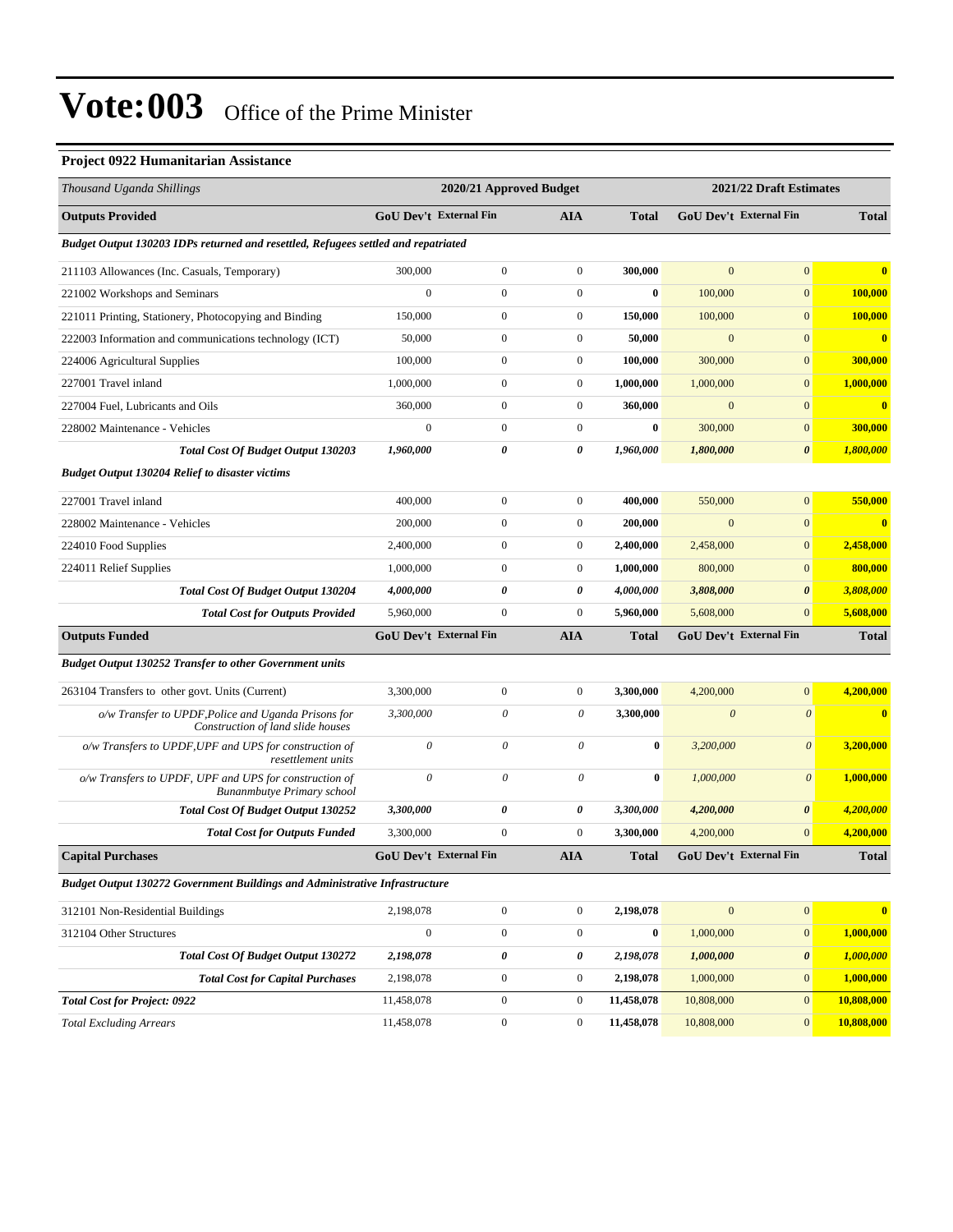#### **Project 1293 Support to Refugee Settlement**

| Thousand Uganda Shillings                                                          |                               | 2020/21 Approved Budget |                  |                       | 2021/22 Draft Estimates |                         |                       |  |
|------------------------------------------------------------------------------------|-------------------------------|-------------------------|------------------|-----------------------|-------------------------|-------------------------|-----------------------|--|
| <b>Outputs Provided</b>                                                            | <b>GoU Dev't External Fin</b> |                         | AIA              | <b>Total</b>          |                         | GoU Dev't External Fin  | <b>Total</b>          |  |
| Budget Output 130203 IDPs returned and resettled, Refugees settled and repatriated |                               |                         |                  |                       |                         |                         |                       |  |
| 228001 Maintenance - Civil                                                         | 123,000                       | $\boldsymbol{0}$        | $\boldsymbol{0}$ | 123,000               | $\mathbf{0}$            | $\boldsymbol{0}$        | $\bf{0}$              |  |
| <b>Total Cost Of Budget Output 130203</b>                                          | 123,000                       | 0                       | 0                | 123,000               | $\boldsymbol{\theta}$   | $\boldsymbol{\theta}$   | $\boldsymbol{\theta}$ |  |
| <b>Budget Output 130206 Refugees and host community livelihoods improved</b>       |                               |                         |                  |                       |                         |                         |                       |  |
| 221017 Subscriptions                                                               | $\boldsymbol{0}$              | $\boldsymbol{0}$        | $\boldsymbol{0}$ | $\boldsymbol{0}$      | 100,000                 | $\mathbf{0}$            | 100,000               |  |
| 282101 Donations                                                                   | $\mathbf{0}$                  | $\boldsymbol{0}$        | $\boldsymbol{0}$ | $\bf{0}$              | 100,000                 | $\mathbf{0}$            | 100,000               |  |
| <b>Total Cost Of Budget Output 130206</b>                                          | 0                             | 0                       | 0                | $\boldsymbol{\theta}$ | 200,000                 | $\boldsymbol{\theta}$   | <b>200,000</b>        |  |
| <b>Total Cost for Outputs Provided</b>                                             | 123,000                       | $\boldsymbol{0}$        | $\boldsymbol{0}$ | 123,000               | 200,000                 | $\mathbf{0}$            | 200,000               |  |
| <b>Capital Purchases</b>                                                           | <b>GoU Dev't External Fin</b> |                         | <b>AIA</b>       | <b>Total</b>          |                         | GoU Dev't External Fin  | <b>Total</b>          |  |
| Budget Output 130272 Government Buildings and Administrative Infrastructure        |                               |                         |                  |                       |                         |                         |                       |  |
| 281503 Engineering and Design Studies & Plans for capital<br>works                 | $\boldsymbol{0}$              | $\boldsymbol{0}$        | $\boldsymbol{0}$ | $\bf{0}$              | 20,000                  | $\mathbf{0}$            | 20,000                |  |
| 281504 Monitoring, Supervision & Appraisal of Capital work                         | 50,000                        | 0                       | $\boldsymbol{0}$ | 50,000                | 50,000                  | $\boldsymbol{0}$        | 50,000                |  |
| 312101 Non-Residential Buildings                                                   | $\boldsymbol{0}$              | $\boldsymbol{0}$        | $\boldsymbol{0}$ | $\bf{0}$              | 149,000                 | $\mathbf{0}$            | 149,000               |  |
| 312102 Residential Buildings                                                       | 431,102                       | $\boldsymbol{0}$        | $\boldsymbol{0}$ | 431,102               | 150,000                 | $\boldsymbol{0}$        | 150,000               |  |
| <b>Total Cost Of Budget Output 130272</b>                                          | 481,102                       | 0                       | 0                | 481,102               | 369,000                 | $\boldsymbol{\theta}$   | 369,000               |  |
| <b>Total Cost for Capital Purchases</b>                                            | 481,102                       | $\mathbf{0}$            | $\boldsymbol{0}$ | 481,102               | 369,000                 | $\mathbf{0}$            | 369,000               |  |
| <b>Total Cost for Project: 1293</b>                                                | 604,102                       | $\boldsymbol{0}$        | $\boldsymbol{0}$ | 604,102               | 569,000                 | $\mathbf{0}$            | 569,000               |  |
| <b>Total Excluding Arrears</b>                                                     | 604,102                       | $\boldsymbol{0}$        | $\boldsymbol{0}$ | 604,102               | 569,000                 | $\mathbf{0}$            | 569,000               |  |
| Project 1499 Development Response for Displacement IMPACTS Project (DRDIP)         |                               |                         |                  |                       |                         |                         |                       |  |
| Thousand Uganda Shillings                                                          |                               | 2020/21 Approved Budget |                  |                       |                         | 2021/22 Draft Estimates |                       |  |
| <b>Outputs Provided</b>                                                            | <b>GoU Dev't External Fin</b> |                         | <b>AIA</b>       | <b>Total</b>          |                         | GoU Dev't External Fin  | <b>Total</b>          |  |
| <b>Budget Output 130206 Refugees and host community livelihoods improved</b>       |                               |                         |                  |                       |                         |                         |                       |  |
| 211102 Contract Staff Salaries                                                     | $\boldsymbol{0}$              | 2,502,894               | $\boldsymbol{0}$ | 2,502,894             | $\boldsymbol{0}$        | 2,502,984               | 2,502,984             |  |
| 212101 Social Security Contributions                                               | $\boldsymbol{0}$              | 375,434                 | $\boldsymbol{0}$ | 375,434               | $\mathbf{0}$            | 375,434                 | 375,434               |  |
| 213001 Medical expenses (To employees)                                             | $\boldsymbol{0}$              | 183,600                 | 0                | 183,600               | $\mathbf{0}$            | 184,000                 | 184,000               |  |
| 213004 Gratuity Expenses                                                           | $\boldsymbol{0}$              | 346,000                 | $\mathbf{0}$     | 346,000               | $\mathbf{0}$            | 346,000                 | 346,000               |  |
| 221001 Advertising and Public Relations                                            | $\boldsymbol{0}$              | 374,000                 | $\boldsymbol{0}$ | 374,000               | $\boldsymbol{0}$        | 374,000                 | 374,000               |  |
| 221002 Workshops and Seminars                                                      | $\boldsymbol{0}$              | 630,000                 | $\boldsymbol{0}$ | 630,000               | $\boldsymbol{0}$        | 600,000                 | 600,000               |  |
| 221003 Staff Training                                                              | $\boldsymbol{0}$              | 880,000                 | $\boldsymbol{0}$ | 880,000               | $\boldsymbol{0}$        | 1,800,000               | 1,800,000             |  |
| 221007 Books, Periodicals & Newspapers                                             | $\boldsymbol{0}$              | 10,000                  | $\boldsymbol{0}$ | 10,000                | $\boldsymbol{0}$        | 10,000                  | 10,000                |  |
| 221009 Welfare and Entertainment                                                   | $\boldsymbol{0}$              | 36,000                  | $\boldsymbol{0}$ | 36,000                | $\boldsymbol{0}$        | 36,000                  | 36,000                |  |
| 221011 Printing, Stationery, Photocopying and Binding                              | $\boldsymbol{0}$              | 110,000                 | $\boldsymbol{0}$ | 110,000               | $\boldsymbol{0}$        | 110,000                 | 110,000               |  |
| 221017 Subscriptions                                                               | $\boldsymbol{0}$              | 15,000                  | $\boldsymbol{0}$ | 15,000                | $\boldsymbol{0}$        | 15,000                  | 15,000                |  |
| 222001 Telecommunications                                                          | $\boldsymbol{0}$              | 131,000                 | $\boldsymbol{0}$ | 131,000               | $\boldsymbol{0}$        | 130,000                 | <b>130,000</b>        |  |
| 222003 Information and communications technology (ICT)                             | $\boldsymbol{0}$              | 2,492,000               | $\boldsymbol{0}$ | 2,492,000             | $\boldsymbol{0}$        | 2,490,000               | 2,490,000             |  |
| 223003 Rent – (Produced Assets) to private entities                                | $\mathbf{0}$                  | 290,000                 | $\boldsymbol{0}$ | 290,000               | $\boldsymbol{0}$        | 290,000                 | 290,000               |  |
| 223005 Electricity                                                                 | $\boldsymbol{0}$              | 24,000                  | $\boldsymbol{0}$ | 24,000                | $\boldsymbol{0}$        | 24,000                  | 24,000                |  |
| 223006 Water                                                                       | $\boldsymbol{0}$              | 2,400                   | $\boldsymbol{0}$ | 2,400                 | $\boldsymbol{0}$        | 8,000                   | 8,000                 |  |
| 225001 Consultancy Services- Short term                                            | $\boldsymbol{0}$              | 1,770,000               | $\boldsymbol{0}$ | 1,770,000             | $\boldsymbol{0}$        | 1,700,000               | 1,700,000             |  |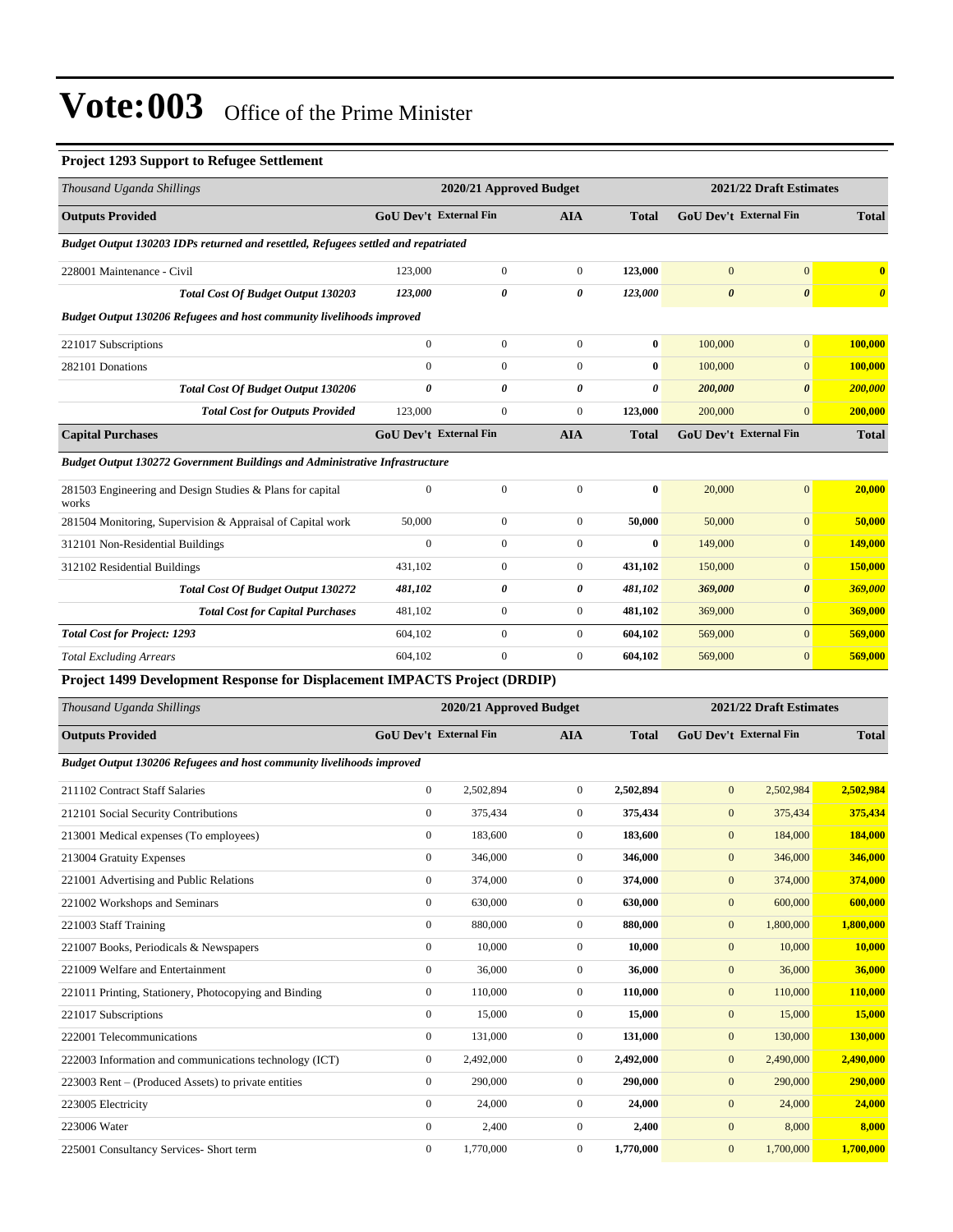| 226001 Insurances                                                                    | $\mathbf{0}$              | 200,000                       | $\boldsymbol{0}$          | 200,000       | $\mathbf{0}$                     | 200,000                       | 200,000               |
|--------------------------------------------------------------------------------------|---------------------------|-------------------------------|---------------------------|---------------|----------------------------------|-------------------------------|-----------------------|
| 227001 Travel inland                                                                 | $\overline{0}$            | 3,340,000                     | $\mathbf{0}$              | 3,340,000     | $\mathbf{0}$                     | 3,804,142                     | 3,804,142             |
| 227004 Fuel, Lubricants and Oils                                                     | $\overline{0}$            | 48,000                        | $\mathbf{0}$              | 48,000        | $\mathbf{0}$                     | 48,000                        | 48,000                |
| 228002 Maintenance - Vehicles                                                        | $\overline{0}$            | 150,000                       | $\mathbf{0}$              | 150,000       | $\boldsymbol{0}$                 | 150,000                       | 150,000               |
| 228003 Maintenance – Machinery, Equipment & Furniture                                | $\overline{0}$            | 22,440                        | $\mathbf{0}$              | 22,440        | $\bf{0}$                         | 22,440                        | 22,440                |
| <b>Total Cost Of Budget Output 130206</b>                                            | 0                         | 13,932,768                    | 0                         | 13,932,768    | $\boldsymbol{\theta}$            | 15,220,000                    | 15,220,000            |
| <b>Total Cost for Outputs Provided</b>                                               | $\mathbf{0}$              | 13,932,768                    | $\mathbf{0}$              | 13,932,768    | $\bf{0}$                         | 15,220,000                    | 15,220,000            |
| <b>Outputs Funded</b>                                                                |                           | <b>GoU Dev't External Fin</b> | <b>AIA</b>                | <b>Total</b>  |                                  | <b>GoU Dev't External Fin</b> | <b>Total</b>          |
| <b>Budget Output 130252 Transfer to other Government units</b>                       |                           |                               |                           |               |                                  |                               |                       |
| 263204 Transfers to other govt. Units (Capital)                                      | $\overline{0}$            | 216,646,366                   | $\mathbf{0}$              | 216,646,366   | $\mathbf{0}$                     | 52,761,530                    | 52,761,530            |
| o/w Transfer to other LGs for microprojects                                          | $\boldsymbol{\theta}$     | 216,646,366                   | $\boldsymbol{\mathit{0}}$ | 216,646,366   | $\boldsymbol{\mathit{0}}$        | $\boldsymbol{\theta}$         | $\bf{0}$              |
| o/w Transfers                                                                        | $\boldsymbol{\mathit{0}}$ | $\theta$                      | 0                         | $\bf{0}$      | $\boldsymbol{\theta}$            | 52,761,530                    | 52,761,530            |
| <b>Total Cost Of Budget Output 130252</b>                                            | 0                         | 216,646,366                   | 0                         | 216,646,366   | $\boldsymbol{\theta}$            | 52,761,530                    | 52,761,530            |
| <b>Total Cost for Outputs Funded</b>                                                 | $\boldsymbol{0}$          | 216,646,366                   | $\mathbf{0}$              | 216,646,366   | $\bf{0}$                         | 52,761,530                    | 52,761,530            |
| <b>Capital Purchases</b>                                                             |                           | GoU Dev't External Fin        | <b>AIA</b>                | <b>Total</b>  |                                  | <b>GoU Dev't External Fin</b> | <b>Total</b>          |
| <b>Budget Output 130272 Government Buildings and Administrative Infrastructure</b>   |                           |                               |                           |               |                                  |                               |                       |
|                                                                                      | $\overline{0}$            |                               | $\mathbf{0}$              | 70,000        |                                  | $\boldsymbol{0}$              |                       |
| 312202 Machinery and Equipment                                                       | $\boldsymbol{0}$          | 70,000                        | $\mathbf{0}$              |               | $\boldsymbol{0}$<br>$\mathbf{0}$ | $\overline{0}$                | $\mathbf{0}$          |
| 312203 Furniture & Fixtures                                                          |                           | 200,000                       |                           | 200,000       |                                  |                               | $\bf{0}$              |
| <b>Total Cost Of Budget Output 130272</b>                                            | 0                         | 270,000                       | $\boldsymbol{\theta}$     | 270,000       | $\boldsymbol{\theta}$            | $\pmb{\theta}$                | $\boldsymbol{\theta}$ |
| <b>Budget Output 130275 Purchase of Motor Vehicles and Other Transport Equipment</b> |                           |                               |                           |               |                                  |                               |                       |
| 312201 Transport Equipment                                                           | $\overline{0}$            | 2,334,000                     | $\boldsymbol{0}$          | 2,334,000     | $\mathbf{0}$                     | 1,260,000                     | 1,260,000             |
| Total Cost Of Budget Output 130275                                                   | 0                         | 2,334,000                     | $\boldsymbol{\theta}$     | 2,334,000     | 0                                | 1,260,000                     | 1,260,000             |
| <b>Total Cost for Capital Purchases</b>                                              | $\mathbf{0}$              | 2,604,000                     | $\mathbf{0}$              | 2,604,000     | $\mathbf{0}$                     | 1,260,000                     | 1,260,000             |
| <b>Total Cost for Project: 1499</b>                                                  | $\overline{0}$            | 233,183,134                   | $\mathbf{0}$              | 233,183,134   | $\mathbf{0}$                     | 69,241,530                    | 69,241,530            |
| <b>Total Excluding Arrears</b>                                                       | $\overline{0}$            | 233,183,134                   | $\mathbf{0}$              | 233, 183, 134 | $\boldsymbol{0}$                 | 69,241,530                    | 69,241,530            |
|                                                                                      | GoU                       | <b>External Fin</b>           | <b>AIA</b>                | <b>Total</b>  | GoU                              | <b>External Fin</b>           | <b>Total</b>          |
| <b>Total Cost for Sub-SubProgramme 02</b>                                            | 16,994,735                | 233,183,134                   | $\bf{0}$                  | 250,177,869   | 15,087,690                       | 69,241,530                    | 84,329,220            |
| <b>Total Excluding Arrears</b>                                                       | 16,994,735                | 233,183,134                   | $\boldsymbol{0}$          | 250,177,869   | 15,087,690                       | 69,241,530                    | 84,329,220            |
| Sub-SubProgrammme 03 Affirmative Action Programs                                     |                           |                               |                           |               |                                  |                               |                       |
| <b>Recurrent Budget Estimates</b>                                                    |                           |                               |                           |               |                                  |                               |                       |
| Department 04 Northern Uganda Rehabilitation                                         |                           |                               |                           |               |                                  |                               |                       |
| Thousand Uganda Shillings                                                            |                           | 2020/21 Approved Budget       |                           |               |                                  | 2021/22 Approved Estimates    |                       |
| <b>Outputs Provided</b>                                                              | Wage                      | Non Wage                      | AIA                       | Total         | Wage                             | Non Wage                      | <b>Total</b>          |
|                                                                                      |                           |                               |                           |               |                                  |                               |                       |
| Budget Output 130301 Implementation of PRDP coordinated and monitored                |                           |                               |                           |               |                                  |                               |                       |
| 211101 General Staff Salaries                                                        | 83,977                    | $\boldsymbol{0}$              | $\mathbf{0}$              | 83,977        | 83,977                           | $\mathbf{0}$                  | 83,977                |
| 211103 Allowances (Inc. Casuals, Temporary)                                          | $\boldsymbol{0}$          | 330,000                       | $\mathbf{0}$              | 330,000       | $\boldsymbol{0}$                 | $\mathbf{0}$                  | $\boldsymbol{0}$      |
| 221001 Advertising and Public Relations                                              | $\boldsymbol{0}$          | 50,000                        | $\boldsymbol{0}$          | 50,000        | $\boldsymbol{0}$                 | $\mathbf{0}$                  | $\bf{0}$              |
| 221002 Workshops and Seminars                                                        | $\boldsymbol{0}$          | 347,000                       | $\mathbf{0}$              | 347,000       | $\mathbf{0}$                     | 295,000                       | 295,000               |
| 221008 Computer supplies and Information Technology (IT)                             | $\boldsymbol{0}$          | 70,000                        | $\mathbf{0}$              | 70,000        | $\mathbf{0}$                     | 40,000                        | 40,000                |
| 221011 Printing, Stationery, Photocopying and Binding                                | $\boldsymbol{0}$          | 60,000                        | $\boldsymbol{0}$          | 60,000        | $\mathbf{0}$                     | 40,000                        | 40,000                |
| 225001 Consultancy Services- Short term                                              | $\boldsymbol{0}$          | 100,000                       | $\boldsymbol{0}$          | 100,000       | $\boldsymbol{0}$                 | $\boldsymbol{0}$              | $\bf{0}$              |
| 227001 Travel inland                                                                 | $\boldsymbol{0}$          | 834,953                       | $\boldsymbol{0}$          | 834,953       | $\boldsymbol{0}$                 | 1,078,000                     | 1,078,000             |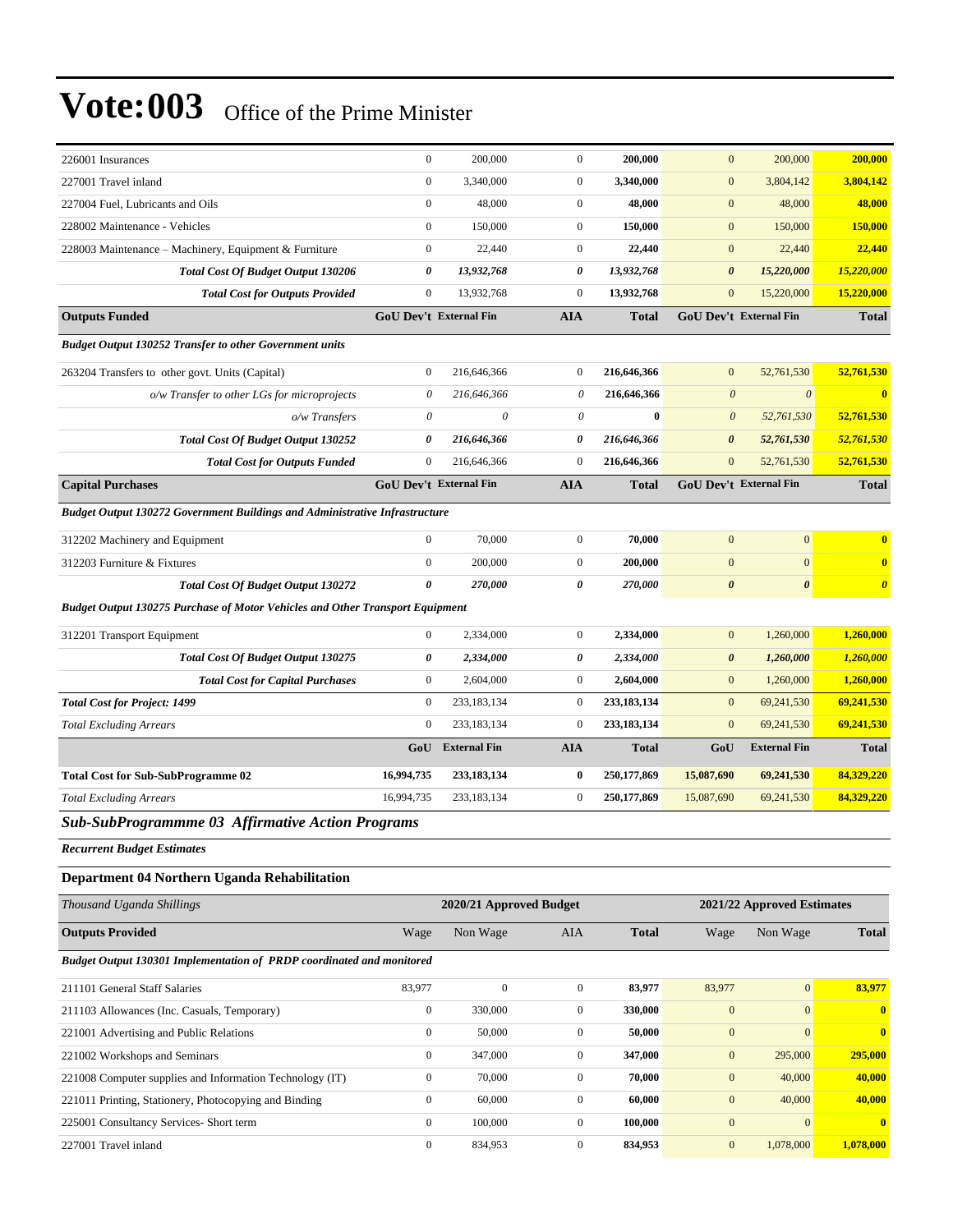| 227002 Travel abroad                                                                                      | $\mathbf{0}$          | 70,000                  | $\Omega$              | 70,000       | $\overline{0}$        | $\mathbf{0}$               | $\mathbf{0}$            |
|-----------------------------------------------------------------------------------------------------------|-----------------------|-------------------------|-----------------------|--------------|-----------------------|----------------------------|-------------------------|
| 228002 Maintenance - Vehicles                                                                             | $\mathbf{0}$          | 150,000                 | $\mathbf{0}$          | 150,000      | $\mathbf{0}$          | 150,000                    | 150,000                 |
| <b>Total Cost of Budget Output 01</b>                                                                     | 83,977                | 2,011,953               | 0                     | 2,095,930    | 83,977                | 1,603,000                  | 1,686,977               |
| <b>Budget Output 130306 Pacification and development</b>                                                  |                       |                         |                       |              |                       |                            |                         |
| 221002 Workshops and Seminars                                                                             | $\boldsymbol{0}$      | 98,000                  | $\mathbf{0}$          | 98,000       | $\mathbf{0}$          | $\mathbf{0}$               | $\overline{\mathbf{0}}$ |
| 224006 Agricultural Supplies                                                                              | $\mathbf{0}$          | 130,000                 | $\overline{0}$        | 130,000      | $\mathbf{0}$          | $\mathbf{0}$               | $\overline{\mathbf{0}}$ |
| 282101 Donations                                                                                          | $\boldsymbol{0}$      | 170,000                 | $\boldsymbol{0}$      | 170,000      | $\mathbf{0}$          | $\mathbf{0}$               | $\overline{\mathbf{0}}$ |
| <b>Total Cost of Budget Output 06</b>                                                                     | 0                     | 398,000                 | 0                     | 398,000      | $\boldsymbol{\theta}$ | $\boldsymbol{\theta}$      | $\boldsymbol{\theta}$   |
| <b>Total Cost Of Outputs Provided</b>                                                                     | 83,977                | 2,409,953               | $\bf{0}$              | 2,493,930    | 83,977                | 1,603,000                  | 1,686,977               |
| <b>Outputs Funded</b>                                                                                     | Wage                  | Non Wage                | <b>AIA</b>            | <b>Total</b> | Wage                  | Non Wage                   | <b>Total</b>            |
| <b>Budget Output 130351 Transfers to Government units</b>                                                 |                       |                         |                       |              |                       |                            |                         |
| 263104 Transfers to other govt. Units (Current)                                                           | $\mathbf{0}$          | 963,000                 | $\overline{0}$        | 963,000      | $\mathbf{0}$          | 186,000                    | 186,000                 |
| o/w Funds transferred to LGs for implementation of the PCA<br>model in districts across Northern Uganda   | $\theta$              | 963,000                 | $\theta$              | 963,000      | $\boldsymbol{\theta}$ | $\theta$                   | $\overline{\mathbf{0}}$ |
| o/w Funds transferred to LGs for implementation of the PCA<br>model in 5 districts across Northern Uganda | $\theta$              | $\theta$                | $\theta$              | $\mathbf{0}$ | $\theta$              | 186,000                    | 186,000                 |
| 263204 Transfers to other govt. Units (Capital)                                                           | $\mathbf{0}$          | 300,000                 | $\overline{0}$        | 300,000      | $\mathbf{0}$          | $\mathbf{0}$               | $\mathbf{0}$            |
| o/w Funds transferred to Tororo DLG for completion of the<br>Tieng Adhola Palace Project                  | $\theta$              | 300,000                 | 0                     | 300,000      | $\theta$              | $\theta$                   | $\overline{\mathbf{0}}$ |
| <b>Total Cost of Budget Output 51</b>                                                                     | $\boldsymbol{\theta}$ | 1,263,000               | $\boldsymbol{\theta}$ | 1,263,000    | $\boldsymbol{\theta}$ | 186,000                    | 186,000                 |
| <b>Total Cost Of Outputs Funded</b>                                                                       | $\mathbf{0}$          | 1,263,000               | $\bf{0}$              | 1,263,000    | $\bf{0}$              | 186,000                    | 186,000                 |
| <b>Total Cost for Department 04</b>                                                                       | 83,977                | 3,672,953               | $\bf{0}$              | 3,756,930    | 83,977                | 1,789,000                  | 1,872,977               |
| <b>Total Excluding Arrears</b>                                                                            | 83,977                | 3,672,953               | $\mathbf{0}$          | 3,756,930    | 83,977                | 1,789,000                  | 1,872,977               |
| Department 06 Luwero-Rwenzori Triangle                                                                    |                       |                         |                       |              |                       |                            |                         |
| Thousand Uganda Shillings                                                                                 |                       | 2020/21 Approved Budget |                       |              |                       | 2021/22 Approved Estimates |                         |

|                |              |                                                                                  | 2021/22 <i>ixpproved</i> Estimates |              |              |                         |
|----------------|--------------|----------------------------------------------------------------------------------|------------------------------------|--------------|--------------|-------------------------|
| Wage           | Non Wage     | <b>AIA</b>                                                                       | <b>Total</b>                       | Wage         | Non Wage     | <b>Total</b>            |
|                |              |                                                                                  |                                    |              |              |                         |
| 85,818         | $\mathbf{0}$ | $\mathbf{0}$                                                                     | 85,818                             | 85,818       | $\mathbf{0}$ | 85,818                  |
| $\overline{0}$ | 750,000      | $\mathbf{0}$                                                                     | 750,000                            | $\mathbf{0}$ | $\Omega$     | $\mathbf{0}$            |
| $\overline{0}$ | 200,000      | $\mathbf{0}$                                                                     | 200,000                            | $\mathbf{0}$ | 400,000      | 400,000                 |
| $\overline{0}$ | $\mathbf{0}$ | $\mathbf{0}$                                                                     | $\mathbf{0}$                       | $\mathbf{0}$ | 20,000       | 20,000                  |
| $\overline{0}$ | $\mathbf{0}$ | $\mathbf{0}$                                                                     | $\mathbf{0}$                       | $\mathbf{0}$ | 40,000       | 40,000                  |
| $\overline{0}$ | 200,000      | $\mathbf{0}$                                                                     | 200,000                            | $\mathbf{0}$ | $\mathbf{0}$ | $\overline{\mathbf{0}}$ |
| $\overline{0}$ | 400,000      | $\overline{0}$                                                                   | 400,000                            | $\mathbf{0}$ | $\mathbf{0}$ | $\mathbf{0}$            |
| $\overline{0}$ | 400,000      | $\overline{0}$                                                                   | 400,000                            | $\mathbf{0}$ | $\mathbf{0}$ | $\mathbf{0}$            |
| $\overline{0}$ | 500,000      | $\mathbf{0}$                                                                     | 500,000                            | $\mathbf{0}$ | $\mathbf{0}$ | $\overline{\mathbf{0}}$ |
| $\Omega$       | 100,000      | $\mathbf{0}$                                                                     | 100,000                            | $\mathbf{0}$ | $\mathbf{0}$ | $\overline{\mathbf{0}}$ |
| $\overline{0}$ | 100,000      | $\overline{0}$                                                                   | 100,000                            | $\mathbf{0}$ | $\mathbf{0}$ | $\overline{\mathbf{0}}$ |
| $\overline{0}$ | 100,000      | $\mathbf{0}$                                                                     | 100,000                            | $\mathbf{0}$ | $\Omega$     | $\mathbf{0}$            |
| $\overline{0}$ | 590,000      | $\mathbf{0}$                                                                     | 590,000                            | $\mathbf{0}$ | 600,000      | 600,000                 |
| $\overline{0}$ | 500,000      | $\mathbf{0}$                                                                     | 500,000                            | $\mathbf{0}$ | $\mathbf{0}$ | $\overline{\mathbf{0}}$ |
| $\overline{0}$ | 100,000      | $\mathbf{0}$                                                                     | 100,000                            | $\mathbf{0}$ | $\Omega$     | $\overline{\mathbf{0}}$ |
| $\Omega$       | 100,000      | $\Omega$                                                                         | 100,000                            | $\mathbf{0}$ | $\mathbf{0}$ | $\mathbf{0}$            |
| $\overline{0}$ | 26,022,910   | $\mathbf{0}$                                                                     | 26,022,910                         | $\mathbf{0}$ | 22,500,000   | 22,500,000              |
|                |              | Budget Output 130302 Payment of gratuity and coordination of war debts clearance | 2020/21 Approved Duuget            |              |              |                         |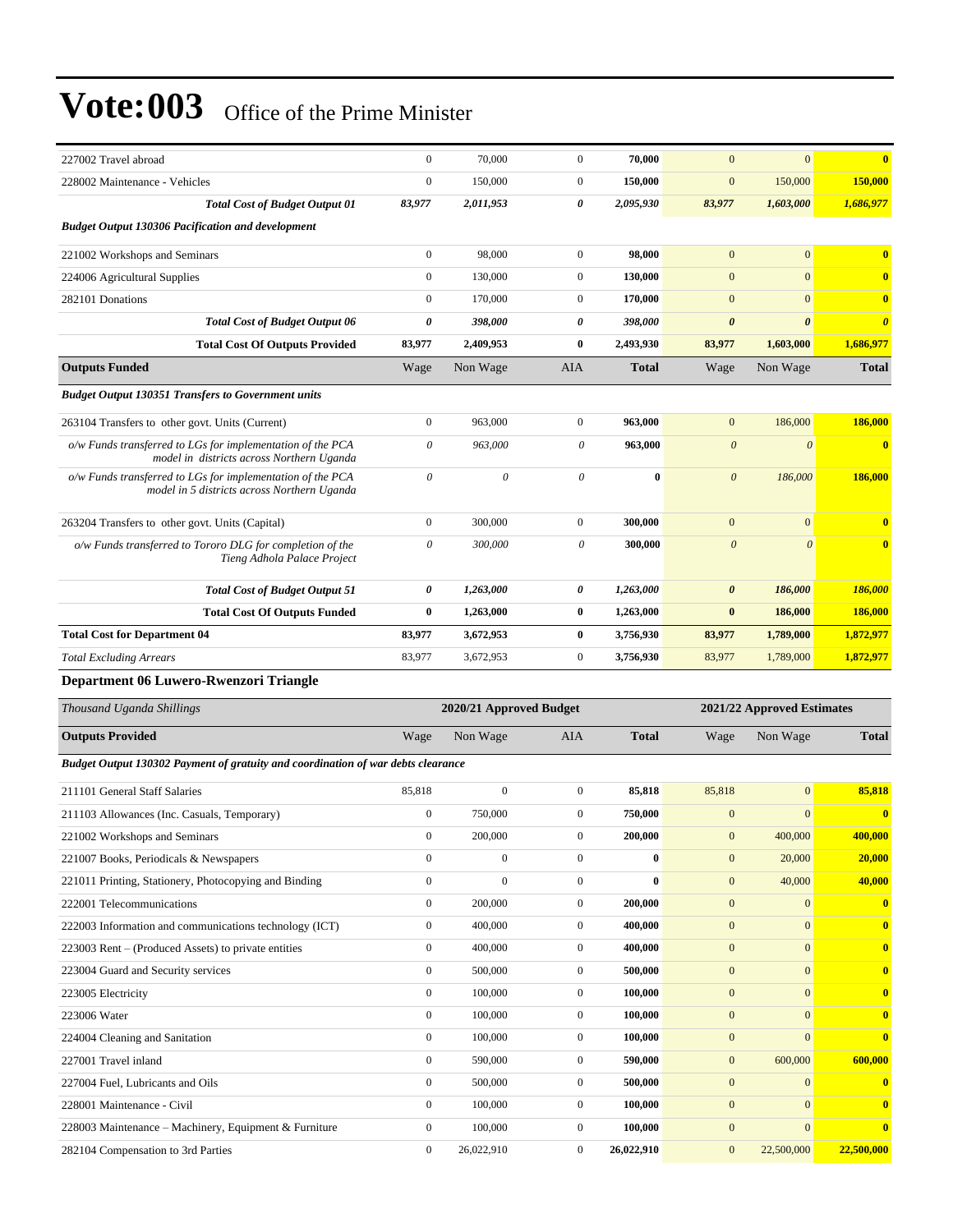| <b>Total Cost of Budget Output 02</b>                                                           | 85,818                | 30,062,910                | 0                | 30,148,728   | 85,818                | 23,560,000                 | 23,645,818              |
|-------------------------------------------------------------------------------------------------|-----------------------|---------------------------|------------------|--------------|-----------------------|----------------------------|-------------------------|
| <b>Budget Output 130306 Pacification and development</b>                                        |                       |                           |                  |              |                       |                            |                         |
| 221001 Advertising and Public Relations                                                         | $\boldsymbol{0}$      | 20,000                    | $\overline{0}$   | 20,000       | $\overline{0}$        | $\mathbf{0}$               | $\mathbf{0}$            |
| 221002 Workshops and Seminars                                                                   | $\mathbf{0}$          | 1,500,000                 | $\overline{0}$   | 1,500,000    | $\mathbf{0}$          | 1,000,000                  | 1,000,000               |
| 221007 Books, Periodicals & Newspapers                                                          | $\boldsymbol{0}$      | 20,000                    | $\boldsymbol{0}$ | 20,000       | $\mathbf{0}$          | $\mathbf{0}$               | $\mathbf{0}$            |
| 221008 Computer supplies and Information Technology (IT)                                        | $\boldsymbol{0}$      | 60,000                    | $\mathbf{0}$     | 60,000       | $\mathbf{0}$          | $\mathbf{0}$               | $\mathbf{0}$            |
| 221011 Printing, Stationery, Photocopying and Binding                                           | $\boldsymbol{0}$      | 60,000                    | $\mathbf{0}$     | 60,000       | $\mathbf{0}$          | $\mathbf{0}$               | $\mathbf{0}$            |
| 224006 Agricultural Supplies                                                                    | $\boldsymbol{0}$      | $\mathbf{0}$              | $\mathbf{0}$     | $\bf{0}$     | $\mathbf{0}$          | 900,000                    | 900,000                 |
| 227001 Travel inland                                                                            | $\boldsymbol{0}$      | 1,852,250                 | $\overline{0}$   | 1,852,250    | $\mathbf{0}$          | 2,493,900                  | 2,493,900               |
| 227002 Travel abroad                                                                            | $\boldsymbol{0}$      | 200,000                   | $\boldsymbol{0}$ | 200,000      | $\mathbf{0}$          | $\mathbf{0}$               | $\bf{0}$                |
| 228002 Maintenance - Vehicles                                                                   | $\boldsymbol{0}$      | 100,000                   | $\mathbf{0}$     | 100,000      | $\mathbf{0}$          | 150,000                    | 150,000                 |
| 282101 Donations                                                                                | $\boldsymbol{0}$      | $\boldsymbol{0}$          | $\mathbf{0}$     | $\bf{0}$     | $\mathbf{0}$          | 720,000                    | 720,000                 |
| <b>Total Cost of Budget Output 06</b>                                                           | 0                     | 3,812,250                 | 0                | 3,812,250    | $\boldsymbol{\theta}$ | 5,263,900                  | 5,263,900               |
| <b>Total Cost Of Outputs Provided</b>                                                           | 85,818                | 33,875,160                | $\bf{0}$         | 33,960,978   | 85,818                | 28,823,900                 | 28,909,718              |
| <b>Outputs Funded</b>                                                                           | Wage                  | Non Wage                  | <b>AIA</b>       | <b>Total</b> | Wage                  | Non Wage                   | <b>Total</b>            |
| <b>Budget Output 130351 Transfers to Government units</b>                                       |                       |                           |                  |              |                       |                            |                         |
| 263104 Transfers to other govt. Units (Current)                                                 | $\boldsymbol{0}$      | 11,737,728                | $\boldsymbol{0}$ | 11,737,728   | $\mathbf{0}$          | 5,726,100                  | 5,726,100               |
| o/w 152 Microprojects supported                                                                 | $\boldsymbol{\theta}$ | 760,000                   | 0                | 760,000      | $\boldsymbol{\theta}$ | $\boldsymbol{\theta}$      | $\bf{0}$                |
|                                                                                                 |                       |                           |                  |              |                       |                            |                         |
| o/w Funds transferred to 343 Parish Community Association<br>(PCAs) in Luwero Rwenzo Sub Region | $\theta$              | 10,977,728                | 0                | 10,977,728   | $\boldsymbol{\theta}$ | $\boldsymbol{\theta}$      | $\mathbf{0}$            |
| o/w Funds transferred to support 120 micro projects                                             | $\theta$              | $\theta$                  | $\theta$         | $\bf{0}$     | $\boldsymbol{\theta}$ | 1,200,000                  | 1,200,000               |
| o/w Funds transferred to 150 Parish Community Association<br>(PCAs)                             | $\theta$              | $\boldsymbol{\mathit{0}}$ | $\theta$         | $\bf{0}$     | $\theta$              | 4,526,100                  | 4,526,100               |
| <b>Total Cost of Budget Output 51</b>                                                           | 0                     | 11,737,728                | 0                | 11,737,728   | 0                     | 5,726,100                  | 5,726,100               |
| <b>Total Cost Of Outputs Funded</b>                                                             | $\bf{0}$              | 11,737,728                | $\bf{0}$         | 11,737,728   | $\bf{0}$              | 5,726,100                  | 5,726,100               |
| <b>Total Cost for Department 06</b>                                                             | 85,818                | 45,612,888                | $\bf{0}$         | 45,698,706   | 85,818                | 34,550,000                 | 34,635,818              |
| <b>Total Excluding Arrears</b>                                                                  | 85,818                | 45,612,888                | $\mathbf{0}$     | 45,698,706   | 85,818                | 34,550,000                 | 34,635,818              |
| Department 07 Karamoja HQs                                                                      |                       |                           |                  |              |                       |                            |                         |
| Thousand Uganda Shillings                                                                       |                       | 2020/21 Approved Budget   |                  |              |                       | 2021/22 Approved Estimates |                         |
| <b>Outputs Provided</b>                                                                         | Wage                  | Non Wage                  | AIA              | <b>Total</b> | Wage                  | Non Wage                   | <b>Total</b>            |
| Budget Output 130305 Coordination of the implementation of KIDDP                                |                       |                           |                  |              |                       |                            |                         |
| 211101 General Staff Salaries                                                                   | 115,661               | $\boldsymbol{0}$          | $\mathbf{0}$     | 115,661      | 115,661               | $\boldsymbol{0}$           | 115,661                 |
| 221002 Workshops and Seminars                                                                   | $\boldsymbol{0}$      | 295,000                   | $\boldsymbol{0}$ | 295,000      | $\mathbf{0}$          | 300,000                    | 300,000                 |
| 221007 Books, Periodicals & Newspapers                                                          | $\boldsymbol{0}$      | 20,000                    | $\boldsymbol{0}$ | 20,000       | $\boldsymbol{0}$      | 20,000                     | 20,000                  |
| 221011 Printing, Stationery, Photocopying and Binding                                           | $\boldsymbol{0}$      | 60,000                    | $\mathbf{0}$     | 60,000       | $\mathbf{0}$          | 60,000                     | 60,000                  |
| 223003 Rent – (Produced Assets) to private entities                                             | $\boldsymbol{0}$      | 400,000                   | $\boldsymbol{0}$ | 400,000      | $\boldsymbol{0}$      | $\boldsymbol{0}$           | $\mathbf{0}$            |
| 223004 Guard and Security services                                                              | $\boldsymbol{0}$      | 150,000                   | $\mathbf{0}$     | 150,000      | $\boldsymbol{0}$      | $\mathbf{0}$               | $\mathbf{0}$            |
| 223005 Electricity                                                                              | $\boldsymbol{0}$      | 100,000                   | $\boldsymbol{0}$ | 100,000      | $\boldsymbol{0}$      | $\mathbf{0}$               | $\bf{0}$                |
| 223006 Water                                                                                    | $\boldsymbol{0}$      | 100,000                   | $\boldsymbol{0}$ | 100,000      | $\boldsymbol{0}$      | $\boldsymbol{0}$           | $\bf{0}$                |
| 224004 Cleaning and Sanitation                                                                  | $\boldsymbol{0}$      | 100,000                   | $\mathbf{0}$     | 100,000      | $\mathbf{0}$          | $\boldsymbol{0}$           | $\bf{0}$                |
| 225001 Consultancy Services- Short term                                                         | $\boldsymbol{0}$      | 300,000                   | $\boldsymbol{0}$ | 300,000      | $\boldsymbol{0}$      | $\mathbf{0}$               | $\bf{0}$                |
| 227001 Travel inland                                                                            | $\boldsymbol{0}$      | 260,191                   | $\mathbf{0}$     | 260,191      | $\boldsymbol{0}$      | 1,134,350                  | 1,134,350               |
| 227004 Fuel, Lubricants and Oils                                                                | $\boldsymbol{0}$      | 100,000                   | $\boldsymbol{0}$ | 100,000      | $\mathbf{0}$          | $\boldsymbol{0}$           | $\overline{\mathbf{0}}$ |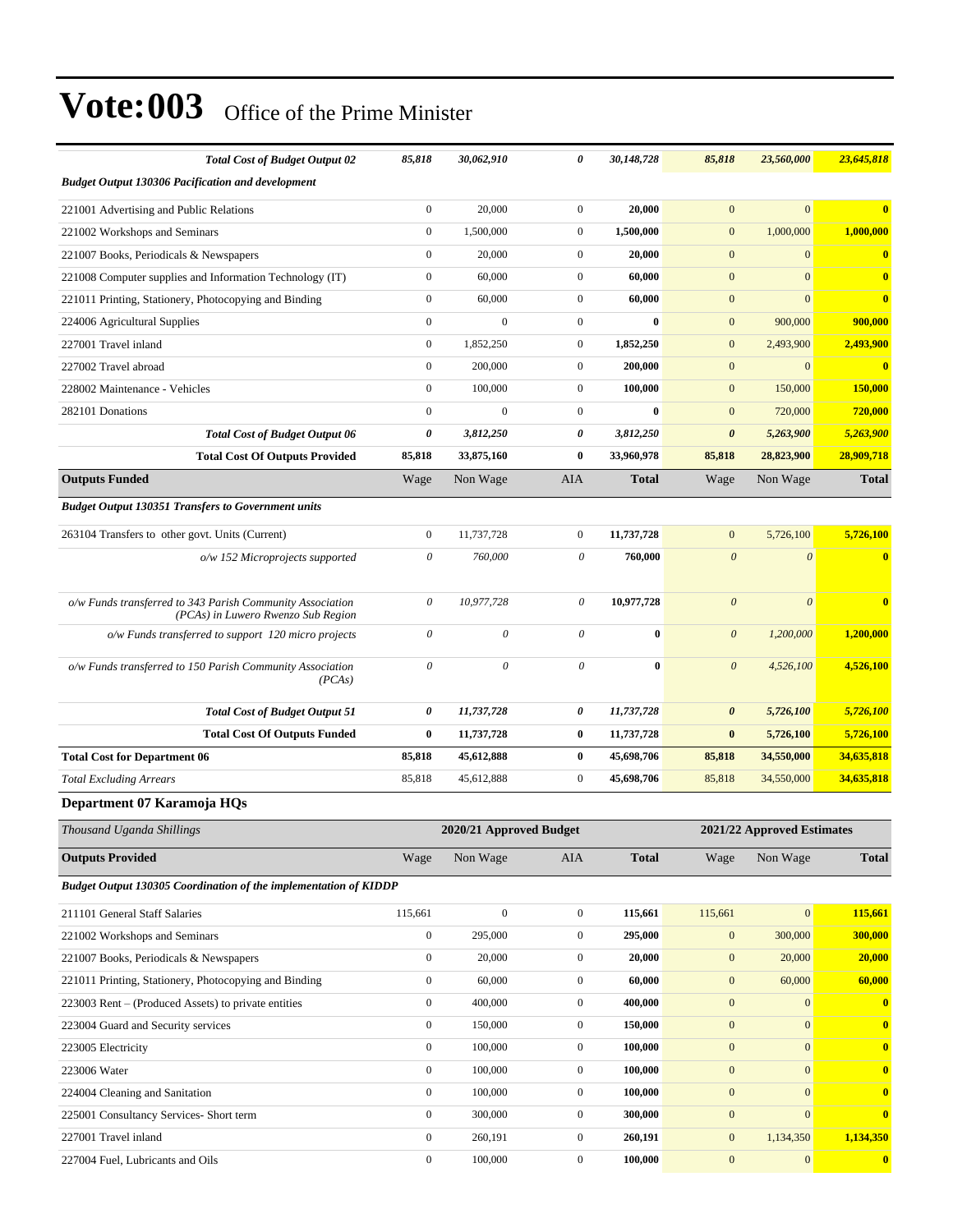| 228002 Maintenance - Vehicles                                                                                                                                                                                       | $\boldsymbol{0}$ | 150,000                   | $\mathbf{0}$     | 150,000      | $\mathbf{0}$          | 200,000                    | 200,000                 |
|---------------------------------------------------------------------------------------------------------------------------------------------------------------------------------------------------------------------|------------------|---------------------------|------------------|--------------|-----------------------|----------------------------|-------------------------|
| <b>Total Cost of Budget Output 05</b>                                                                                                                                                                               | 115,661          | 2,035,191                 | 0                | 2,150,852    | 115,661               | 1,714,350                  | 1,830,011               |
| <b>Budget Output 130306 Pacification and development</b>                                                                                                                                                            |                  |                           |                  |              |                       |                            |                         |
| 224006 Agricultural Supplies                                                                                                                                                                                        | $\boldsymbol{0}$ | 2,120,000                 | $\mathbf{0}$     | 2,120,000    | $\mathbf{0}$          | 1,700,000                  | 1,700,000               |
| 227001 Travel inland                                                                                                                                                                                                | $\boldsymbol{0}$ | 1,130,000                 | $\mathbf{0}$     | 1,130,000    | $\mathbf{0}$          | 500,150                    | 500,150                 |
| <b>Total Cost of Budget Output 06</b>                                                                                                                                                                               | 0                | 3,250,000                 | 0                | 3,250,000    | $\boldsymbol{\theta}$ | 2,200,150                  | 2,200,150               |
| <b>Total Cost Of Outputs Provided</b>                                                                                                                                                                               | 115,661          | 5,285,191                 | $\bf{0}$         | 5,400,852    | 115,661               | 3,914,500                  | 4,030,161               |
| <b>Outputs Funded</b>                                                                                                                                                                                               | Wage             | Non Wage                  | AIA              | <b>Total</b> | Wage                  | Non Wage                   | <b>Total</b>            |
| <b>Budget Output 130351 Transfers to Government units</b>                                                                                                                                                           |                  |                           |                  |              |                       |                            |                         |
| 263104 Transfers to other govt. Units (Current)                                                                                                                                                                     | $\boldsymbol{0}$ | 450,000                   | $\mathbf{0}$     | 450,000      | $\mathbf{0}$          | 520,500                    | 520,500                 |
| o/w Funds transferred to District LGs to support 90 micro-<br>projects in of Kotido (10), Moroto (10), Kaabong (10),<br>Nakapiripirit (10), Karenga (10), Nabilatuk (10), Abim (10),<br>Napak (10), and Amudat (10) | $\theta$         | 450,000                   | $\theta$         | 450,000      | $\boldsymbol{\theta}$ | $\boldsymbol{\theta}$      | $\overline{\mathbf{0}}$ |
| o/w Funds transferred to District LGs to support 10 pilot<br>PCAs in Moroto (3), Kaabong (3), Amudat (2), and<br>Nakapiripirit (2)                                                                                  | $\theta$         | $\boldsymbol{\mathit{0}}$ | $\theta$         | $\bf{0}$     | $\boldsymbol{\theta}$ | 321,000                    | 321,000                 |
| o/w Funds transferred to District LGs to support 38 micro-<br>projects in Kotido MC (05), Moroto MC (06), Kaabong (05),<br>Nakapiripirit (05), Karenga (06), Nabilatuk (06), and Amudat<br>$(05)$ .                 | $\theta$         | $\theta$                  | $\theta$         | $\mathbf{0}$ | $\boldsymbol{\theta}$ | 199,500                    | 199,500                 |
| <b>Total Cost of Budget Output 51</b>                                                                                                                                                                               | 0                | 450,000                   | 0                | 450,000      | $\boldsymbol{\theta}$ | 520,500                    | 520,500                 |
| <b>Total Cost Of Outputs Funded</b>                                                                                                                                                                                 | $\bf{0}$         | 450,000                   | $\bf{0}$         | 450,000      | $\bf{0}$              | 520,500                    | 520,500                 |
| <b>Total Cost for Department 07</b>                                                                                                                                                                                 | 115,661          | 5,735,191                 | $\bf{0}$         | 5,850,852    | 115,661               | 4,435,000                  | 4,550,661               |
| <b>Total Excluding Arrears</b>                                                                                                                                                                                      | 115,661          | 5,735,191                 | $\boldsymbol{0}$ | 5,850,852    | 115,661               | 4,435,000                  | 4,550,661               |
| <b>Department 21 Teso Affairs</b>                                                                                                                                                                                   |                  |                           |                  |              |                       |                            |                         |
| Thousand Uganda Shillings                                                                                                                                                                                           |                  | 2020/21 Approved Budget   |                  |              |                       | 2021/22 Approved Estimates |                         |
| <b>Outputs Provided</b>                                                                                                                                                                                             | Wage             | Non Wage                  | AIA              | <b>Total</b> | Wage                  | Non Wage                   | <b>Total</b>            |
| Budget Output 130301 Implementation of PRDP coordinated and monitored                                                                                                                                               |                  |                           |                  |              |                       |                            |                         |
| 211101 General Staff Salaries                                                                                                                                                                                       | 25,563           | $\boldsymbol{0}$          | $\boldsymbol{0}$ | 25,563       | 25,563                | $\overline{0}$             | 25,563                  |
| 221001 Advertising and Public Relations                                                                                                                                                                             | $\boldsymbol{0}$ | 15,000                    | $\mathbf{0}$     | 15,000       | $\mathbf{0}$          | $\mathbf{0}$               | $\bf{0}$                |
| 221002 Workshops and Seminars                                                                                                                                                                                       | $\boldsymbol{0}$ | 126,000                   | $\boldsymbol{0}$ | 126,000      | $\boldsymbol{0}$      | 100,000                    | 100,000                 |
| 221011 Printing, Stationery, Photocopying and Binding                                                                                                                                                               | $\boldsymbol{0}$ | 30,000                    | $\boldsymbol{0}$ | 30,000       | $\mathbf{0}$          | 40,000                     | 40,000                  |
| 223003 Rent – (Produced Assets) to private entities                                                                                                                                                                 | $\boldsymbol{0}$ | 50,000                    | $\boldsymbol{0}$ | 50,000       | $\mathbf{0}$          | $\mathbf{0}$               | $\overline{\mathbf{0}}$ |
| 224004 Cleaning and Sanitation                                                                                                                                                                                      | $\boldsymbol{0}$ | 100,000                   | $\boldsymbol{0}$ | 100,000      | $\boldsymbol{0}$      | $\mathbf{0}$               | $\bf{0}$                |
| 227001 Travel inland                                                                                                                                                                                                | $\boldsymbol{0}$ | 360,057                   | $\boldsymbol{0}$ | 360,057      | $\boldsymbol{0}$      | 936,700                    | 936,700                 |
| 227002 Travel abroad                                                                                                                                                                                                | $\boldsymbol{0}$ | 70,000                    | $\boldsymbol{0}$ | 70,000       | $\mathbf{0}$          | $\bf{0}$                   | $\bf{0}$                |
| 227004 Fuel, Lubricants and Oils                                                                                                                                                                                    | $\mathbf{0}$     | 100,000                   | $\boldsymbol{0}$ | 100,000      | $\boldsymbol{0}$      | $\mathbf{0}$               | $\bf{0}$                |
| 228002 Maintenance - Vehicles                                                                                                                                                                                       | $\boldsymbol{0}$ | 90,000                    | $\boldsymbol{0}$ | 90,000       | $\mathbf{0}$          | 80,000                     | 80,000                  |
| 281504 Monitoring, Supervision & Appraisal of Capital work                                                                                                                                                          | $\boldsymbol{0}$ | 60,000                    | $\boldsymbol{0}$ | 60,000       | $\boldsymbol{0}$      | $\mathbf{0}$               | $\bf{0}$                |
| <b>Total Cost of Budget Output 01</b>                                                                                                                                                                               | 25,563           | 1,001,057                 | 0                | 1,026,620    | 25,563                | 1,156,700                  | 1,182,263               |
| <b>Budget Output 130306 Pacification and development</b>                                                                                                                                                            |                  |                           |                  |              |                       |                            |                         |
| 221002 Workshops and Seminars                                                                                                                                                                                       | $\boldsymbol{0}$ | 100,000                   | $\boldsymbol{0}$ | 100,000      | $\mathbf{0}$          | 100,000                    | 100,000                 |
| 224006 Agricultural Supplies                                                                                                                                                                                        | $\boldsymbol{0}$ | 400,000                   | $\mathbf{0}$     | 400,000      | $\boldsymbol{0}$      | 0                          | $\bullet$               |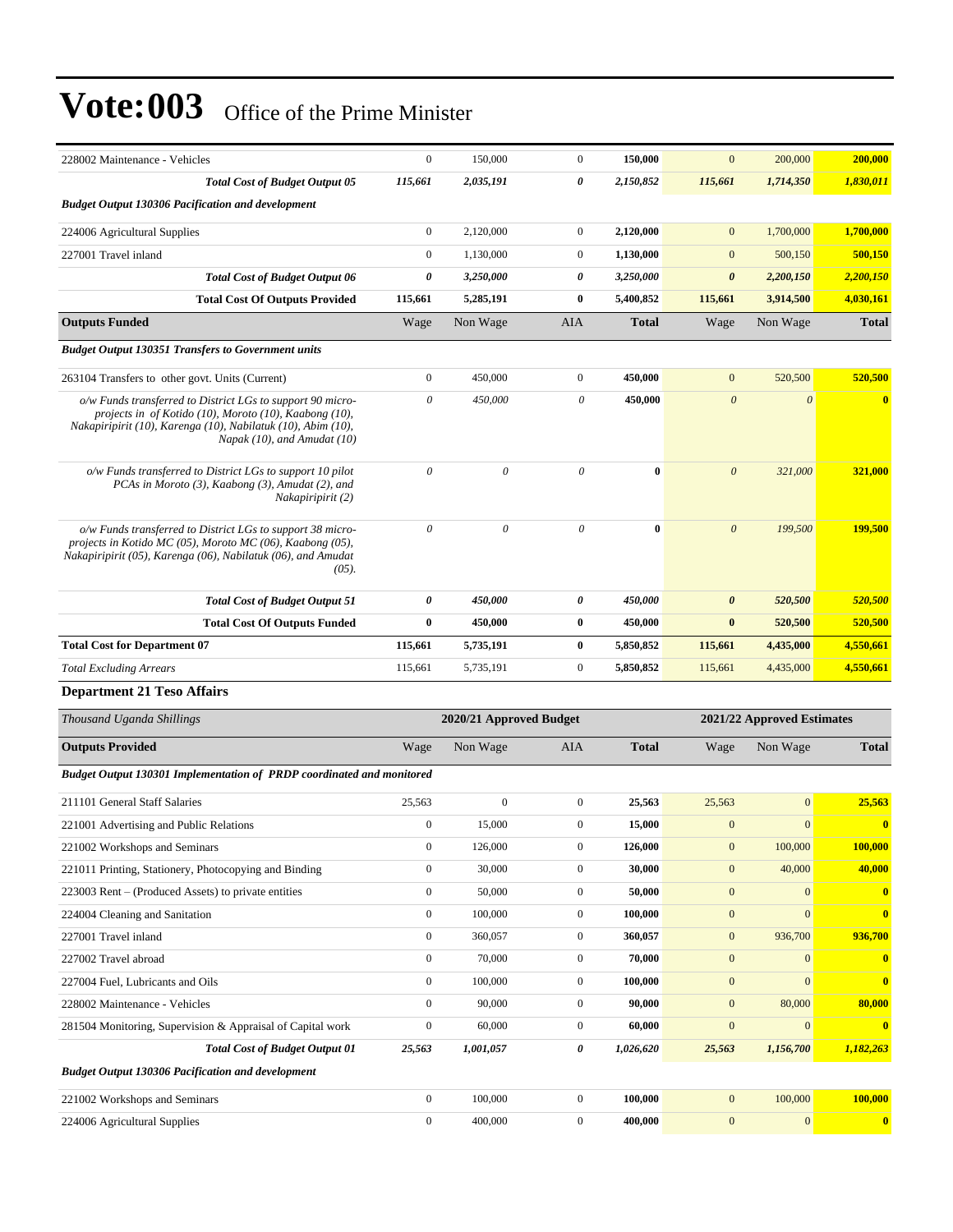| 227001 Travel inland                                                                                                                                                                                                                     | $\boldsymbol{0}$      | 212,900               | $\overline{0}$ | 212,900      | $\mathbf{0}$          | 638,800                 | 638,800                 |
|------------------------------------------------------------------------------------------------------------------------------------------------------------------------------------------------------------------------------------------|-----------------------|-----------------------|----------------|--------------|-----------------------|-------------------------|-------------------------|
| 282104 Compensation to 3rd Parties                                                                                                                                                                                                       | $\mathbf{0}$          | 130,000               | $\mathbf{0}$   | 130,000      | $\mathbf{0}$          | $\mathbf{0}$            | $\bf{0}$                |
| <b>Total Cost of Budget Output 06</b>                                                                                                                                                                                                    | 0                     | 842,900               | 0              | 842,900      | $\boldsymbol{\theta}$ | 738,800                 | 738,800                 |
| <b>Total Cost Of Outputs Provided</b>                                                                                                                                                                                                    | 25,563                | 1,843,957             | $\bf{0}$       | 1,869,520    | 25,563                | 1,895,500               | 1,921,063               |
| <b>Outputs Funded</b>                                                                                                                                                                                                                    | Wage                  | Non Wage              | <b>AIA</b>     | <b>Total</b> | Wage                  | Non Wage                | <b>Total</b>            |
| <b>Budget Output 130351 Transfers to Government units</b>                                                                                                                                                                                |                       |                       |                |              |                       |                         |                         |
| 263104 Transfers to other govt. Units (Current)                                                                                                                                                                                          | $\boldsymbol{0}$      | 2,858,338             | $\mathbf{0}$   | 2,858,338    | $\mathbf{0}$          | 2,844,500               | 2,844,500               |
| o/w 270micro projects for youth, women, HIV/AIDS positive<br>individuals, elderly and other vulnerable individuals<br>supported                                                                                                          | $\boldsymbol{\theta}$ | 2,301,538             | $\theta$       | 2,301,538    | $\boldsymbol{0}$      | $\boldsymbol{\theta}$   | $\overline{\mathbf{0}}$ |
| >/w 8 Parish Community Associations targeting youth, women,<br>HIV/AIDS positive individuals, elderly and other vulnerable<br>individuals piloted & supported in Soroti, Kaberamaido,<br>Amuria, Kapelebyong, Pallisa & Kalaki Districts | $\boldsymbol{\theta}$ | 256,800               | $\theta$       | 256,800      | $\boldsymbol{\theta}$ | $\overline{\mathbf{0}}$ | $\overline{0}$          |
| o/w Maternal and children health care services at Soroti<br>Regional Referral Hospital supported                                                                                                                                         | $\theta$              | 300,000               | $\theta$       | 300,000      | $\mathcal{O}$         | $\theta$                |                         |
| o/w Maternal and children health care services at Soroti<br>Regional Referral Hospital supported                                                                                                                                         | $\theta$              | $\theta$              | $\theta$       | $\bf{0}$     | $\mathcal{O}$         | 600,000                 | 600,000                 |
| o/w 4 classrooms block with desks and an office targeting 220<br>pupils, 3 teachers and a 5 stance lined pit latrine at Alwa seed<br>SS, Kaberamaido District constructed                                                                | $\theta$              | $\boldsymbol{\theta}$ | $\theta$       | $\bf{0}$     | $\boldsymbol{\theta}$ | 300,000                 | 300,000                 |
| $o/w$ 4 classrooms block with desks targeting 220 pupils, 3<br>teachers with an office and a 5 stance lined pit latrine at<br>Abarilela P/S, Amuria constructed                                                                          | $\boldsymbol{\theta}$ | $\theta$              | $\theta$       | $\bf{0}$     | $\mathcal{O}$         | 300,000                 | 300,000                 |
| $o/w$ 4 classrooms block with desks targeting 220 pupils, 3<br>teachers with an office and a 5 stance lined pit latrine Aloet<br>P/S, Soroti City constructed                                                                            | $\theta$              | $\theta$              | $\theta$       | $\bf{0}$     | $\mathcal{O}$         | 300,000                 | 300,000                 |
| o/w Construction of a borehole targeting 500 pupils and 10<br>teachers at Otipe P/S, Kumi Municipality                                                                                                                                   | $\theta$              | $\theta$              | $\theta$       | $\bf{0}$     | $\mathcal{O}$         | 30,000                  | 30,000                  |
| o/w Construction of a borehole targeting 98 households in<br>Aminikwach and Ongolai villages in Kaberpila Parish,<br>Ogwolo Sub County Kalaki District                                                                                   | $\theta$              | $\theta$              | $\theta$       | $\theta$     | $\theta$              | 30,000                  | 30,000                  |
| o/w 100 micro projects for youth, women, HIV/AIDS positive<br>individuals, elderly and other vulnerable individuals<br>supported                                                                                                         | $\theta$              | $\theta$              | $\theta$       | $\bf{0}$     | $\boldsymbol{\theta}$ | 702,800                 | 702,800                 |
| o/w Rehabilitation of 16km Abalang- Idamakan-Surambaya<br>Imatomua Road in Kalaki Districk                                                                                                                                               | $\theta$              | $\theta$              | $\theta$       | $\bf{0}$     | $\mathcal{O}$         | 350,000                 | 350,000                 |
| y/w 7 Parish Community Associations targeting youth, women,<br>HIV/AIDS positive individuals, elderly and other vulnerable<br>individuals supported in Teso                                                                              | $\theta$              | $\theta$              | $\theta$       | $\theta$     | $\mathcal{O}$         | 231,700                 | 231,700                 |
| 263204 Transfers to other govt. Units (Capital)                                                                                                                                                                                          | $\mathbf{0}$          | 1,500,000             | $\mathbf{0}$   | 1,500,000    | $\overline{0}$        | $\overline{0}$          | $\overline{\mathbf{0}}$ |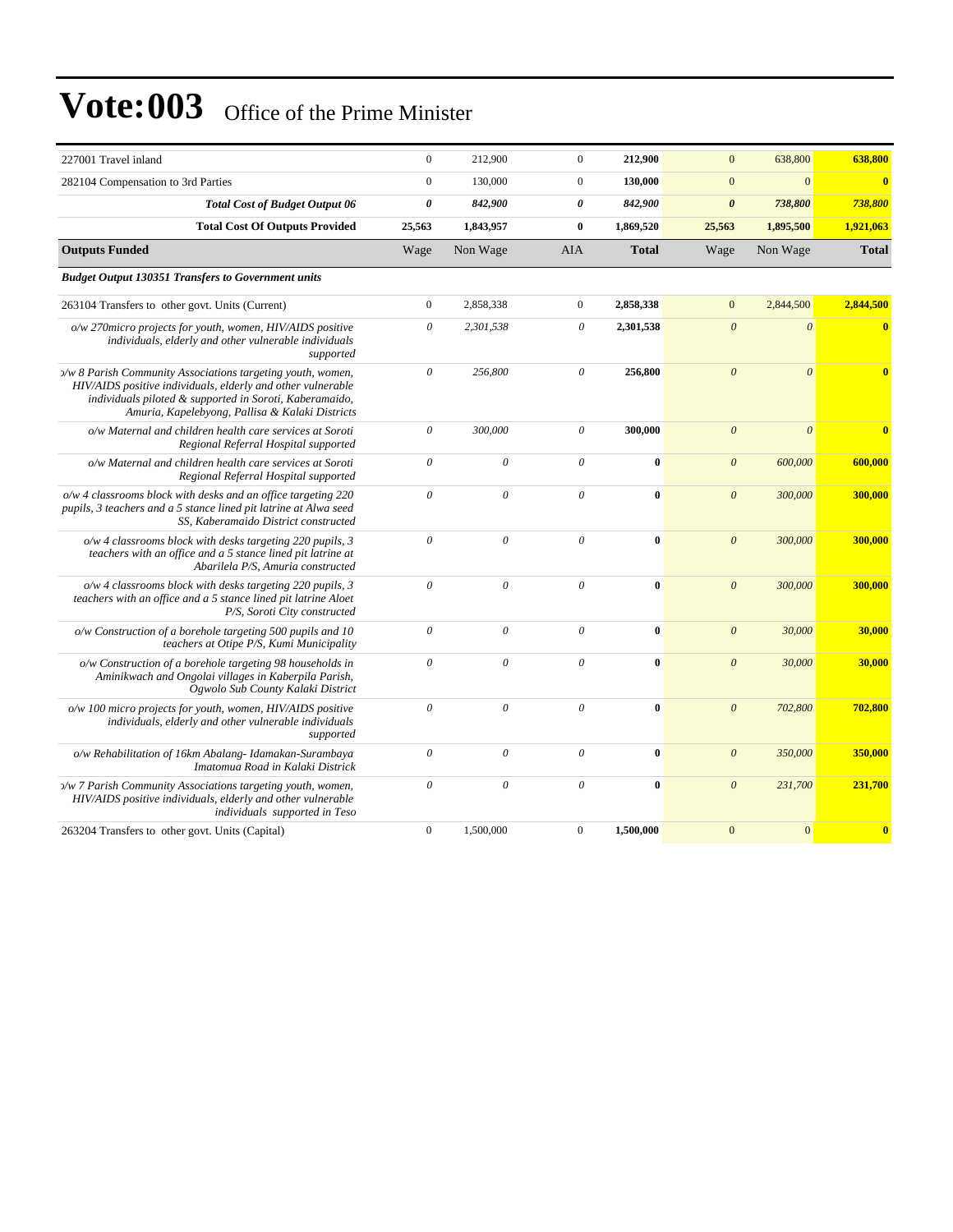| $o/w$ A 4- in 1 classroom block with an office targeting 220<br>pupils, 3 teachers and a 5 stance lined pit latrine at<br>Kachumbala P/S, Bukedea District constructed                            | $\theta$ | 250,000   | $\Omega$     | 250,000   | $\theta$              | $\theta$  | $\bf{0}$     |
|---------------------------------------------------------------------------------------------------------------------------------------------------------------------------------------------------|----------|-----------|--------------|-----------|-----------------------|-----------|--------------|
| o/w A 4- in 1 classroom block targeting 220 pupils, 3 teachers<br>with an office and a 5 stance lined pit latrine at Kumi Boys<br>P/S. Kumi MC constructed                                        | $\theta$ | 250,000   | $\theta$     | 250,000   | $\theta$              | $\theta$  |              |
| $o/w A 4$ - in 1 classroom block targeting 220 pupils, 3 teachers<br>with an office and a 5 stance lined pit latrine at Kaberpila P/S,<br>Kalaki District constructed                             | $\theta$ | 250,000   | $\theta$     | 250,000   | $\theta$              | $\theta$  | $\mathbf{0}$ |
| $o/w$ A 4- in 1 classroom block with an office targeting 220<br>pupils, 3 teachers and a 5 stance lined pit latrine at Obalanga<br>Comprehensive Secondary School, Amuria District<br>constructed | $\theta$ | 250,000   | $\theta$     | 250,000   | $\theta$              | $\theta$  | $\mathbf{0}$ |
| $o/w$ A 4- in 1 classroom block with an office targeting 220<br>pupils, 3 teachers and a 5 stance lined pit latrine at Koloin<br>P/S, Ngora District constructed                                  | $\theta$ | 250,000   | $\theta$     | 250,000   | $\theta$              | $\theta$  |              |
| $o/w$ A 4- in 1 classroom block targeting 220 pupils, 3 teachers<br>with an office and a 5 stance lined pit latrine at Ajoba P/S,<br>Serere District constructed                                  | $\theta$ | 250,000   | $\theta$     | 250,000   | $\theta$              | $\theta$  | $\mathbf{0}$ |
| <b>Total Cost of Budget Output 51</b>                                                                                                                                                             | 0        | 4,358,338 | 0            | 4,358,338 | $\boldsymbol{\theta}$ | 2,844,500 | 2,844,500    |
| <b>Total Cost Of Outputs Funded</b>                                                                                                                                                               | $\bf{0}$ | 4,358,338 | $\bf{0}$     | 4,358,338 | $\bf{0}$              | 2,844,500 | 2,844,500    |
| <b>Total Cost for Department 21</b>                                                                                                                                                               | 25,563   | 6,202,295 | $\bf{0}$     | 6,227,858 | 25,563                | 4,740,000 | 4,765,563    |
| <b>Total Excluding Arrears</b>                                                                                                                                                                    | 25,563   | 6,202,295 | $\mathbf{0}$ | 6,227,858 | 25,563                | 4,740,000 | 4,765,563    |

#### **Department 22 Bunyoro Affairs**

| Thousand Uganda Shillings                                             |                  | 2020/21 Approved Budget |                |              |                  | 2021/22 Approved Estimates |                         |  |
|-----------------------------------------------------------------------|------------------|-------------------------|----------------|--------------|------------------|----------------------------|-------------------------|--|
| <b>Outputs Provided</b>                                               | Wage             | Non Wage                | <b>AIA</b>     | <b>Total</b> | Wage             | Non Wage                   | <b>Total</b>            |  |
| Budget Output 130301 Implementation of PRDP coordinated and monitored |                  |                         |                |              |                  |                            |                         |  |
| 211101 General Staff Salaries                                         | 35,746           | $\overline{0}$          | $\overline{0}$ | 35,746       | 35,746           | $\mathbf{0}$               | 35,746                  |  |
| 221002 Workshops and Seminars                                         | $\boldsymbol{0}$ | 400,000                 | $\overline{0}$ | 400,000      | $\mathbf{0}$     | 100,000                    | 100,000                 |  |
| 221011 Printing, Stationery, Photocopying and Binding                 | $\overline{0}$   | 20,000                  | $\overline{0}$ | 20,000       | $\mathbf{0}$     | 20,000                     | 20,000                  |  |
| 223004 Guard and Security services                                    | $\overline{0}$   | 60,000                  | $\overline{0}$ | 60,000       | $\mathbf{0}$     | $\mathbf{0}$               | $\overline{\mathbf{0}}$ |  |
| 227001 Travel inland                                                  | $\overline{0}$   | 617,961                 | $\overline{0}$ | 617,961      | $\mathbf{0}$     | 750,000                    | 750,000                 |  |
| 227002 Travel abroad                                                  | $\overline{0}$   | 20,000                  | $\overline{0}$ | 20,000       | $\mathbf{0}$     | $\mathbf{0}$               | $\overline{\mathbf{0}}$ |  |
| 228002 Maintenance - Vehicles                                         | $\overline{0}$   | 50,000                  | $\overline{0}$ | 50,000       | $\mathbf{0}$     | 40,000                     | 40,000                  |  |
| 228003 Maintenance - Machinery, Equipment & Furniture                 | $\boldsymbol{0}$ | 100,000                 | $\overline{0}$ | 100,000      | $\boldsymbol{0}$ | $\boldsymbol{0}$           | $\mathbf{0}$            |  |
| <b>Total Cost of Budget Output 01</b>                                 | 35,746           | 1,267,961               | 0              | 1,303,707    | 35,746           | 910,000                    | 945,746                 |  |
| <b>Budget Output 130306 Pacification and development</b>              |                  |                         |                |              |                  |                            |                         |  |
| 221002 Workshops and Seminars                                         | $\boldsymbol{0}$ | 450,000                 | $\overline{0}$ | 450,000      | $\mathbf{0}$     | $\mathbf{0}$               | $\mathbf{0}$            |  |
| 224006 Agricultural Supplies                                          | $\overline{0}$   | 1,116,400               | $\mathbf{0}$   | 1,116,400    | $\mathbf{0}$     | 260,000                    | 260,000                 |  |
| 227001 Travel inland                                                  | $\mathbf{0}$     | 500,000                 | $\overline{0}$ | 500,000      | $\mathbf{0}$     | 215,500                    | 215,500                 |  |
| 282101 Donations                                                      | $\overline{0}$   | 200,000                 | $\overline{0}$ | 200,000      | $\mathbf{0}$     | 340,000                    | 340,000                 |  |
| <b>Total Cost of Budget Output 06</b>                                 | 0                | 2,266,400               | 0              | 2,266,400    | 0                | 815,500                    | 815,500                 |  |
| <b>Total Cost Of Outputs Provided</b>                                 | 35,746           | 3,534,361               | $\bf{0}$       | 3,570,107    | 35,746           | 1,725,500                  | 1,761,246               |  |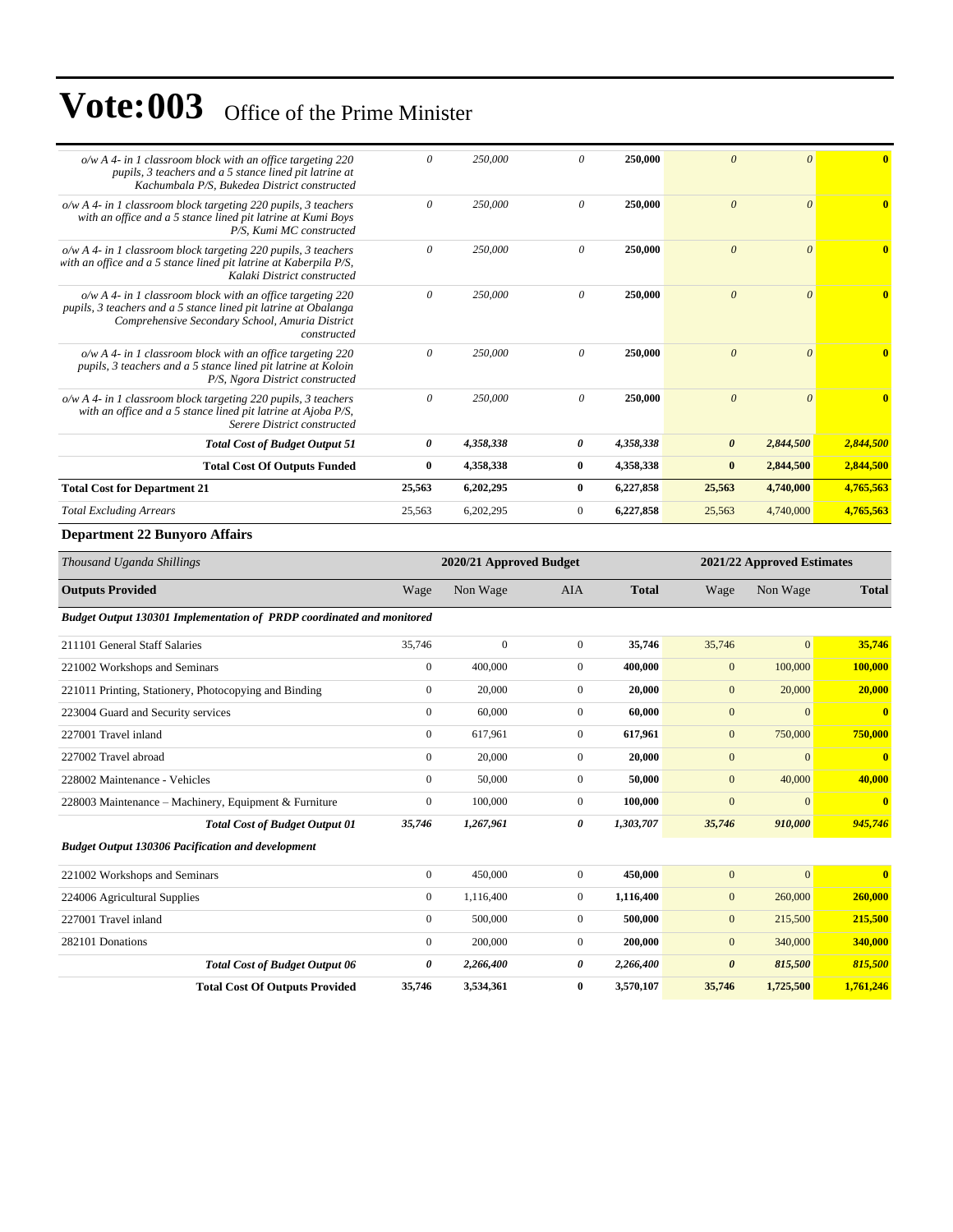| <b>Outputs Funded</b>                                                                                                                                                                    | Wage                      | Non Wage                  | <b>AIA</b>            | <b>Total</b> | Wage                  | Non Wage                   | <b>Total</b> |
|------------------------------------------------------------------------------------------------------------------------------------------------------------------------------------------|---------------------------|---------------------------|-----------------------|--------------|-----------------------|----------------------------|--------------|
| <b>Budget Output 130351 Transfers to Government units</b>                                                                                                                                |                           |                           |                       |              |                       |                            |              |
| 263104 Transfers to other govt. Units (Current)                                                                                                                                          | $\boldsymbol{0}$          | 1,195,000                 | $\mathbf{0}$          | 1,195,000    | $\boldsymbol{0}$      | 1,193,500                  | 1,193,500    |
| o/w PCA piloted in 15 Parishes of Masindi district                                                                                                                                       | $\boldsymbol{\mathit{0}}$ | 465,000                   | 0                     | 465,000      | $\boldsymbol{\theta}$ | $\boldsymbol{\theta}$      | $\bf{0}$     |
| o/w 150 Micro projects supported as livelihood enhancement<br>targeting vulnerable groups (women, youth, elderly, PWDs<br>and poor households) in Bunyoro                                | $\boldsymbol{\mathit{0}}$ | 730,000                   | 0                     | 730,000      | $\boldsymbol{\theta}$ | $\theta$                   | $\bf{0}$     |
| o/w Funds transferred to Local Governments to support 80<br>micro projects of vulnerable groups (women, youth, elderly,<br>PWDs and poor households) in Bunyoro region                   | $\theta$                  | $\theta$                  | $\theta$              | $\bf{0}$     | $\boldsymbol{\theta}$ | 432,000                    | 432,000      |
| o/w Transfer of fund to Local Governments to support 15 pilot<br>PCAs in Bunyoro sub-region                                                                                              | $\boldsymbol{\mathit{0}}$ | $\boldsymbol{\mathit{0}}$ | $\theta$              | $\bf{0}$     | $\boldsymbol{\theta}$ | 481,500                    | 481,500      |
| o/w Construction and furnishing of 01 classroom block of 04<br>class rooms with a semi - detached office, a 05 stance pit<br>latrine constructed in Masindi Municipality.                | $\theta$                  | $\theta$                  | $\theta$              | $\bf{0}$     | $\boldsymbol{\theta}$ | 280,000                    | 280,000      |
| <b>Total Cost of Budget Output 51</b>                                                                                                                                                    | 0                         | 1,195,000                 | 0                     | 1,195,000    | 0                     | 1,193,500                  | 1,193,500    |
| <b>Total Cost Of Outputs Funded</b>                                                                                                                                                      | $\bf{0}$                  | 1,195,000                 | $\bf{0}$              | 1,195,000    | $\bf{0}$              | 1,193,500                  | 1,193,500    |
| <b>Total Cost for Department 22</b>                                                                                                                                                      | 35,746                    | 4,729,361                 | $\bf{0}$              | 4,765,107    | 35,746                | 2,919,000                  | 2,954,746    |
| <b>Total Excluding Arrears</b>                                                                                                                                                           | 35,746                    | 4,729,361                 | $\mathbf{0}$          | 4,765,107    | 35,746                | 2,919,000                  | 2,954,746    |
| <b>Department 27 Busoga Affairs</b>                                                                                                                                                      |                           |                           |                       |              |                       |                            |              |
| Thousand Uganda Shillings                                                                                                                                                                |                           | 2020/21 Approved Budget   |                       |              |                       | 2021/22 Approved Estimates |              |
| <b>Outputs Provided</b>                                                                                                                                                                  | Wage                      | Non Wage                  | <b>AIA</b>            | <b>Total</b> | Wage                  | Non Wage                   | <b>Total</b> |
| <b>Budget Output 130306 Pacification and development</b>                                                                                                                                 |                           |                           |                       |              |                       |                            |              |
| 221002 Workshops and Seminars                                                                                                                                                            | $\boldsymbol{0}$          | 400,000                   | $\mathbf{0}$          | 400,000      | $\boldsymbol{0}$      | 400,000                    | 400,000      |
| 227001 Travel inland                                                                                                                                                                     | $\boldsymbol{0}$          | 542,500                   | $\mathbf{0}$          | 542,500      | $\boldsymbol{0}$      | 869,000                    | 869,000      |
| <b>Total Cost of Budget Output 06</b>                                                                                                                                                    | $\pmb{\theta}$            | 942,500                   | $\boldsymbol{\theta}$ | 942,500      | $\boldsymbol{\theta}$ | 1,269,000                  | 1,269,000    |
| <b>Total Cost Of Outputs Provided</b>                                                                                                                                                    | $\bf{0}$                  | 942,500                   | $\bf{0}$              | 942,500      | $\bf{0}$              | 1,269,000                  | 1,269,000    |
| <b>Outputs Funded</b>                                                                                                                                                                    | Wage                      | Non Wage                  | AIA                   | <b>Total</b> | Wage                  | Non Wage                   | <b>Total</b> |
| <b>Budget Output 130351 Transfers to Government units</b>                                                                                                                                |                           |                           |                       |              |                       |                            |              |
| 263104 Transfers to other govt. Units (Current)                                                                                                                                          | $\boldsymbol{0}$          | 6,457,500                 | $\mathbf{0}$          | 6,457,500    | $\boldsymbol{0}$      | 3,531,000                  | 3,531,000    |
| o/w 205 Parish Community Associations (PCAs) established<br>in Busoga sub region for income enhancement and livelihood<br>improvement for women, youth, farmers and vulnerable<br>groups | 0                         | 6,457,500                 | 0                     | 6,457,500    | $\boldsymbol{\theta}$ | $\boldsymbol{\theta}$      | $\bf{0}$     |
| o/w 110 PCAs established in Busoga sub region for income<br>enhancement and livelihood improvement for women, youth,<br>farmers and vulnerable groups                                    | $\boldsymbol{\mathit{0}}$ | $\boldsymbol{\mathit{0}}$ | $\theta$              | $\bf{0}$     | $\boldsymbol{0}$      | 3,531,000                  | 3,531,000    |
| <b>Total Cost of Budget Output 51</b>                                                                                                                                                    | 0                         | 6,457,500                 | 0                     | 6,457,500    | 0                     | 3,531,000                  | 3,531,000    |
| <b>Total Cost Of Outputs Funded</b>                                                                                                                                                      | $\bf{0}$                  | 6,457,500                 | $\bf{0}$              | 6,457,500    | $\bf{0}$              | 3,531,000                  | 3,531,000    |
| <b>Total Cost for Department 27</b>                                                                                                                                                      | $\bf{0}$                  | 7,400,000                 | $\bf{0}$              | 7,400,000    | $\bf{0}$              | 4,800,000                  | 4,800,000    |
| <b>Total Excluding Arrears</b>                                                                                                                                                           | $\boldsymbol{0}$          | 7,400,000                 | $\boldsymbol{0}$      | 7,400,000    | $\mathbf{0}$          | 4,800,000                  | 4,800,000    |
| <b>Development Budget Estimates</b>                                                                                                                                                      |                           |                           |                       |              |                       |                            |              |
| Project 0022 Support to LRDP                                                                                                                                                             |                           |                           |                       |              |                       |                            |              |

| Thousand Uganda Shillings                                              |                        | 2020/21 Approved Budget | 2021/22 Draft Estimates |         |                               |                       |              |
|------------------------------------------------------------------------|------------------------|-------------------------|-------------------------|---------|-------------------------------|-----------------------|--------------|
| <b>Outputs Provided</b>                                                | GoU Dev't External Fin |                         | AIA                     | Total   | <b>GoU</b> Dev't External Fin |                       | <b>Total</b> |
| <b>Budget Output 130304 Coordination of the implementation of LRDP</b> |                        |                         |                         |         |                               |                       |              |
| 211102 Contract Staff Salaries                                         | 100,000                | $\theta$                | $\Omega$                | 100.000 | $\theta$                      | $\mathbf{0}$          | $\mathbf{0}$ |
| <b>Total Cost Of Budget Output 130304</b>                              | <i>100,000</i>         | 0                       |                         | 100.000 | $\theta$                      | $\boldsymbol{\theta}$ | 0            |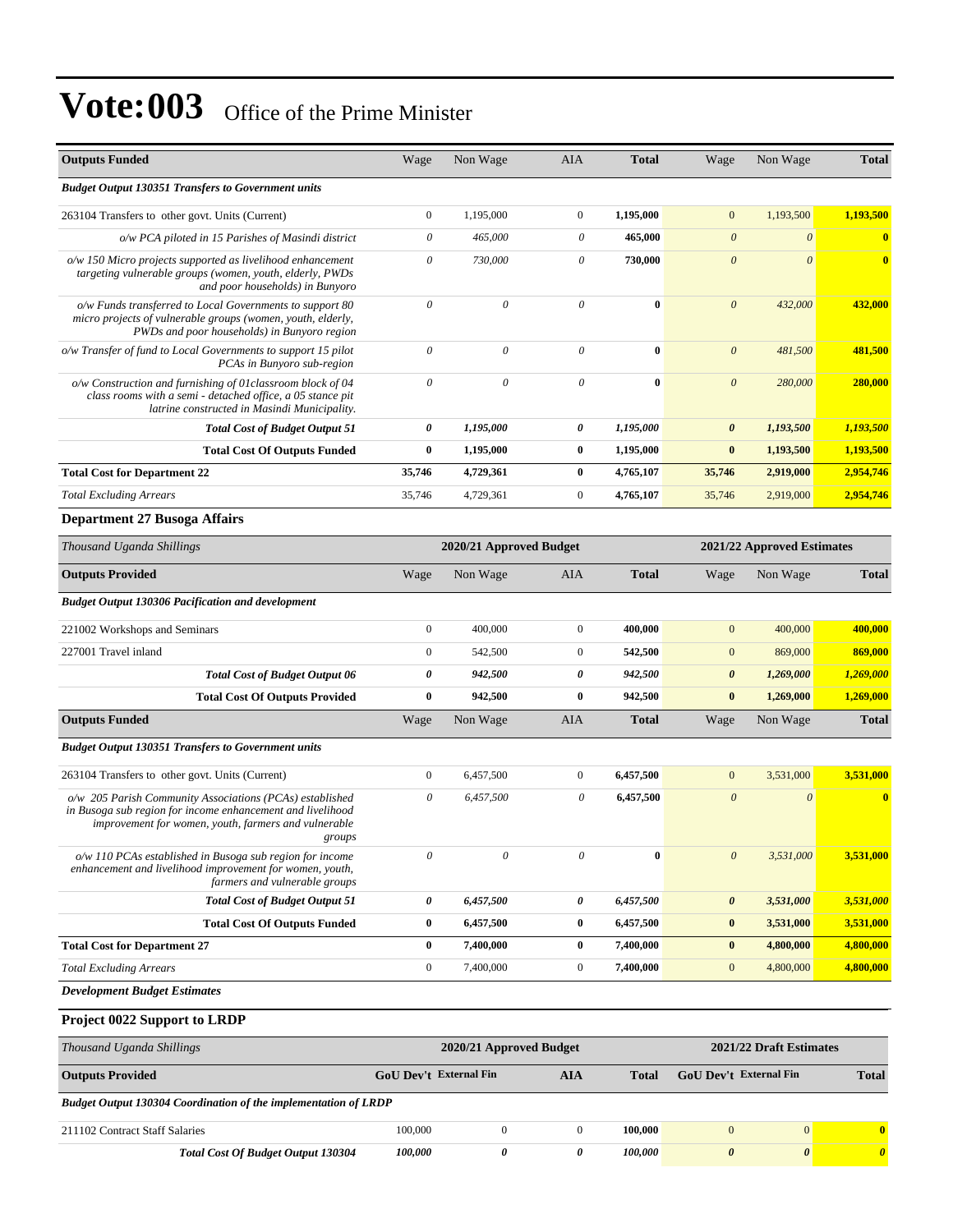| <b>Budget Output 130306 Pacification and development</b>                             |                               |                         |                       |              |                               |                         |                         |
|--------------------------------------------------------------------------------------|-------------------------------|-------------------------|-----------------------|--------------|-------------------------------|-------------------------|-------------------------|
| 282101 Donations                                                                     | 400,000                       | $\mathbf{0}$            | $\boldsymbol{0}$      | 400,000      | $\overline{0}$                | $\Omega$                | $\overline{\mathbf{0}}$ |
| <b>Total Cost Of Budget Output 130306</b>                                            | 400,000                       | $\boldsymbol{\theta}$   | $\boldsymbol{\theta}$ | 400,000      | $\boldsymbol{\theta}$         | $\theta$                | $\boldsymbol{0}$        |
| <b>Total Cost for Outputs Provided</b>                                               | 500,000                       | $\mathbf{0}$            | $\mathbf{0}$          | 500,000      | $\mathbf{0}$                  | $\mathbf{0}$            | $\overline{\mathbf{0}}$ |
| <b>Capital Purchases</b>                                                             | GoU Dev't External Fin        |                         | <b>AIA</b>            | <b>Total</b> | <b>GoU Dev't External Fin</b> |                         | <b>Total</b>            |
| <b>Budget Output 130375 Purchase of Motor Vehicles and Other Transport Equipment</b> |                               |                         |                       |              |                               |                         |                         |
| 312201 Transport Equipment                                                           | $\overline{0}$                | $\mathbf{0}$            | $\mathbf{0}$          | $\bf{0}$     | 500,000                       | $\overline{0}$          | 500,000                 |
| <b>Total Cost Of Budget Output 130375</b>                                            | $\boldsymbol{\theta}$         | $\theta$                | $\boldsymbol{\theta}$ | 0            | 500,000                       | $\theta$                | 500,000                 |
| <b>Total Cost for Capital Purchases</b>                                              | $\mathbf{0}$                  | $\boldsymbol{0}$        | $\boldsymbol{0}$      | $\bf{0}$     | 500,000                       | $\Omega$                | 500,000                 |
| <b>Total Cost for Project: 0022</b>                                                  | 500,000                       | $\overline{0}$          | $\mathbf{0}$          | 500,000      | 500,000                       | $\overline{0}$          | 500,000                 |
| <b>Total Excluding Arrears</b>                                                       | 500,000                       | $\mathbf{0}$            | $\boldsymbol{0}$      | 500,000      | 500,000                       | $\mathbf{0}$            | 500,000                 |
| Project 0932 Post-war Recovery and Presidential Pledges                              |                               |                         |                       |              |                               |                         |                         |
| Thousand Uganda Shillings                                                            |                               | 2020/21 Approved Budget |                       |              |                               | 2021/22 Draft Estimates |                         |
| <b>Outputs Provided</b>                                                              | <b>GoU Dev't External Fin</b> |                         | <b>AIA</b>            | <b>Total</b> | <b>GoU Dev't External Fin</b> |                         | <b>Total</b>            |
| <b>Budget Output 130306 Pacification and development</b>                             |                               |                         |                       |              |                               |                         |                         |
| 211102 Contract Staff Salaries                                                       | 100,000                       | $\mathbf{0}$            | $\mathbf{0}$          | 100,000      | $\overline{0}$                | $\mathbf{0}$            | $\overline{0}$          |
| 224006 Agricultural Supplies                                                         | 130,000                       | $\boldsymbol{0}$        | $\mathbf{0}$          | 130,000      | $\overline{0}$                | $\Omega$                | $\mathbf{0}$            |
| 225001 Consultancy Services- Short term                                              | 14,000                        | $\mathbf{0}$            | $\mathbf{0}$          | 14,000       | $\overline{0}$                | $\mathbf{0}$            | $\mathbf 0$             |
| 227001 Travel inland                                                                 | 84,994                        | $\boldsymbol{0}$        | $\mathbf{0}$          | 84,994       | $\Omega$                      | $\Omega$                | $\mathbf 0$             |
| 282101 Donations                                                                     | 435,000                       | $\boldsymbol{0}$        | $\boldsymbol{0}$      | 435,000      | $\overline{0}$                | $\Omega$                | $\mathbf 0$             |
| <b>Total Cost Of Budget Output 130306</b>                                            | 763,994                       | 0                       | $\boldsymbol{\theta}$ | 763.994      | $\boldsymbol{\theta}$         | $\boldsymbol{\theta}$   | $\boldsymbol{\theta}$   |

*Budget Output 130372 Government Buildings and Administrative Infrastructure*

| 281504 Monitoring, Supervision & Appraisal of Capital work | 380.150   |   | 380,150   | 160,000   | $\overline{0}$        | 160,000   |
|------------------------------------------------------------|-----------|---|-----------|-----------|-----------------------|-----------|
| 312101 Non-Residential Buildings                           | 1.550.000 |   | 1,550,000 | 1,400,000 | $\overline{0}$        | 1.400.000 |
| <b>Total Cost Of Budget Output 130372</b>                  | 1,930,150 | 0 | 1.930.150 | 1,560,000 | $\boldsymbol{\theta}$ | 1,560,000 |
| <b>Total Cost for Capital Purchases</b>                    | 1,930,150 |   | 1.930.150 | 1.560,000 |                       | 1,560,000 |
| <b>Total Cost for Project: 0932</b>                        | 2,694,144 |   | 2.694.144 | 1,560,000 |                       | 1,560,000 |
| <b>Total Excluding Arrears</b>                             | 2,694,144 |   | 2.694.144 | 1,560,000 | $\Omega$              | 1,560,000 |

**Capital Purchases GoU Dev't External Fin AIA Total GoU Dev't External Fin Total**

*Total Cost for Outputs Provided* 763,994 0 0 **763,994** 0 0 **0**

#### **Project 1078 Karamoja Integrated Development Programme(KIDP)**

| Thousand Uganda Shillings                                        |                               | 2020/21 Approved Budget |              |              |                               | 2021/22 Draft Estimates |              |  |
|------------------------------------------------------------------|-------------------------------|-------------------------|--------------|--------------|-------------------------------|-------------------------|--------------|--|
| <b>Outputs Provided</b>                                          | <b>GoU Dev't External Fin</b> |                         | <b>AIA</b>   | <b>Total</b> | <b>GoU Dev't External Fin</b> |                         | <b>Total</b> |  |
| Budget Output 130305 Coordination of the implementation of KIDDP |                               |                         |              |              |                               |                         |              |  |
| 211102 Contract Staff Salaries                                   | $\mathbf{0}$                  | $\mathbf{0}$            | $\Omega$     | $\bf{0}$     | 160,000                       | $\overline{0}$          | 160,000      |  |
| 227001 Travel inland                                             | $\mathbf{0}$                  | $\mathbf{0}$            | $\Omega$     | $\bf{0}$     | 560,000                       | $\overline{0}$          | 560,000      |  |
| <b>Total Cost Of Budget Output 130305</b>                        | $\theta$                      | 0                       | 0            | 0            | 720,000                       | $\boldsymbol{\theta}$   | 720,000      |  |
| <b>Budget Output 130306 Pacification and development</b>         |                               |                         |              |              |                               |                         |              |  |
| 211102 Contract Staff Salaries                                   | 120,000                       | $\mathbf{0}$            | $\Omega$     | 120,000      | $\mathbf{0}$                  | $\Omega$                | $\mathbf{0}$ |  |
| 221002 Workshops and Seminars                                    | 200,000                       | $\overline{0}$          | $\mathbf{0}$ | 200,000      | $\mathbf{0}$                  | $\overline{0}$          | $\mathbf{0}$ |  |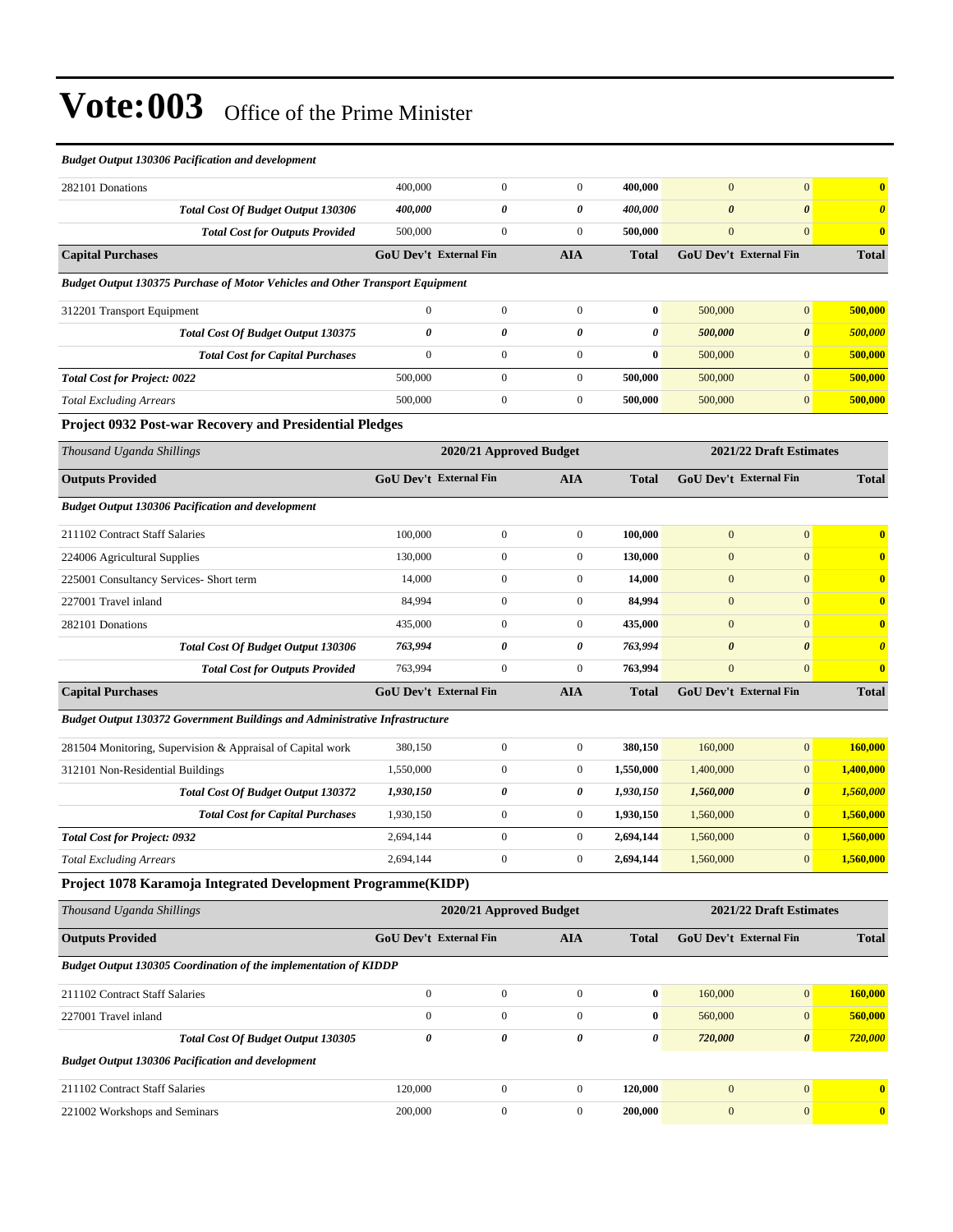| 224006 Agricultural Supplies                                                                                                                                                                                     | $\mathbf{0}$              | $\boldsymbol{0}$              | $\mathbf{0}$     | $\bf{0}$     | 345,000               | $\mathbf{0}$                  | 345,000      |
|------------------------------------------------------------------------------------------------------------------------------------------------------------------------------------------------------------------|---------------------------|-------------------------------|------------------|--------------|-----------------------|-------------------------------|--------------|
| 227001 Travel inland                                                                                                                                                                                             | 315,200                   | $\boldsymbol{0}$              | $\boldsymbol{0}$ | 315,200      | 455,000               | $\boldsymbol{0}$              | 455,000      |
| 282101 Donations                                                                                                                                                                                                 | 400,000                   | $\boldsymbol{0}$              | $\boldsymbol{0}$ | 400,000      | 400,000               | $\boldsymbol{0}$              | 400,000      |
| <b>Total Cost Of Budget Output 130306</b>                                                                                                                                                                        | 1,035,200                 | 0                             | 0                | 1,035,200    | 1,200,000             | $\boldsymbol{\theta}$         | 1,200,000    |
| <b>Total Cost for Outputs Provided</b>                                                                                                                                                                           | 1,035,200                 | $\boldsymbol{0}$              | $\boldsymbol{0}$ | 1,035,200    | 1,920,000             | $\mathbf{0}$                  | 1,920,000    |
| <b>Outputs Funded</b>                                                                                                                                                                                            |                           | <b>GoU Dev't External Fin</b> | <b>AIA</b>       | <b>Total</b> |                       | GoU Dev't External Fin        | <b>Total</b> |
| <b>Budget Output 130351 Transfers to Government units</b>                                                                                                                                                        |                           |                               |                  |              |                       |                               |              |
| 263104 Transfers to other govt. Units (Current)                                                                                                                                                                  | 1,312,800                 | $\boldsymbol{0}$              | $\boldsymbol{0}$ | 1,312,800    | $\overline{0}$        | $\mathbf{0}$                  | $\bf{0}$     |
| o/w Funds transferred to LGs to support 18 pilot PCAs in<br>Kotido $(6)$ , Napak $(6)$ and Abim $(6)$                                                                                                            | 577,800                   | $\boldsymbol{\theta}$         | 0                | 577,800      | $\boldsymbol{\theta}$ | $\boldsymbol{\theta}$         | $\bf{0}$     |
| o/w Funds transferred to local suppliers to suppport the<br>Karamoja feeds Karamoja project to produce food for schools<br>in Karamoja                                                                           | 435,000                   | $\theta$                      | $\theta$         | 435,000      | $\boldsymbol{\theta}$ | $\theta$                      | $\bf{0}$     |
| o/w Funds transferred to Nabuin Zardi to support of provision<br>of irrigation water equipment to progressive farmers and/or<br>institutions in Karamoja sub-region (Amudat, Abim, Kotido,<br>Moroto, and Napak) | 150,000                   | $\theta$                      | $\theta$         | 150,000      | $\boldsymbol{\theta}$ | $\theta$                      | $\bf{0}$     |
| o/w Funds transferred to Nabuin Zardi to support production<br>of agricultural inputs (seeds and animal breeds) to farmers in<br>Karamoja.                                                                       | 150,000                   | $\theta$                      | $\theta$         | 150,000      | $\boldsymbol{\theta}$ | $\theta$                      |              |
| 263204 Transfers to other govt. Units (Capital)                                                                                                                                                                  | 2,325,000                 | $\boldsymbol{0}$              | $\boldsymbol{0}$ | 2,325,000    | 1,795,000             | $\boldsymbol{0}$              | 1,795,000    |
| o/w Funds transferred to Ministry of Water & Environment<br>for construction of five $(5)$ parish valley tanks in Kotido $(1)$ ,<br>Karenga $(1)$ , Nabilatuk $(1)$ , Kaabong $(1)$ , and Abim $(1)$             | 2,325,000                 | $\theta$                      | 0                | 2,325,000    | $\boldsymbol{\theta}$ | $\theta$                      | $\bf{0}$     |
| o/w Funds transferred to Ministry of Water & Environment<br>for construction of five $(5)$ parish valley tanks in Napak $(1)$ ,<br>Nakapiripirit (1), Moroto (1), Kaabong (1), and Amudat (1)                    | $\boldsymbol{\mathit{0}}$ | $\boldsymbol{\mathit{0}}$     | $\theta$         | $\bf{0}$     | 1,295,000             | $\boldsymbol{\theta}$         | 1,295,000    |
| o/w Funds transferred to World Food Programme (WFP) to<br>procure maize from farmers in Karamoja sub-region for<br>distribution to schools                                                                       | $\theta$                  | $\boldsymbol{\theta}$         | $\theta$         | $\bf{0}$     | 500,000               | $\boldsymbol{\theta}$         | 500,000      |
| <b>Total Cost Of Budget Output 130351</b>                                                                                                                                                                        | 3,637,800                 | 0                             | 0                | 3,637,800    | 1,795,000             | $\pmb{\theta}$                | 1,795,000    |
| <b>Total Cost for Outputs Funded</b>                                                                                                                                                                             | 3,637,800                 | $\boldsymbol{0}$              | $\boldsymbol{0}$ | 3,637,800    | 1,795,000             | $\mathbf{0}$                  | 1,795,000    |
| <b>Capital Purchases</b>                                                                                                                                                                                         |                           | <b>GoU Dev't External Fin</b> | <b>AIA</b>       | Total        |                       | <b>GoU Dev't External Fin</b> | <b>Total</b> |
| Budget Output 130372 Government Buildings and Administrative Infrastructure                                                                                                                                      |                           |                               |                  |              |                       |                               |              |
| 281504 Monitoring, Supervision & Appraisal of Capital work                                                                                                                                                       | 40,000                    | $\boldsymbol{0}$              | $\boldsymbol{0}$ | 40,000       | $\mathbf{0}$          | $\boldsymbol{0}$              | $\bf{0}$     |
| 312101 Non-Residential Buildings                                                                                                                                                                                 | 1,555,000                 | $\boldsymbol{0}$              | $\boldsymbol{0}$ | 1,555,000    | 1,791,000             | $\boldsymbol{0}$              | 1,791,000    |
| 312102 Residential Buildings                                                                                                                                                                                     | 800,000                   | $\boldsymbol{0}$              | $\boldsymbol{0}$ | 800,000      | 400,000               | $\boldsymbol{0}$              | 400,000      |
| Total Cost Of Budget Output 130372                                                                                                                                                                               | 2,395,000                 | $\pmb{\theta}$                | 0                | 2,395,000    | 2,191,000             | 0                             | 2,191,000    |
| <b>Budget Output 130375 Purchase of Motor Vehicles and Other Transport Equipment</b>                                                                                                                             |                           |                               |                  |              |                       |                               |              |
| 312201 Transport Equipment                                                                                                                                                                                       | $\boldsymbol{0}$          | $\boldsymbol{0}$              | $\boldsymbol{0}$ | $\bf{0}$     | 500,000               | $\boldsymbol{0}$              | 500,000      |
| Total Cost Of Budget Output 130375                                                                                                                                                                               | $\pmb{\theta}$            | 0                             | 0                | 0            | 500,000               | $\pmb{\theta}$                | 500,000      |
| <b>Total Cost for Capital Purchases</b>                                                                                                                                                                          | 2,395,000                 | $\boldsymbol{0}$              | $\boldsymbol{0}$ | 2,395,000    | 2,691,000             | $\boldsymbol{0}$              | 2,691,000    |
| <b>Total Cost for Project: 1078</b>                                                                                                                                                                              | 7,068,000                 | $\boldsymbol{0}$              | $\boldsymbol{0}$ | 7,068,000    | 6,406,000             | $\boldsymbol{0}$              | 6,406,000    |
| <b>Total Excluding Arrears</b>                                                                                                                                                                                   | 7,068,000                 | $\boldsymbol{0}$              | $\boldsymbol{0}$ | 7,068,000    | 6,406,000             | $\boldsymbol{0}$              | 6,406,000    |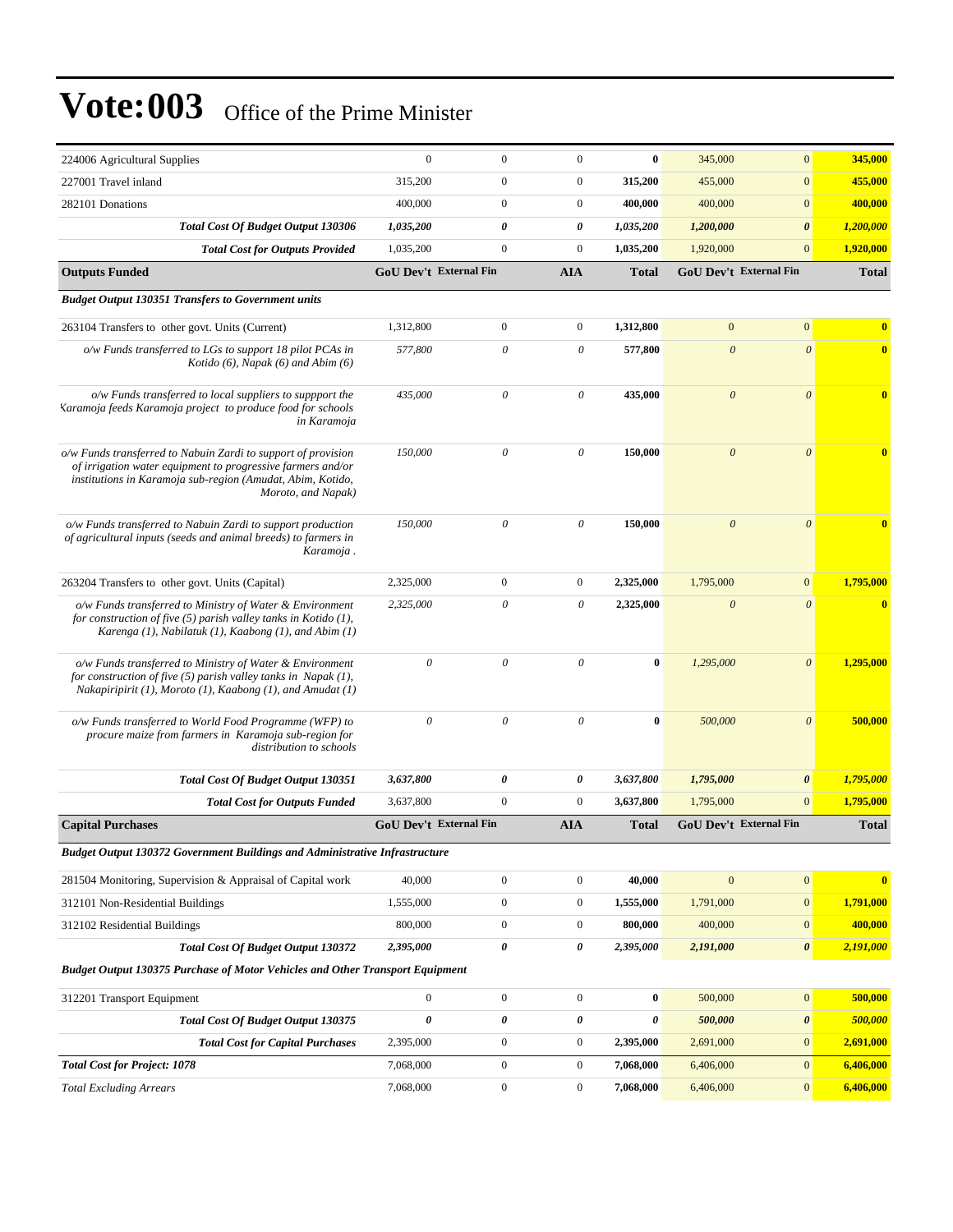#### **Project 1251 Support to Teso Development**

| Thousand Uganda Shillings                                                                                                                                               |                  | 2020/21 Approved Budget       |                  |                  |                               | 2021/22 Draft Estimates |                       |
|-------------------------------------------------------------------------------------------------------------------------------------------------------------------------|------------------|-------------------------------|------------------|------------------|-------------------------------|-------------------------|-----------------------|
| <b>Outputs Provided</b>                                                                                                                                                 |                  | <b>GoU Dev't External Fin</b> | <b>AIA</b>       | <b>Total</b>     | GoU Dev't External Fin        |                         | <b>Total</b>          |
| <b>Budget Output 130306 Pacification and development</b>                                                                                                                |                  |                               |                  |                  |                               |                         |                       |
| 211102 Contract Staff Salaries                                                                                                                                          | 50,000           | $\mathbf{0}$                  | $\mathbf{0}$     | 50,000           | $\mathbf{0}$                  | $\boldsymbol{0}$        | $\bf{0}$              |
| 227001 Travel inland                                                                                                                                                    | 6,065            | $\overline{0}$                | $\boldsymbol{0}$ | 6,065            | $\overline{0}$                | $\mathbf{0}$            | $\bf{0}$              |
| 282101 Donations                                                                                                                                                        | 430,000          | $\boldsymbol{0}$              | $\mathbf{0}$     | 430,000          | 144,000                       | $\mathbf{0}$            | 144,000               |
| <b>Total Cost Of Budget Output 130306</b>                                                                                                                               | 486,065          | 0                             | 0                | 486,065          | 144,000                       | $\boldsymbol{\theta}$   | <b>144,000</b>        |
| <b>Total Cost for Outputs Provided</b>                                                                                                                                  | 486,065          | $\boldsymbol{0}$              | $\boldsymbol{0}$ | 486,065          | 144,000                       | $\mathbf{0}$            | 144,000               |
| <b>Outputs Funded</b>                                                                                                                                                   |                  | <b>GoU</b> Dev't External Fin | <b>AIA</b>       | <b>Total</b>     | <b>GoU</b> Dev't External Fin |                         | <b>Total</b>          |
| <b>Budget Output 130351 Transfers to Government units</b>                                                                                                               |                  |                               |                  |                  |                               |                         |                       |
| 263204 Transfers to other govt. Units (Capital)                                                                                                                         | $\boldsymbol{0}$ | $\mathbf{0}$                  | $\boldsymbol{0}$ | $\bf{0}$         | 300,000                       | $\boldsymbol{0}$        | 300,000               |
| o/w 4 classrooms block with desks and an office targeting 220<br>pupils, 3 teachers and a 5 stance lined pit latrine at Omito-<br>Omito P/S, Ngora District constructed | $\theta$         | $\theta$                      | $\theta$         | $\bf{0}$         | 300,000                       | $\boldsymbol{\theta}$   | 300,000               |
| Total Cost Of Budget Output 130351                                                                                                                                      | 0                | 0                             | 0                | 0                | 300,000                       | $\boldsymbol{\theta}$   | <b>300,000</b>        |
| <b>Total Cost for Outputs Funded</b>                                                                                                                                    | $\boldsymbol{0}$ | $\boldsymbol{0}$              | $\boldsymbol{0}$ | $\bf{0}$         | 300,000                       | $\mathbf{0}$            | 300,000               |
| <b>Capital Purchases</b>                                                                                                                                                |                  | <b>GoU Dev't External Fin</b> | <b>AIA</b>       | <b>Total</b>     | <b>GoU</b> Dev't External Fin |                         | <b>Total</b>          |
| <b>Budget Output 130372 Government Buildings and Administrative Infrastructure</b>                                                                                      |                  |                               |                  |                  |                               |                         |                       |
| 312101 Non-Residential Buildings                                                                                                                                        | 302,300          | $\mathbf{0}$                  | $\mathbf{0}$     | 302,300          | 103,000                       | $\boldsymbol{0}$        | 103,000               |
| <b>Total Cost Of Budget Output 130372</b>                                                                                                                               | 302,300          | $\theta$                      | 0                | 302,300          | 103,000                       | $\boldsymbol{\theta}$   | 103,000               |
| <b>Budget Output 130375 Purchase of Motor Vehicles and Other Transport Equipment</b>                                                                                    |                  |                               |                  |                  |                               |                         |                       |
| 312202 Machinery and Equipment                                                                                                                                          | $\boldsymbol{0}$ | $\mathbf{0}$                  | $\boldsymbol{0}$ | $\boldsymbol{0}$ | 565,000                       | $\overline{0}$          | 565,000               |
| <b>Total Cost Of Budget Output 130375</b>                                                                                                                               | 0                | 0                             | 0                | 0                | 565,000                       | $\boldsymbol{\theta}$   | 565,000               |
| <b>Budget Output 130377 Purchase of Specialised Machinery &amp; Equipment</b>                                                                                           |                  |                               |                  |                  |                               |                         |                       |
| 312202 Machinery and Equipment                                                                                                                                          | 280,000          | $\mathbf{0}$                  | $\mathbf{0}$     | 280,000          | $\mathbf{0}$                  | $\boldsymbol{0}$        | $\bf{0}$              |
| <b>Total Cost Of Budget Output 130377</b>                                                                                                                               | 280,000          | 0                             | 0                | 280,000          | $\boldsymbol{\theta}$         | $\boldsymbol{\theta}$   | $\boldsymbol{\theta}$ |
| Budget Output 130378 Purchase of Office and Residential Furniture and Fittings                                                                                          |                  |                               |                  |                  |                               |                         |                       |
| 281504 Monitoring, Supervision & Appraisal of Capital work                                                                                                              | 13,635           | $\mathbf{0}$                  | $\mathbf{0}$     | 13,635           | $\mathbf{0}$                  | $\mathbf{0}$            | $\bf{0}$              |
| 312203 Furniture & Fixtures                                                                                                                                             | 100,000          | $\boldsymbol{0}$              | $\mathbf{0}$     | 100,000          | 70,000                        | $\boldsymbol{0}$        | 70,000                |
| <b>Total Cost Of Budget Output 130378</b>                                                                                                                               | 113,635          | 0                             | 0                | 113,635          | 70,000                        | $\boldsymbol{\theta}$   | 70,000                |
| <b>Total Cost for Capital Purchases</b>                                                                                                                                 | 695,935          | $\boldsymbol{0}$              | $\mathbf{0}$     | 695,935          | 738,000                       | $\boldsymbol{0}$        | 738,000               |
| <b>Total Cost for Project: 1251</b>                                                                                                                                     | 1,182,000        | $\boldsymbol{0}$              | $\mathbf{0}$     | 1,182,000        | 1,182,000                     | $\overline{0}$          | 1,182,000             |
| <b>Total Excluding Arrears</b>                                                                                                                                          | 1,182,000        | $\boldsymbol{0}$              | $\boldsymbol{0}$ | 1,182,000        | 1,182,000                     | $\mathbf{0}$            | 1,182,000             |
| Project 1252 Support to Bunyoro Development                                                                                                                             |                  |                               |                  |                  |                               |                         |                       |
| Thousand Uganda Shillings                                                                                                                                               |                  | 2020/21 Approved Budget       |                  |                  |                               | 2021/22 Draft Estimates |                       |
| <b>Outputs Provided</b>                                                                                                                                                 |                  | GoU Dev't External Fin        | AIA              | <b>Total</b>     | GoU Dev't External Fin        |                         | <b>Total</b>          |
| <b>Budget Output 130306 Pacification and development</b>                                                                                                                |                  |                               |                  |                  |                               |                         |                       |
| 211102 Contract Staff Salaries                                                                                                                                          | 20,000           | $\boldsymbol{0}$              | $\boldsymbol{0}$ | 20,000           | $\mathbf{0}$                  | $\boldsymbol{0}$        | $\bf{0}$              |
| 221002 Workshops and Seminars                                                                                                                                           | 60,000           | $\boldsymbol{0}$              | $\boldsymbol{0}$ | 60,000           | $\boldsymbol{0}$              | $\boldsymbol{0}$        | $\bf{0}$              |
| 227001 Travel inland                                                                                                                                                    | 87,000           | $\boldsymbol{0}$              | $\boldsymbol{0}$ | 87,000           | 67,000                        | $\boldsymbol{0}$        | 67,000                |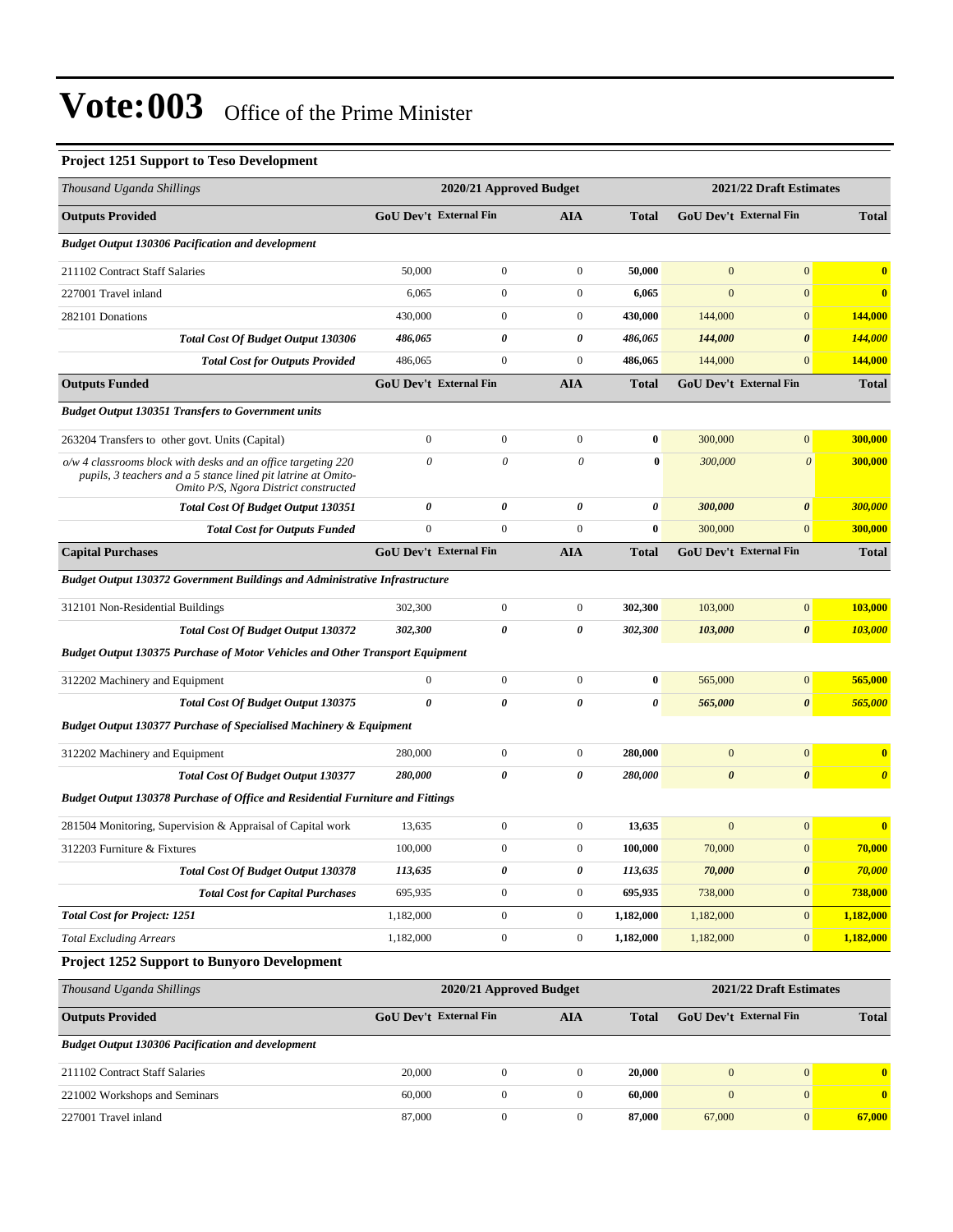| 282101 Donations                                                                                        | 240,000          | $\mathbf{0}$                  | $\mathbf{0}$          | 240,000      | 340,000                       | $\overline{0}$          | 340,000                 |
|---------------------------------------------------------------------------------------------------------|------------------|-------------------------------|-----------------------|--------------|-------------------------------|-------------------------|-------------------------|
| <b>Total Cost Of Budget Output 130306</b>                                                               | 407,000          | $\theta$                      | 0                     | 407,000      | 407,000                       | $\boldsymbol{\theta}$   | 407,000                 |
| <b>Total Cost for Outputs Provided</b>                                                                  | 407,000          | $\mathbf{0}$                  | $\boldsymbol{0}$      | 407,000      | 407,000                       | $\boldsymbol{0}$        | 407,000                 |
| <b>Total Cost for Project: 1252</b>                                                                     | 407,000          | $\overline{0}$                | $\boldsymbol{0}$      | 407,000      | 407,000                       | $\mathbf{0}$            | 407,000                 |
| <b>Total Excluding Arrears</b>                                                                          | 407,000          | $\overline{0}$                | $\boldsymbol{0}$      | 407,000      | 407,000                       | $\mathbf{0}$            | 407,000                 |
| <b>Project 1317 Drylands Integrated Development Project</b>                                             |                  |                               |                       |              |                               |                         |                         |
| Thousand Uganda Shillings                                                                               |                  | 2020/21 Approved Budget       |                       |              |                               | 2021/22 Draft Estimates |                         |
| <b>Outputs Provided</b>                                                                                 |                  | GoU Dev't External Fin        | <b>AIA</b>            | <b>Total</b> | GoU Dev't External Fin        |                         | <b>Total</b>            |
| Budget Output 130305 Coordination of the implementation of KIDDP                                        |                  |                               |                       |              |                               |                         |                         |
| 211102 Contract Staff Salaries                                                                          | 142,000          | $\overline{0}$                | $\boldsymbol{0}$      | 142,000      | $\mathbf{0}$                  | $\overline{0}$          | $\bf{0}$                |
| 211103 Allowances (Inc. Casuals, Temporary)                                                             | 100,000          | $\overline{0}$                | $\boldsymbol{0}$      | 100,000      | $\boldsymbol{0}$              | $\overline{0}$          | $\bf{0}$                |
| 221002 Workshops and Seminars                                                                           | 105,656          | $\mathbf{0}$                  | $\boldsymbol{0}$      | 105,656      | $\mathbf{0}$                  | $\boldsymbol{0}$        | $\bf{0}$                |
| 227001 Travel inland                                                                                    | 200,000          | $\overline{0}$                | $\boldsymbol{0}$      | 200,000      | $\mathbf{0}$                  | $\mathbf{0}$            | $\bf{0}$                |
| <b>Total Cost Of Budget Output 130305</b>                                                               | 547,656          | 0                             | 0                     | 547,656      | $\boldsymbol{\theta}$         | $\boldsymbol{\theta}$   | $\boldsymbol{\theta}$   |
| <b>Budget Output 130306 Pacification and development</b>                                                |                  |                               |                       |              |                               |                         |                         |
| 211103 Allowances (Inc. Casuals, Temporary)                                                             | 100              | $\overline{0}$                | $\boldsymbol{0}$      | 100          | $\mathbf{0}$                  | $\overline{0}$          | $\overline{\mathbf{0}}$ |
| <b>Total Cost Of Budget Output 130306</b>                                                               | 100              | 0                             | $\boldsymbol{\theta}$ | 100          | $\boldsymbol{\theta}$         | $\boldsymbol{\theta}$   | $\boldsymbol{\theta}$   |
| <b>Total Cost for Outputs Provided</b>                                                                  | 547,756          | $\overline{0}$                | $\boldsymbol{0}$      | 547,756      | $\mathbf{0}$                  | $\mathbf{0}$            | $\mathbf{0}$            |
| <b>Outputs Funded</b>                                                                                   |                  | GoU Dev't External Fin        | <b>AIA</b>            | <b>Total</b> | GoU Dev't External Fin        |                         | <b>Total</b>            |
| <b>Budget Output 130351 Transfers to Government units</b>                                               |                  |                               |                       |              |                               |                         |                         |
| 263206 Other Capital grants (Capital)                                                                   | 650,000          | $\overline{0}$                | $\boldsymbol{0}$      | 650,000      | $\mathbf{0}$                  | $\overline{0}$          | $\bf{0}$                |
| o/w Counterpart funds transferred to Millennium Promise<br>Alliance to implement the project activities | 650,000          | 0                             | $\theta$              | 650,000      | $\boldsymbol{\theta}$         | $\boldsymbol{\theta}$   | $\overline{\mathbf{0}}$ |
| <b>Total Cost Of Budget Output 130351</b>                                                               | 650,000          | 0                             | 0                     | 650,000      | $\boldsymbol{\theta}$         | $\boldsymbol{\theta}$   | $\boldsymbol{\theta}$   |
| <b>Total Cost for Outputs Funded</b>                                                                    | 650,000          | $\overline{0}$                | $\boldsymbol{0}$      | 650,000      | $\mathbf{0}$                  | $\overline{0}$          | $\overline{\mathbf{0}}$ |
| <b>Capital Purchases</b>                                                                                |                  | <b>GoU Dev't External Fin</b> | <b>AIA</b>            | <b>Total</b> | <b>GoU Dev't External Fin</b> |                         | <b>Total</b>            |
| Budget Output 130372 Government Buildings and Administrative Infrastructure                             |                  |                               |                       |              |                               |                         |                         |
| 281504 Monitoring, Supervision & Appraisal of Capital work                                              | 100              | $\overline{0}$                | $\boldsymbol{0}$      | 100          | $\mathbf{0}$                  | $\mathbf{0}$            | $\bf{0}$                |
| <b>Total Cost Of Budget Output 130372</b>                                                               | 100              | 0                             | $\boldsymbol{\theta}$ | 100          | $\boldsymbol{\theta}$         | $\boldsymbol{\theta}$   | $\boldsymbol{\theta}$   |
| <b>Total Cost for Capital Purchases</b>                                                                 | 100              | 0                             | $\boldsymbol{0}$      | 100          | $\theta$                      | $\mathbf{0}$            | $\bf{0}$                |
| <b>Total Cost for Project: 1317</b>                                                                     | 1,197,856        | $\overline{0}$                | $\boldsymbol{0}$      | 1,197,856    | $\mathbf{0}$                  | $\mathbf{0}$            | $\overline{\mathbf{0}}$ |
| <b>Total Excluding Arrears</b>                                                                          | 1,197,856        | $\boldsymbol{0}$              | $\boldsymbol{0}$      | 1,197,856    | $\boldsymbol{0}$              | $\boldsymbol{0}$        | $\bf{0}$                |
| Project 1380 Northern Uganda Social Action Fund (NUSAF) 3                                               |                  |                               |                       |              |                               |                         |                         |
| Thousand Uganda Shillings                                                                               |                  | 2020/21 Approved Budget       |                       |              |                               | 2021/22 Draft Estimates |                         |
| <b>Outputs Provided</b>                                                                                 |                  | GoU Dev't External Fin        | <b>AIA</b>            | <b>Total</b> | GoU Dev't External Fin        |                         | <b>Total</b>            |
| Budget Output 130301 Implementation of PRDP coordinated and monitored                                   |                  |                               |                       |              |                               |                         |                         |
| 211102 Contract Staff Salaries                                                                          | $\boldsymbol{0}$ | 3,676,382                     | $\boldsymbol{0}$      | 3,676,382    | $\boldsymbol{0}$              | $\mathbf{0}$            | $\bf{0}$                |
| 212101 Social Security Contributions                                                                    | $\boldsymbol{0}$ | 517,287                       | $\boldsymbol{0}$      | 517,287      | $\boldsymbol{0}$              | $\mathbf{0}$            | $\bf{0}$                |
| 213004 Gratuity Expenses                                                                                | $\boldsymbol{0}$ | 902,609                       | $\boldsymbol{0}$      | 902,609      | $\boldsymbol{0}$              | $\mathbf{0}$            | $\mathbf{0}$            |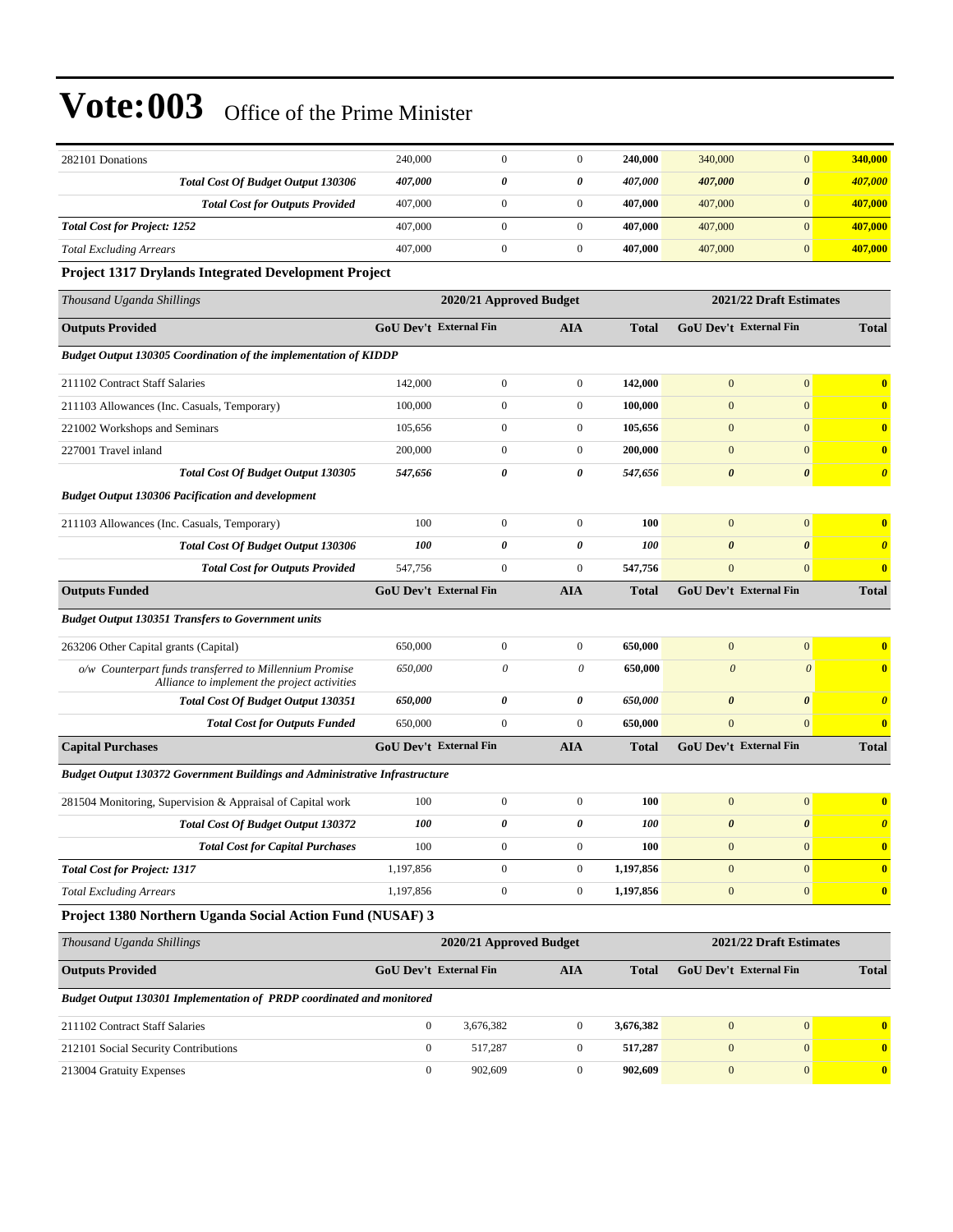| 221001 Advertising and Public Relations                                       | $\boldsymbol{0}$              | 330,000                 | $\mathbf{0}$     | 330,000      | $\mathbf{0}$          | $\mathbf{0}$                  | $\bf{0}$                      |
|-------------------------------------------------------------------------------|-------------------------------|-------------------------|------------------|--------------|-----------------------|-------------------------------|-------------------------------|
| 221002 Workshops and Seminars                                                 | $\boldsymbol{0}$              | 150,000                 | $\mathbf{0}$     | 150,000      | $\mathbf{0}$          | $\mathbf{0}$                  | $\mathbf{0}$                  |
| 221003 Staff Training                                                         | $\boldsymbol{0}$              | 50,350                  | $\boldsymbol{0}$ | 50,350       | $\boldsymbol{0}$      | $\mathbf{0}$                  | $\bf{0}$                      |
| 221007 Books, Periodicals & Newspapers                                        | $\boldsymbol{0}$              | 10,000                  | $\boldsymbol{0}$ | 10,000       | $\boldsymbol{0}$      | $\mathbf{0}$                  | $\mathbf{0}$                  |
| 221008 Computer supplies and Information Technology (IT)                      | $\boldsymbol{0}$              | 360,000                 | $\boldsymbol{0}$ | 360,000      | $\mathbf{0}$          | $\mathbf{0}$                  | $\mathbf{0}$                  |
| 221009 Welfare and Entertainment                                              | $\boldsymbol{0}$              | 52,000                  | $\boldsymbol{0}$ | 52,000       | $\mathbf{0}$          | $\mathbf{0}$                  | $\mathbf{0}$                  |
| 221011 Printing, Stationery, Photocopying and Binding                         | $\boldsymbol{0}$              | 55,000                  | $\boldsymbol{0}$ | 55,000       | $\mathbf{0}$          | $\mathbf{0}$                  | $\mathbf{0}$                  |
| 221017 Subscriptions                                                          | $\boldsymbol{0}$              | 3,000                   | $\boldsymbol{0}$ | 3,000        | $\boldsymbol{0}$      | $\mathbf{0}$                  | $\bf{0}$                      |
| 222001 Telecommunications                                                     | $\boldsymbol{0}$              | 65,000                  | $\boldsymbol{0}$ | 65,000       | $\boldsymbol{0}$      | $\mathbf{0}$                  | $\mathbf{0}$                  |
| 222003 Information and communications technology (ICT)                        | $\boldsymbol{0}$              | 1,491,468               | $\boldsymbol{0}$ | 1,491,468    | $\mathbf{0}$          | $\mathbf{0}$                  | $\mathbf{0}$                  |
| 223003 Rent – (Produced Assets) to private entities                           | $\boldsymbol{0}$              | 350,000                 | $\boldsymbol{0}$ | 350,000      | $\mathbf{0}$          | $\mathbf{0}$                  | $\mathbf{0}$                  |
| 223005 Electricity                                                            | $\boldsymbol{0}$              | 26,000                  | $\boldsymbol{0}$ | 26,000       | $\mathbf{0}$          | $\mathbf{0}$                  | $\mathbf{0}$                  |
| 223006 Water                                                                  | $\boldsymbol{0}$              | 6,000                   | $\boldsymbol{0}$ | 6,000        | $\boldsymbol{0}$      | $\mathbf{0}$                  | $\bf{0}$                      |
| 225001 Consultancy Services- Short term                                       | $\boldsymbol{0}$              | 2,500,000               | $\boldsymbol{0}$ | 2,500,000    | $\boldsymbol{0}$      | $\mathbf{0}$                  | $\mathbf{0}$                  |
| 226001 Insurances                                                             | $\mathbf{0}$                  | 125,000                 | $\boldsymbol{0}$ | 125,000      | $\mathbf{0}$          | $\mathbf{0}$                  | $\mathbf{0}$                  |
| 227001 Travel inland                                                          | $\boldsymbol{0}$              | 1,210,578               | $\boldsymbol{0}$ | 1,210,578    | $\mathbf{0}$          | $\mathbf{0}$                  | $\mathbf{0}$                  |
| 227004 Fuel, Lubricants and Oils                                              | $\boldsymbol{0}$              | 60,000                  | $\boldsymbol{0}$ | 60,000       | $\mathbf{0}$          | $\mathbf{0}$                  | $\mathbf{0}$                  |
| 228002 Maintenance - Vehicles                                                 | $\mathbf{0}$                  | 142,000                 | $\boldsymbol{0}$ | 142,000      | $\boldsymbol{0}$      | $\mathbf{0}$                  | $\bf{0}$                      |
| <b>Total Cost Of Budget Output 130301</b>                                     | 0                             | 12,082,674              | 0                | 12,082,674   | $\boldsymbol{\theta}$ | $\boldsymbol{\theta}$         | $\boldsymbol{\theta}$         |
| <b>Total Cost for Outputs Provided</b>                                        | $\mathbf{0}$                  | 12,082,674              | $\boldsymbol{0}$ | 12,082,674   | $\mathbf{0}$          | $\mathbf{0}$                  | $\mathbf{0}$                  |
| <b>Outputs Funded</b>                                                         | GoU Dev't External Fin        |                         | <b>AIA</b>       | <b>Total</b> |                       | GoU Dev't External Fin        | <b>Total</b>                  |
| <b>Budget Output 130351 Transfers to Government units</b>                     |                               |                         |                  |              |                       |                               |                               |
| 263104 Transfers to other govt. Units (Current)                               | $\mathbf{0}$                  | 13,701,753              | $\boldsymbol{0}$ | 13,701,753   | $\mathbf{0}$          | $\mathbf{0}$                  | $\mathbf{0}$                  |
| o/w Transfer to Beneficiary Sub Projects                                      | $\theta$                      | 13,701,753              | 0                | 13,701,753   | $\mathcal{O}$         | $\boldsymbol{\theta}$         | $\mathbf{0}$                  |
| Total Cost Of Budget Output 130351                                            | 0                             | 13,701,753              | 0                | 13,701,753   | $\boldsymbol{\theta}$ | $\boldsymbol{\theta}$         | $\boldsymbol{\theta}$         |
| <b>Total Cost for Outputs Funded</b>                                          | $\mathbf{0}$                  | 13,701,753              | $\boldsymbol{0}$ | 13,701,753   | $\mathbf{0}$          | $\mathbf{0}$                  | $\bf{0}$                      |
| <b>Capital Purchases</b>                                                      | <b>GoU Dev't External Fin</b> |                         | <b>AIA</b>       | Total        |                       | <b>GoU Dev't External Fin</b> | <b>Total</b>                  |
| Budget Output 130375 Purchase of Motor Vehicles and Other Transport Equipment |                               |                         |                  |              |                       |                               |                               |
|                                                                               |                               |                         |                  |              |                       |                               |                               |
| 312201 Transport Equipment                                                    | $\boldsymbol{0}$              | 1,081,923               | $\boldsymbol{0}$ | 1,081,923    | $\mathbf{0}$          | $\mathbf{0}$                  | $\bf{0}$                      |
| Total Cost Of Budget Output 130375                                            | 0                             | 1,081,923               | 0                | 1,081,923    | $\boldsymbol{\theta}$ | $\boldsymbol{\theta}$         | $\boldsymbol{\theta}$         |
| <b>Total Cost for Capital Purchases</b>                                       | $\boldsymbol{0}$              | 1,081,923               | $\boldsymbol{0}$ | 1,081,923    | $\boldsymbol{0}$      | $\boldsymbol{0}$              | $\mathbf{0}$                  |
| <b>Total Cost for Project: 1380</b>                                           | $\boldsymbol{0}$              | 26,866,350              | $\boldsymbol{0}$ | 26,866,350   | $\mathbf{0}$          | $\mathbf{0}$                  | $\bf{0}$                      |
| <b>Total Excluding Arrears</b>                                                | $\boldsymbol{0}$              | 26,866,350              | $\boldsymbol{0}$ | 26,866,350   | $\boldsymbol{0}$      | $\mathbf{0}$                  | $\mathbf{0}$                  |
| Project 1486 Development Innitiative for Northern Uganda                      |                               |                         |                  |              |                       |                               |                               |
| Thousand Uganda Shillings                                                     |                               | 2020/21 Approved Budget |                  |              |                       | 2021/22 Draft Estimates       |                               |
| <b>Outputs Provided</b>                                                       | <b>GoU Dev't External Fin</b> |                         | <b>AIA</b>       | <b>Total</b> |                       | GoU Dev't External Fin        | <b>Total</b>                  |
| <b>Budget Output 130301 Implementation of PRDP coordinated and monitored</b>  |                               |                         |                  |              |                       |                               |                               |
| 211102 Contract Staff Salaries                                                | $\boldsymbol{0}$              | 1,911,490               | $\boldsymbol{0}$ | 1,911,490    | $\boldsymbol{0}$      | 1,911,490                     | 1,911,490                     |
| 212101 Social Security Contributions                                          | $\boldsymbol{0}$              | 191,149                 | $\boldsymbol{0}$ | 191,149      | $\mathbf{0}$          | 191,149                       | 191,149                       |
| 213001 Medical expenses (To employees)                                        | $\boldsymbol{0}$              | 88,331                  | $\boldsymbol{0}$ | 88,331       | $\boldsymbol{0}$      | 88,331                        | 88,331                        |
| 213004 Gratuity Expenses                                                      |                               |                         |                  |              |                       |                               |                               |
|                                                                               | $\mathbf{0}$                  | 160,212                 | $\boldsymbol{0}$ | 160,212      | $\boldsymbol{0}$      | 160,212                       |                               |
| 221001 Advertising and Public Relations                                       | $\mathbf{0}$                  | 496,139                 | $\boldsymbol{0}$ | 496,139      | $\boldsymbol{0}$      | 496,139                       |                               |
| 221002 Workshops and Seminars                                                 | $\boldsymbol{0}$              | 605,500                 | $\boldsymbol{0}$ | 605,500      | $\boldsymbol{0}$      | 605,500                       | 160,212<br>496,139<br>605,500 |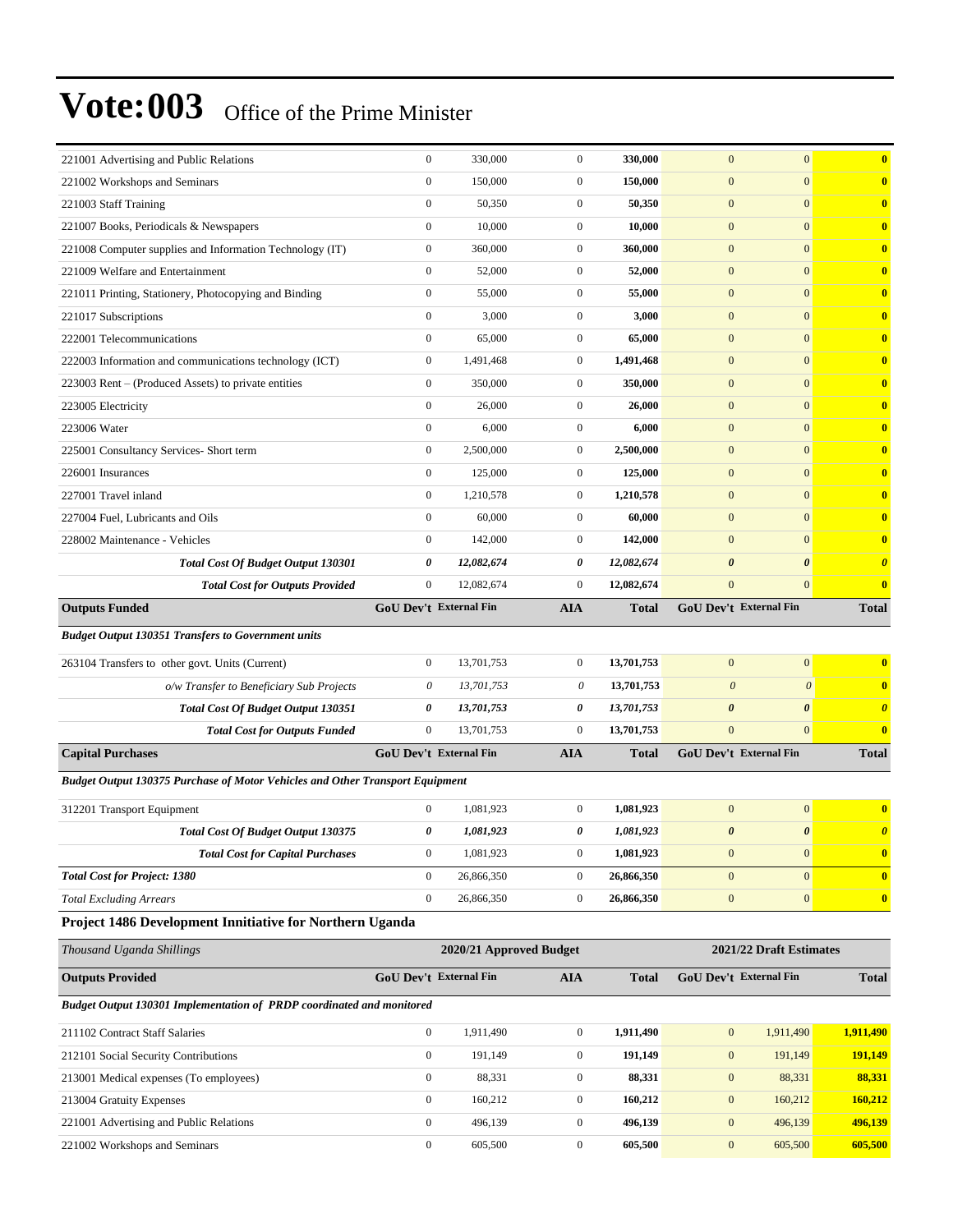| 221004 Recruitment Expenses                                                          | $\boldsymbol{0}$              | 32,200           | $\overline{0}$   | 32,200       | $\mathbf{0}$          | $\mathbf{0}$                  | $\bf{0}$              |
|--------------------------------------------------------------------------------------|-------------------------------|------------------|------------------|--------------|-----------------------|-------------------------------|-----------------------|
| 221005 Hire of Venue (chairs, projector, etc)                                        | $\boldsymbol{0}$              | 105,200          | $\boldsymbol{0}$ | 105,200      | $\boldsymbol{0}$      | 105,400                       | 105,400               |
| 221007 Books, Periodicals & Newspapers                                               | $\boldsymbol{0}$              | 14,400           | $\boldsymbol{0}$ | 14,400       | $\boldsymbol{0}$      | 14,400                        | 14,400                |
| 221009 Welfare and Entertainment                                                     | $\mathbf{0}$                  | 74,200           | $\boldsymbol{0}$ | 74,200       | $\boldsymbol{0}$      | $\mathbf{0}$                  | $\bf{0}$              |
| 221010 Special Meals and Drinks                                                      | $\boldsymbol{0}$              | $\overline{0}$   | $\boldsymbol{0}$ | $\bf{0}$     | $\boldsymbol{0}$      | 74,000                        | 74,000                |
| 221011 Printing, Stationery, Photocopying and Binding                                | $\boldsymbol{0}$              | 426,730          | $\boldsymbol{0}$ | 426,730      | $\boldsymbol{0}$      | 426,730                       | 426,730               |
| 221014 Bank Charges and other Bank related costs                                     | $\boldsymbol{0}$              | 3,600            | $\boldsymbol{0}$ | 3,600        | $\boldsymbol{0}$      | 3,600                         | 3,600                 |
| 222001 Telecommunications                                                            | $\boldsymbol{0}$              | 82,200           | $\boldsymbol{0}$ | 82,200       | $\boldsymbol{0}$      | 72,000                        | 72,000                |
| 223005 Electricity                                                                   | $\boldsymbol{0}$              | 18,600           | $\boldsymbol{0}$ | 18,600       | $\boldsymbol{0}$      | 18,600                        | 18,600                |
| 223006 Water                                                                         | $\mathbf{0}$                  | 15,000           | $\boldsymbol{0}$ | 15,000       | $\mathbf{0}$          | 15,000                        | 15,000                |
| 224006 Agricultural Supplies                                                         | $\mathbf{0}$                  | 1,738,617        | $\overline{0}$   | 1,738,617    | $\mathbf{0}$          | 1,000,000                     | 1,000,000             |
| 225001 Consultancy Services- Short term                                              | $\boldsymbol{0}$              | 193,400          | $\boldsymbol{0}$ | 193,400      | $\mathbf{0}$          | 200,000                       | 200,000               |
| 226001 Insurances                                                                    | $\boldsymbol{0}$              | 30,000           | $\boldsymbol{0}$ | 30,000       | $\mathbf{0}$          | $\mathbf{0}$                  | $\bf{0}$              |
| 227001 Travel inland                                                                 | $\mathbf{0}$                  | 2,621,410        | $\boldsymbol{0}$ | 2,621,410    | $\mathbf{0}$          | 1,821,952                     | 1,821,952             |
| 227004 Fuel, Lubricants and Oils                                                     | $\mathbf{0}$                  | 326,469          | $\boldsymbol{0}$ | 326,469      | $\mathbf{0}$          | 300,000                       | 300,000               |
| 228002 Maintenance - Vehicles                                                        | $\mathbf{0}$                  | 78,000           | $\boldsymbol{0}$ | 78,000       | $\mathbf{0}$          | 80,000                        | 80,000                |
| 228004 Maintenance - Other                                                           | $\boldsymbol{0}$              | 109,100          | $\boldsymbol{0}$ | 109,100      | $\mathbf{0}$          | 109,000                       | 109,000               |
| <b>Total Cost Of Budget Output 130301</b>                                            | 0                             | 9,321,947        | 0                | 9,321,947    | $\boldsymbol{\theta}$ | 7,693,503                     | 7,693,503             |
| <b>Total Cost for Outputs Provided</b>                                               | $\mathbf{0}$                  | 9,321,947        | $\overline{0}$   | 9,321,947    | $\mathbf{0}$          | 7,693,503                     | 7,693,503             |
| <b>Outputs Funded</b>                                                                | GoU Dev't External Fin        |                  | <b>AIA</b>       | Total        |                       | <b>GoU Dev't External Fin</b> | <b>Total</b>          |
| <b>Budget Output 130351 Transfers to Government units</b>                            |                               |                  |                  |              |                       |                               |                       |
| 263206 Other Capital grants (Capital)                                                | $\mathbf{0}$                  | 28,608,553       | $\overline{0}$   | 28,608,553   | $\mathbf{0}$          | $\mathbf{0}$                  | $\bf{0}$              |
| o/w Other Capital grants (Capital)                                                   | $\boldsymbol{\theta}$         | 28,608,553       | 0                | 28,608,553   | $\boldsymbol{\theta}$ | $\boldsymbol{\theta}$         | $\bf{0}$              |
| <b>Total Cost Of Budget Output 130351</b>                                            | 0                             | 28,608,553       | 0                | 28,608,553   | $\boldsymbol{\theta}$ | $\boldsymbol{\theta}$         | $\boldsymbol{\theta}$ |
| <b>Total Cost for Outputs Funded</b>                                                 | $\mathbf{0}$                  | 28,608,553       | $\overline{0}$   | 28,608,553   | $\mathbf{0}$          | $\mathbf{0}$                  | $\bf{0}$              |
| <b>Capital Purchases</b>                                                             | <b>GoU Dev't External Fin</b> |                  | <b>AIA</b>       | <b>Total</b> |                       | <b>GoU Dev't External Fin</b> | <b>Total</b>          |
| <b>Budget Output 130372 Government Buildings and Administrative Infrastructure</b>   |                               |                  |                  |              |                       |                               |                       |
| 312101 Non-Residential Buildings                                                     | $\boldsymbol{0}$              | 200,000          | $\mathbf{0}$     | 200,000      | $\mathbf{0}$          | $\mathbf{0}$                  | $\mathbf{0}$          |
| <b>Total Cost Of Budget Output 130372</b>                                            | 0                             | 200,000          | 0                | 200,000      | $\boldsymbol{\theta}$ | $\boldsymbol{\theta}$         | $\boldsymbol{\theta}$ |
| <b>Budget Output 130375 Purchase of Motor Vehicles and Other Transport Equipment</b> |                               |                  |                  |              |                       |                               |                       |
|                                                                                      |                               |                  |                  |              |                       |                               |                       |
| 312201 Transport Equipment                                                           | $\boldsymbol{0}$              | 250,000          | $\boldsymbol{0}$ | 250,000      | $\mathbf{0}$          | $\mathbf{0}$                  | $\bf{0}$              |
| <b>Total Cost Of Budget Output 130375</b>                                            | 0                             | 250,000          | 0                | 250,000      | $\pmb{\theta}$        | $\pmb{\theta}$                | $\boldsymbol{\theta}$ |
| <b>Total Cost for Capital Purchases</b>                                              | $\boldsymbol{0}$              | 450,000          | $\boldsymbol{0}$ | 450,000      | $\boldsymbol{0}$      | $\mathbf{0}$                  | $\bf{0}$              |
| <b>Total Cost for Project: 1486</b>                                                  | $\boldsymbol{0}$              | 38,380,500       | $\boldsymbol{0}$ | 38,380,500   | $\mathbf{0}$          | 7,693,503                     | 7,693,503             |
| <b>Total Excluding Arrears</b>                                                       | $\mathbf{0}$                  | 38,380,500       | $\boldsymbol{0}$ | 38,380,500   | $\mathbf{0}$          | 7,693,503                     | 7,693,503             |
|                                                                                      |                               | GoU External Fin | <b>AIA</b>       | <b>Total</b> | GoU                   | <b>External Fin</b>           | <b>Total</b>          |
| <b>Total Cost for Sub-SubProgramme 03</b>                                            | 86,748,453                    | 65,246,850       | $\bf{0}$         | 151,995,303  | 63,634,766            | 7,693,503                     | 71,328,269            |
| <b>Total Excluding Arrears</b>                                                       | 86,748,453                    | 65,246,850       | $\boldsymbol{0}$ | 151,995,303  | 63, 634, 766          | 7,693,503                     | 71,328,269            |
| Sub-SubProgrammme 49 Administration and Support Services                             |                               |                  |                  |              |                       |                               |                       |
| <b>Recurrent Budget Estimates</b>                                                    |                               |                  |                  |              |                       |                               |                       |
|                                                                                      |                               |                  |                  |              |                       |                               |                       |

*Thousand Uganda Shillings* **2020/21 Approved Budget 2021/22 Approved Estimates**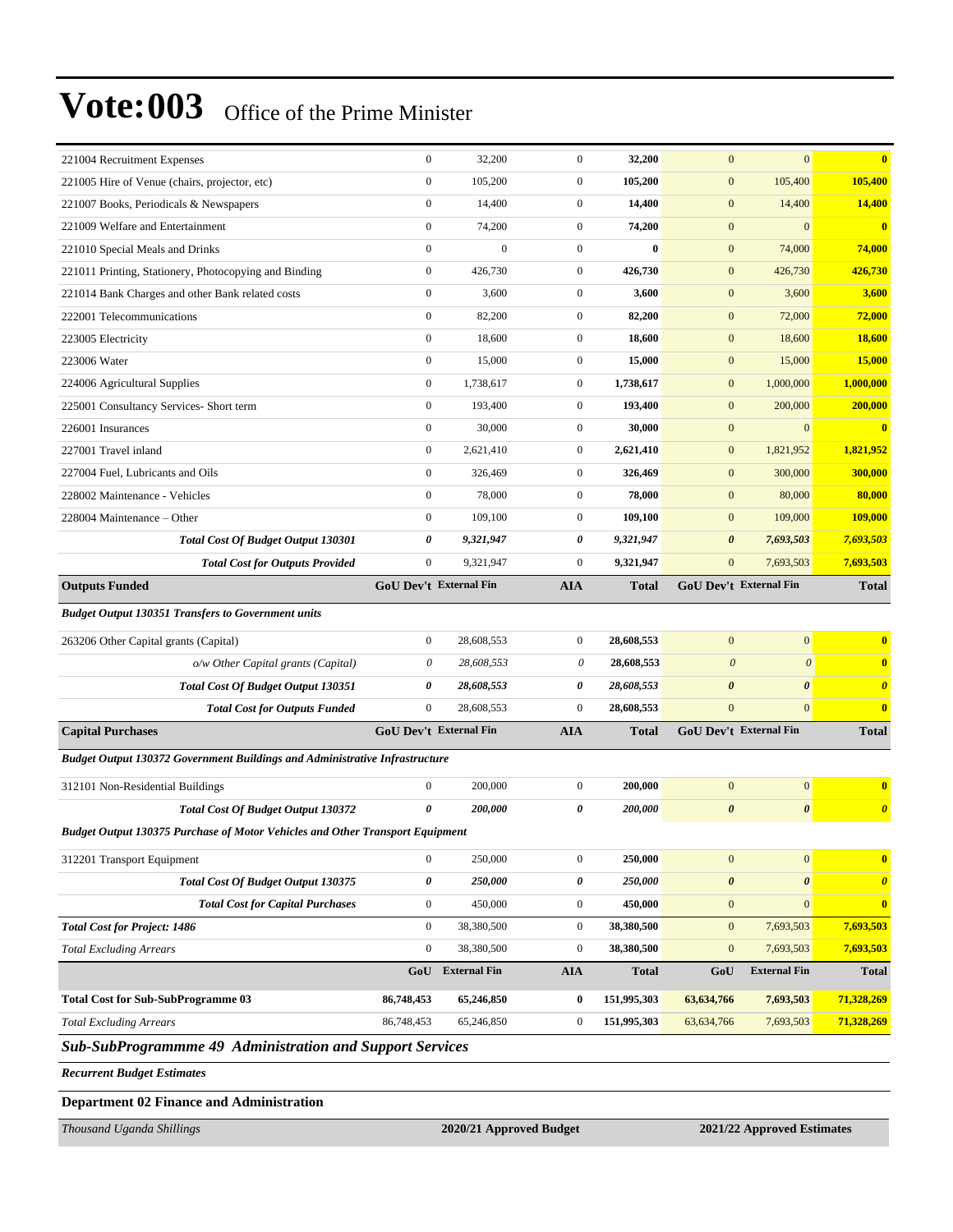| <b>Outputs Provided</b>                                             | Wage             | Non Wage         | AIA              | <b>Total</b> | Wage                  | Non Wage         | <b>Total</b>            |
|---------------------------------------------------------------------|------------------|------------------|------------------|--------------|-----------------------|------------------|-------------------------|
| <b>Budget Output 134901 Ministerial and Top Management Services</b> |                  |                  |                  |              |                       |                  |                         |
| 211101 General Staff Salaries                                       | 1,150,852        | $\boldsymbol{0}$ | $\mathbf{0}$     | 1,150,852    | 1,299,820             | $\mathbf{0}$     | 1,299,820               |
| 211103 Allowances (Inc. Casuals, Temporary)                         | $\boldsymbol{0}$ | 90,000           | $\boldsymbol{0}$ | 90,000       | $\mathbf{0}$          | $\mathbf{0}$     | $\bf{0}$                |
| 212102 Pension for General Civil Service                            | $\boldsymbol{0}$ | 638,334          | $\mathbf{0}$     | 638,334      | $\mathbf{0}$          | 660,425          | 660,425                 |
| 213001 Medical expenses (To employees)                              | $\boldsymbol{0}$ | 100,000          | $\mathbf{0}$     | 100,000      | $\mathbf{0}$          | $\mathbf{0}$     | $\bf{0}$                |
| 213002 Incapacity, death benefits and funeral expenses              | $\boldsymbol{0}$ | 100,000          | $\mathbf{0}$     | 100,000      | $\boldsymbol{0}$      | $\mathbf{0}$     | $\overline{\mathbf{0}}$ |
| 213004 Gratuity Expenses                                            | $\boldsymbol{0}$ | 254,404          | $\mathbf{0}$     | 254,404      | $\mathbf{0}$          | 330,937          | 330,937                 |
| 221001 Advertising and Public Relations                             | $\boldsymbol{0}$ | 150,000          | $\boldsymbol{0}$ | 150,000      | $\mathbf{0}$          | 100,000          | 100,000                 |
| 221002 Workshops and Seminars                                       | $\boldsymbol{0}$ | 1,038,569        | $\mathbf{0}$     | 1,038,569    | $\mathbf{0}$          | $\mathbf{0}$     | $\mathbf{0}$            |
| 221007 Books, Periodicals & Newspapers                              | $\boldsymbol{0}$ | 90,000           | $\mathbf{0}$     | 90,000       | $\mathbf{0}$          | 40,000           | 40,000                  |
| 221008 Computer supplies and Information Technology (IT)            | $\boldsymbol{0}$ | $\mathbf{0}$     | $\boldsymbol{0}$ | $\bf{0}$     | $\boldsymbol{0}$      | 400,000          | 400,000                 |
| 221009 Welfare and Entertainment                                    | $\boldsymbol{0}$ | 200,000          | $\mathbf{0}$     | 200,000      | $\mathbf{0}$          | 150,000          | 150,000                 |
| 221011 Printing, Stationery, Photocopying and Binding               | $\boldsymbol{0}$ | 150,000          | $\boldsymbol{0}$ | 150,000      | $\mathbf{0}$          | 200,000          | 200,000                 |
| 221016 IFMS Recurrent costs                                         | $\boldsymbol{0}$ | 20,000           | $\mathbf{0}$     | 20,000       | $\mathbf{0}$          | 20,000           | 20,000                  |
| 222001 Telecommunications                                           | $\boldsymbol{0}$ | $\boldsymbol{0}$ | $\boldsymbol{0}$ | $\bf{0}$     | $\mathbf{0}$          | 400,000          | 400,000                 |
| 222003 Information and communications technology (ICT)              | $\boldsymbol{0}$ | $\mathbf{0}$     | $\boldsymbol{0}$ | $\bf{0}$     | $\boldsymbol{0}$      | 600,000          | 600,000                 |
| 223004 Guard and Security services                                  | $\boldsymbol{0}$ | 133,394          | $\mathbf{0}$     | 133,394      | $\mathbf{0}$          | 1,000,000        | 1,000,000               |
| 223005 Electricity                                                  | $\boldsymbol{0}$ | 100,000          | $\mathbf{0}$     | 100,000      | $\mathbf{0}$          | $\mathbf{0}$     | $\mathbf{0}$            |
| 223006 Water                                                        | $\boldsymbol{0}$ | 100,000          | $\mathbf{0}$     | 100,000      | $\mathbf{0}$          | $\overline{0}$   | $\bf{0}$                |
| 224001 Medical Supplies                                             | $\boldsymbol{0}$ | $\mathbf{0}$     | $\boldsymbol{0}$ | $\bf{0}$     | $\mathbf{0}$          | 180,000          | 180,000                 |
| 227001 Travel inland                                                | $\boldsymbol{0}$ | 933,807          | $\mathbf{0}$     | 933,807      | $\boldsymbol{0}$      | 1,000,000        | 1,000,000               |
| 227003 Carriage, Haulage, Freight and transport hire                | $\boldsymbol{0}$ | 100,000          | $\mathbf{0}$     | 100,000      | $\mathbf{0}$          | 50,788           | 50,788                  |
| 227004 Fuel, Lubricants and Oils                                    | $\boldsymbol{0}$ | 540,000          | $\mathbf{0}$     | 540,000      | $\mathbf{0}$          | 1,200,000        | 1,200,000               |
| 228002 Maintenance - Vehicles                                       | $\boldsymbol{0}$ | 260,000          | $\mathbf{0}$     | 260,000      | $\mathbf{0}$          | 200,000          | 200,000                 |
| 228003 Maintenance - Machinery, Equipment & Furniture               | $\boldsymbol{0}$ | 225,343          | $\mathbf{0}$     | 225,343      | $\mathbf{0}$          | 301,376          | 301,376                 |
| 282101 Donations                                                    | $\mathbf{0}$     | $\overline{0}$   | $\boldsymbol{0}$ | $\bf{0}$     | $\mathbf{0}$          | 300,000          | 300,000                 |
| 282102 Fines and Penalties/ Court wards                             | $\boldsymbol{0}$ | 200,000          | $\mathbf{0}$     | 200,000      | $\mathbf{0}$          | $\mathbf{0}$     | $\bf{0}$                |
| <b>Total Cost of Budget Output 01</b>                               | 1,150,852        | 5,423,850        | 0                | 6,574,702    | 1,299,820             | 7,133,525        | 8,433,346               |
| <b>Budget Output 134902 Policy Planning and Budgeting</b>           |                  |                  |                  |              |                       |                  |                         |
| 211103 Allowances (Inc. Casuals, Temporary)                         | $\boldsymbol{0}$ | 80,000           | $\boldsymbol{0}$ | 80,000       | $\boldsymbol{0}$      | $\boldsymbol{0}$ | $\bf{0}$                |
| 221002 Workshops and Seminars                                       | $\boldsymbol{0}$ | 40,000           | $\boldsymbol{0}$ | 40,000       | $\mathbf{0}$          | $\boldsymbol{0}$ | $\bf{0}$                |
| 221011 Printing, Stationery, Photocopying and Binding               | $\boldsymbol{0}$ | 150,000          | $\boldsymbol{0}$ | 150,000      | $\boldsymbol{0}$      | $\boldsymbol{0}$ | $\bf{0}$                |
| 221017 Subscriptions                                                | $\boldsymbol{0}$ | 10,000           | $\boldsymbol{0}$ | 10,000       | $\mathbf{0}$          | $\mathbf{0}$     | $\bf{0}$                |
| 227001 Travel inland                                                | $\boldsymbol{0}$ | 200,000          | $\boldsymbol{0}$ | 200,000      | $\mathbf{0}$          | 1,000,000        | 1,000,000               |
| 228002 Maintenance - Vehicles                                       | $\boldsymbol{0}$ | 100,000          | $\boldsymbol{0}$ | 100,000      | $\boldsymbol{0}$      | 580,000          | 580,000                 |
| <b>Total Cost of Budget Output 02</b>                               | 0                | 580,000          | $\pmb{\theta}$   | 580,000      | $\boldsymbol{\theta}$ | 1,580,000        | 1,580,000               |
| <b>Budget Output 134903 Ministerial Support Services</b>            |                  |                  |                  |              |                       |                  |                         |
| 221010 Special Meals and Drinks                                     | $\boldsymbol{0}$ | 80,000           | $\boldsymbol{0}$ | 80,000       | $\mathbf{0}$          | $\mathbf{0}$     | $\mathbf{0}$            |
| 221011 Printing, Stationery, Photocopying and Binding               | $\boldsymbol{0}$ | 80,000           | $\boldsymbol{0}$ | 80,000       | $\mathbf{0}$          | $\mathbf{0}$     | $\bf{0}$                |
| 227001 Travel inland                                                | $\boldsymbol{0}$ | 370,000          | $\boldsymbol{0}$ | 370,000      | $\boldsymbol{0}$      | 331,000          | 331,000                 |
| 227004 Fuel, Lubricants and Oils                                    | $\boldsymbol{0}$ | $\boldsymbol{0}$ | $\boldsymbol{0}$ | $\bf{0}$     | $\boldsymbol{0}$      | 1,000,000        | 1,000,000               |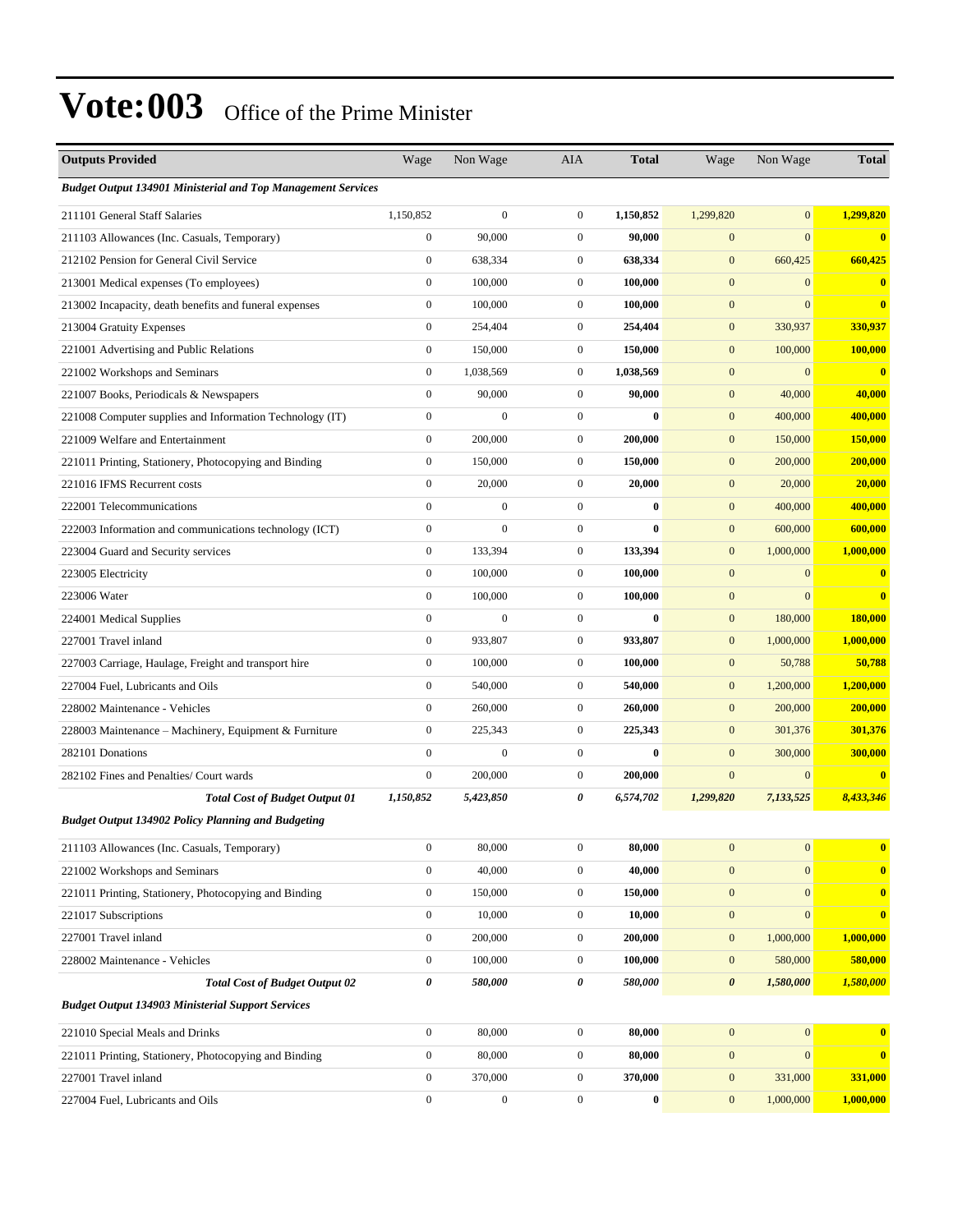| 228002 Maintenance - Vehicles                                       | $\boldsymbol{0}$          | 100,000                 | $\mathbf{0}$     | 100,000      | $\mathbf{0}$          | 200,000                    | 200,000                 |
|---------------------------------------------------------------------|---------------------------|-------------------------|------------------|--------------|-----------------------|----------------------------|-------------------------|
| <b>Total Cost of Budget Output 03</b>                               | 0                         | 630,000                 | 0                | 630,000      | $\boldsymbol{\theta}$ | 1,531,000                  | 1,531,000               |
| <b>Total Cost Of Outputs Provided</b>                               | 1,150,852                 | 6,633,850               | $\bf{0}$         | 7,784,702    | 1,299,820             | 10,244,525                 | 11,544,346              |
| <b>Outputs Funded</b>                                               | Wage                      | Non Wage                | AIA              | <b>Total</b> | Wage                  | Non Wage                   | <b>Total</b>            |
| <b>Budget Output 134951 UVAB Coordinated</b>                        |                           |                         |                  |              |                       |                            |                         |
| 263104 Transfers to other govt. Units (Current)                     | $\boldsymbol{0}$          | 500,000                 | $\boldsymbol{0}$ | 500,000      | $\mathbf{0}$          | 500,000                    | 500,000                 |
| o/w Transfer for UVAB Activities                                    | $\boldsymbol{\mathit{0}}$ | 500,000                 | $\theta$         | 500,000      | $\boldsymbol{\theta}$ | $\boldsymbol{\theta}$      | $\bf{0}$                |
| o/w Transfer of funds to UVAB                                       | 0                         | $\theta$                | 0                | $\bf{0}$     | $\boldsymbol{\theta}$ | 500,000                    | 500,000                 |
| <b>Total Cost of Budget Output 51</b>                               | $\pmb{\theta}$            | 500,000                 | 0                | 500,000      | $\pmb{\theta}$        | 500,000                    | 500,000                 |
| <b>Total Cost Of Outputs Funded</b>                                 | $\bf{0}$                  | 500,000                 | $\bf{0}$         | 500,000      | $\bf{0}$              | 500,000                    | 500,000                 |
| <b>Arrears</b>                                                      | Wage                      | Non Wage                | AIA              | <b>Total</b> | Wage                  | Non Wage                   | <b>Total</b>            |
| <b>Budget Output 134999 Arrears</b>                                 |                           |                         |                  |              |                       |                            |                         |
| 321607 Utility arrears (Budgeting)                                  | $\boldsymbol{0}$          | 141,769                 | $\boldsymbol{0}$ | 141,769      | $\mathbf{0}$          | $\mathbf{0}$               | $\overline{\mathbf{0}}$ |
| 321617 Salary Arrears (Budgeting)                                   | $\boldsymbol{0}$          | $\mathbf{0}$            | $\boldsymbol{0}$ | $\bf{0}$     | $\mathbf{0}$          | 11,790                     | 11,790                  |
| <b>Total Cost of Budget Output 99</b>                               | 0                         | 141,769                 | 0                | 141,769      | $\boldsymbol{\theta}$ | 11,790                     | 11,790                  |
| <b>Total Cost Of Arrears</b>                                        | 0                         | 141,769                 | $\bf{0}$         | 141,769      | $\pmb{0}$             | 11,790                     | 11,790                  |
| <b>Total Cost for Department 02</b>                                 | 1,150,852                 | 7,275,619               | $\bf{0}$         | 8,426,471    | 1,299,820             | 10,756,315                 | 12,056,136              |
| <b>Total Excluding Arrears</b>                                      | 1,150,852                 | 7,133,850               | $\boldsymbol{0}$ | 8,284,702    | 1,299,820             | 10,744,525                 | 12,044,346              |
| Department 15 Internal Audit                                        |                           |                         |                  |              |                       |                            |                         |
| Thousand Uganda Shillings                                           |                           | 2020/21 Approved Budget |                  |              |                       | 2021/22 Approved Estimates |                         |
|                                                                     |                           |                         |                  |              |                       |                            |                         |
| <b>Outputs Provided</b>                                             | Wage                      | Non Wage                | AIA              | <b>Total</b> | Wage                  | Non Wage                   | <b>Total</b>            |
| <b>Budget Output 134901 Ministerial and Top Management Services</b> |                           |                         |                  |              |                       |                            |                         |
| 211101 General Staff Salaries                                       | 53,714                    | $\boldsymbol{0}$        | $\boldsymbol{0}$ | 53,714       | 53,714                | $\mathbf{0}$               | 53,714                  |
| 211103 Allowances (Inc. Casuals, Temporary)                         | $\boldsymbol{0}$          | 10,000                  | $\mathbf{0}$     | 10,000       | $\boldsymbol{0}$      | $\mathbf{0}$               | $\bf{0}$                |
| 221002 Workshops and Seminars                                       | $\boldsymbol{0}$          | 10,000                  | $\boldsymbol{0}$ | 10,000       | $\mathbf{0}$          | 20,000                     | 20,000                  |
| 221007 Books, Periodicals & Newspapers                              | $\boldsymbol{0}$          | 1,000                   | $\boldsymbol{0}$ | 1,000        | $\boldsymbol{0}$      | 2,000                      | 2,000                   |
| 221011 Printing, Stationery, Photocopying and Binding               | $\boldsymbol{0}$          | 12,000                  | $\boldsymbol{0}$ | 12,000       | $\boldsymbol{0}$      | 12,000                     | 12,000                  |
| 221017 Subscriptions                                                | $\boldsymbol{0}$          | 10,000                  | $\boldsymbol{0}$ | 10,000       | $\mathbf{0}$          | 10,000                     | 10,000                  |
| 227001 Travel inland                                                | $\boldsymbol{0}$          | 722,507                 | $\mathbf{0}$     | 722,507      | $\mathbf{0}$          | 1,011,507                  | 1,011,507               |
| 228002 Maintenance - Vehicles                                       | $\boldsymbol{0}$          | 20,000                  | $\boldsymbol{0}$ | 20,000       | $\boldsymbol{0}$      | 30,000                     | 30,000                  |
| <b>Total Cost of Budget Output 01</b>                               | 53,714                    | 785,507                 | 0                | 839,221      | 53,714                | 1,085,507                  | 1,139,221               |
| <b>Total Cost Of Outputs Provided</b>                               | 53,714                    | 785,507                 | $\bf{0}$         | 839,221      | 53,714                | 1,085,507                  | 1,139,221               |
| <b>Total Cost for Department 15</b>                                 | 53,714                    | 785,507                 | $\bf{0}$         | 839,221      | 53,714                | 1,085,507                  | 1,139,221               |
| <b>Total Excluding Arrears</b>                                      | 53,714                    | 785,507                 | $\boldsymbol{0}$ | 839,221      | 53,714                | 1,085,507                  | 1,139,221               |
| <b>Department 23 Policy and Planning</b>                            |                           |                         |                  |              |                       |                            |                         |
| Thousand Uganda Shillings                                           |                           | 2020/21 Approved Budget |                  |              |                       | 2021/22 Approved Estimates |                         |
| <b>Outputs Provided</b>                                             | Wage                      | Non Wage                | AIA              | <b>Total</b> | Wage                  | Non Wage                   | <b>Total</b>            |
| <b>Budget Output 134901 Ministerial and Top Management Services</b> |                           |                         |                  |              |                       |                            |                         |
| 211101 General Staff Salaries                                       | 62,221                    | $\boldsymbol{0}$        | $\boldsymbol{0}$ | 62,221       | 62,221                | $\boldsymbol{0}$           | 62,221                  |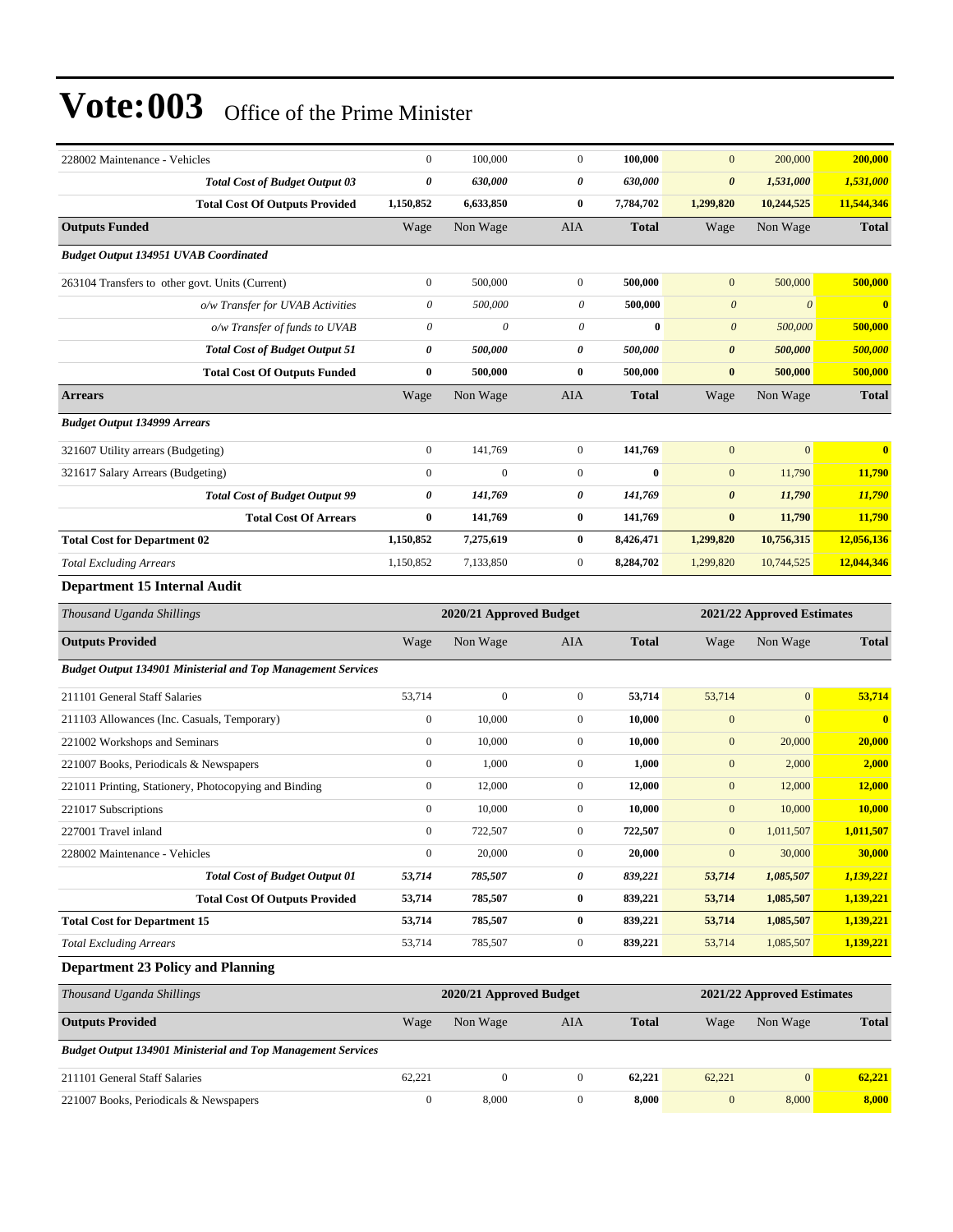| 221008 Computer supplies and Information Technology (IT)       | $\boldsymbol{0}$ | 70,000                  | $\boldsymbol{0}$ | 70,000       | $\mathbf{0}$          | $\mathbf{0}$               | $\bf{0}$                |
|----------------------------------------------------------------|------------------|-------------------------|------------------|--------------|-----------------------|----------------------------|-------------------------|
| 221011 Printing, Stationery, Photocopying and Binding          | $\boldsymbol{0}$ | 120,000                 | $\boldsymbol{0}$ | 120,000      | $\mathbf{0}$          | 120,000                    | 120,000                 |
| 221012 Small Office Equipment                                  | $\mathbf{0}$     | 10,979                  | $\boldsymbol{0}$ | 10,979       | $\mathbf{0}$          | 10,000                     | 10,000                  |
| 221017 Subscriptions                                           | $\boldsymbol{0}$ | 10,001                  | $\boldsymbol{0}$ | 10,001       | $\mathbf{0}$          | 10,000                     | <b>10,000</b>           |
| 227001 Travel inland                                           | $\boldsymbol{0}$ | 220,688                 | $\mathbf{0}$     | 220,688      | $\boldsymbol{0}$      | 491,667                    | 491,667                 |
| 228002 Maintenance - Vehicles                                  | $\boldsymbol{0}$ | 80,000                  | $\boldsymbol{0}$ | 80,000       | $\mathbf{0}$          | 180,000                    | 180,000                 |
| <b>Total Cost of Budget Output 01</b>                          | 62,221           | 519,667                 | 0                | 581,889      | 62,221                | 819,667                    | 881,889                 |
| <b>Budget Output 134902 Policy Planning and Budgeting</b>      |                  |                         |                  |              |                       |                            |                         |
| 225001 Consultancy Services- Short term                        | $\boldsymbol{0}$ | 100,000                 | $\boldsymbol{0}$ | 100,000      | $\mathbf{0}$          | 100,000                    | 100,000                 |
| 227001 Travel inland                                           | $\boldsymbol{0}$ | 70,000                  | $\boldsymbol{0}$ | 70,000       | $\mathbf{0}$          | 270,000                    | 270,000                 |
| 228002 Maintenance - Vehicles                                  | $\mathbf{0}$     | 30,000                  | $\boldsymbol{0}$ | 30,000       | $\mathbf{0}$          | 30,000                     | 30,000                  |
| <b>Total Cost of Budget Output 02</b>                          | 0                | 200,000                 | 0                | 200,000      | $\boldsymbol{\theta}$ | 400,000                    | 400,000                 |
| <b>Budget Output 134904 Coordination and Monitoring</b>        |                  |                         |                  |              |                       |                            |                         |
| 227001 Travel inland                                           | $\boldsymbol{0}$ | 192,047                 | $\boldsymbol{0}$ | 192,047      | $\mathbf{0}$          | 392,047                    | 392,047                 |
| <b>Total Cost of Budget Output 04</b>                          | $\pmb{\theta}$   | 192,047                 | 0                | 192,047      | $\pmb{\theta}$        | 392,047                    | 392,047                 |
| <b>Total Cost Of Outputs Provided</b>                          | 62,221           | 911,715                 | 0                | 973,936      | 62,221                | 1,611,715                  | 1,673,936               |
| <b>Total Cost for Department 23</b>                            | 62,221           | 911,715                 | 0                | 973,936      | 62,221                | 1,611,715                  | 1,673,936               |
| <b>Total Excluding Arrears</b>                                 | 62,221           | 911,715                 | $\boldsymbol{0}$ | 973,936      | 62,221                | 1,611,715                  | 1,673,936               |
| <b>Department 25 Human Resource Management</b>                 |                  |                         |                  |              |                       |                            |                         |
|                                                                |                  |                         |                  |              |                       |                            |                         |
| Thousand Uganda Shillings                                      |                  | 2020/21 Approved Budget |                  |              |                       | 2021/22 Approved Estimates |                         |
| <b>Outputs Provided</b>                                        | Wage             | Non Wage                | <b>AIA</b>       | <b>Total</b> | Wage                  | Non Wage                   | <b>Total</b>            |
|                                                                |                  |                         |                  |              |                       |                            |                         |
| <b>Budget Output 134919 Human Resource Management Services</b> |                  |                         |                  |              |                       |                            |                         |
| 211101 General Staff Salaries                                  | 47,093           | $\boldsymbol{0}$        | $\mathbf{0}$     | 47,093       | 47,093                | $\mathbf{0}$               | 47,093                  |
| 211103 Allowances (Inc. Casuals, Temporary)                    | $\boldsymbol{0}$ | 20,000                  | $\boldsymbol{0}$ | 20,000       | $\mathbf{0}$          | $\mathbf{0}$               | $\overline{\mathbf{0}}$ |
| 213001 Medical expenses (To employees)                         | $\boldsymbol{0}$ | $\boldsymbol{0}$        | $\boldsymbol{0}$ | $\bf{0}$     | $\mathbf{0}$          | 100,000                    | <b>100,000</b>          |
| 213002 Incapacity, death benefits and funeral expenses         | $\mathbf{0}$     | $\overline{0}$          | $\boldsymbol{0}$ | $\bf{0}$     | $\mathbf{0}$          | 100,000                    | 100,000                 |
| 221002 Workshops and Seminars                                  | $\boldsymbol{0}$ | 170,000                 | $\boldsymbol{0}$ | 170,000      | $\mathbf{0}$          | 180,000                    | 180,000                 |
| 221003 Staff Training                                          | $\boldsymbol{0}$ | 400,000                 | $\mathbf{0}$     | 400,000      | $\mathbf{0}$          | 400,000                    | 400,000                 |
| 221007 Books, Periodicals & Newspapers                         | $\boldsymbol{0}$ | 4,000                   | $\boldsymbol{0}$ | 4,000        | $\mathbf{0}$          | 4,000                      | 4,000                   |
| 221011 Printing, Stationery, Photocopying and Binding          | $\boldsymbol{0}$ | 20,000                  | $\overline{0}$   | 20,000       | $\mathbf{0}$          | 20,000                     | 20,000                  |
| 221020 IPPS Recurrent Costs                                    | $\boldsymbol{0}$ | 25,000                  | $\boldsymbol{0}$ | 25,000       | $\boldsymbol{0}$      | $\mathbf{0}$               | $\bf{0}$                |
| 222003 Information and communications technology (ICT)         | $\boldsymbol{0}$ | 3,000                   | $\boldsymbol{0}$ | 3,000        | $\boldsymbol{0}$      | $\mathbf{0}$               | $\bf{0}$                |
| 225001 Consultancy Services- Short term                        | $\boldsymbol{0}$ | $\boldsymbol{0}$        | $\boldsymbol{0}$ | $\bf{0}$     | $\mathbf{0}$          | 150,000                    | 150,000                 |
| 227001 Travel inland                                           | $\boldsymbol{0}$ | 117,649                 | $\boldsymbol{0}$ | 117,649      | $\mathbf{0}$          | 275,649                    | 275,649                 |
| 228002 Maintenance - Vehicles                                  | $\boldsymbol{0}$ | 28,000                  | $\boldsymbol{0}$ | 28,000       | $\mathbf{0}$          | 28,000                     | 28,000                  |
| <b>Total Cost of Budget Output 19</b>                          | 47,093           | 787,649                 | 0                | 834,742      | 47,093                | 1,257,649                  | 1,304,742               |
| <b>Budget Output 134920 Records Management Services</b>        |                  |                         |                  |              |                       |                            |                         |
| 221002 Workshops and Seminars                                  | $\boldsymbol{0}$ | 40,000                  | $\mathbf{0}$     | 40,000       | $\mathbf{0}$          | 40,000                     | 40,000                  |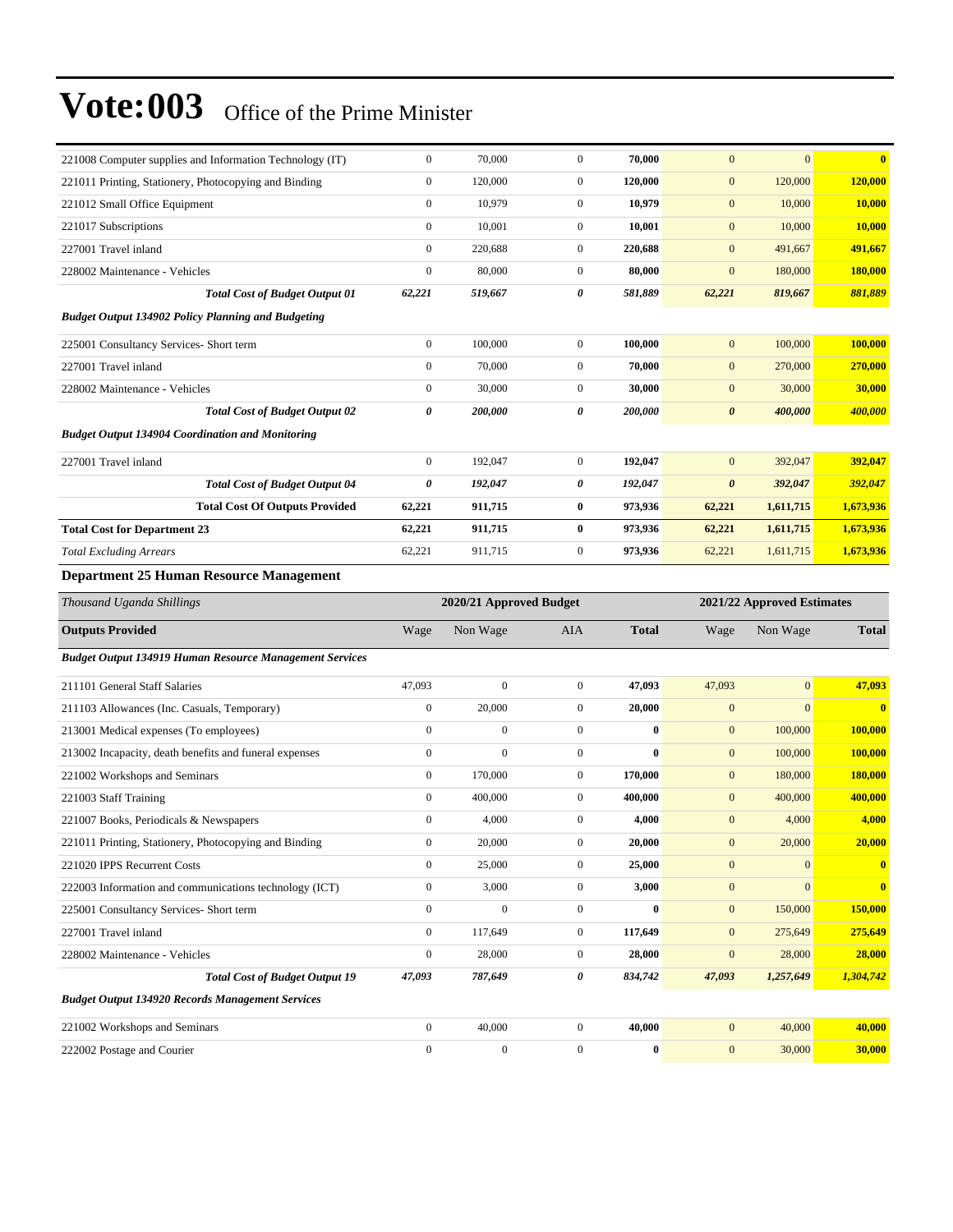| 227001 Travel inland                                                                 | $\mathbf{0}$                  | 60,000                  | $\mathbf{0}$          | 60,000                | $\mathbf{0}$          | 160,000                       | 160,000                 |
|--------------------------------------------------------------------------------------|-------------------------------|-------------------------|-----------------------|-----------------------|-----------------------|-------------------------------|-------------------------|
| <b>Total Cost of Budget Output 20</b>                                                | $\boldsymbol{\theta}$         | 100,000                 | 0                     | 100,000               | $\boldsymbol{\theta}$ | 230,000                       | 230,000                 |
| <b>Total Cost Of Outputs Provided</b>                                                | 47,093                        | 887,649                 | $\bf{0}$              | 934,742               | 47,093                | 1,487,649                     | 1,534,742               |
| <b>Total Cost for Department 25</b>                                                  | 47,093                        | 887,649                 | $\bf{0}$              | 934,742               | 47,093                | 1,487,649                     | 1,534,742               |
| <b>Total Excluding Arrears</b>                                                       | 47,093                        | 887,649                 | $\overline{0}$        | 934,742               | 47,093                | 1,487,649                     | 1,534,742               |
| <b>Development Budget Estimates</b>                                                  |                               |                         |                       |                       |                       |                               |                         |
| Project 1673 Retooling of Office of the Prime Minister                               |                               |                         |                       |                       |                       |                               |                         |
| Thousand Uganda Shillings                                                            |                               | 2020/21 Approved Budget |                       |                       |                       | 2021/22 Draft Estimates       |                         |
| <b>Outputs Provided</b>                                                              | <b>GoU</b> Dev't External Fin |                         | <b>AIA</b>            | <b>Total</b>          |                       | <b>GoU</b> Dev't External Fin | <b>Total</b>            |
| <b>Budget Output 134901 Ministerial and Top Management Services</b>                  |                               |                         |                       |                       |                       |                               |                         |
| 211102 Contract Staff Salaries                                                       | 650,000                       | $\overline{0}$          | $\mathbf{0}$          | 650,000               | 1,144,921             | $\mathbf{0}$                  | 1.144.921               |
| 221008 Computer supplies and Information Technology (IT)                             | 300,000                       | $\overline{0}$          | $\mathbf{0}$          | 300,000               | $\boldsymbol{0}$      | $\mathbf{0}$                  | $\bf{0}$                |
| 222003 Information and communications technology (ICT)                               | 305,742                       | $\overline{0}$          | $\mathbf{0}$          | 305,742               | $\mathbf{0}$          | $\mathbf{0}$                  | $\overline{\mathbf{0}}$ |
| <b>Total Cost Of Budget Output 134901</b>                                            | 1,255,742                     | $\theta$                | $\boldsymbol{\theta}$ | 1,255,742             | 1,144,921             | $\boldsymbol{\theta}$         | 1,144,921               |
| <b>Total Cost for Outputs Provided</b>                                               | 1,255,742                     | $\overline{0}$          | $\mathbf{0}$          | 1,255,742             | 1,144,921             | $\mathbf{0}$                  | 1,144,921               |
| <b>Capital Purchases</b>                                                             | GoU Dev't External Fin        |                         | <b>AIA</b>            | <b>Total</b>          |                       | GoU Dev't External Fin        | <b>Total</b>            |
| <b>Budget Output 134972 Government Buildings and Administrative Infrastructure</b>   |                               |                         |                       |                       |                       |                               |                         |
| 312101 Non-Residential Buildings                                                     | 800,000                       | $\overline{0}$          | $\mathbf{0}$          | 800,000               | 500,000               | $\mathbf{0}$                  | 500,000                 |
| 312203 Furniture & Fixtures                                                          | $\boldsymbol{0}$              | $\boldsymbol{0}$        | $\boldsymbol{0}$      | $\bf{0}$              | 400,000               | $\boldsymbol{0}$              | 400,000                 |
| <b>Total Cost Of Budget Output 134972</b>                                            | 800,000                       | 0                       | 0                     | 800,000               | 900,000               | $\boldsymbol{\theta}$         | 900,000                 |
| <b>Budget Output 134975 Purchase of Motor Vehicles and Other Transport Equipment</b> |                               |                         |                       |                       |                       |                               |                         |
| 312201 Transport Equipment                                                           | $\Omega$                      | $\boldsymbol{0}$        | $\boldsymbol{0}$      | $\bf{0}$              | 1,000,000             | $\mathbf{0}$                  | 1,000,000               |
| Total Cost Of Budget Output 134975                                                   | $\theta$                      | 0                       | $\pmb{\theta}$        | $\boldsymbol{\theta}$ | 1,000,000             | $\boldsymbol{\theta}$         | 1,000,000               |
| <b>Total Cost for Capital Purchases</b>                                              | 800,000                       | $\boldsymbol{0}$        | $\boldsymbol{0}$      | 800,000               | 1,900,000             | $\mathbf{0}$                  | 1,900,000               |
| <b>Total Cost for Project: 1673</b>                                                  | 2,055,742                     | $\boldsymbol{0}$        | $\boldsymbol{0}$      | 2,055,742             | 3,044,921             | $\overline{0}$                | 3,044,921               |
| <b>Total Excluding Arrears</b>                                                       | 2,055,742                     | $\boldsymbol{0}$        | $\boldsymbol{0}$      | 2,055,742             | 3,044,921             | $\mathbf{0}$                  | 3,044,921               |
|                                                                                      | GoU                           | <b>External Fin</b>     | <b>AIA</b>            | <b>Total</b>          | GoU                   | <b>External Fin</b>           | <b>Total</b>            |
| <b>Total Cost for Sub-SubProgramme 49</b>                                            | 13,230,112                    | $\bf{0}$                | $\bf{0}$              | 13,230,112            | 19,448,955            | $\bf{0}$                      | 19,448,955              |
| <b>Total Excluding Arrears</b>                                                       | 13,230,112                    | $\overline{0}$          | $\boldsymbol{0}$      | 13,230,112            | 19,437,165            | $\mathbf{0}$                  | 19,437,165              |
|                                                                                      | GoU                           | <b>External Fin</b>     | <b>AIA</b>            | <b>Total</b>          | GoU                   | <b>External Fin.</b>          | <b>Total</b>            |
| <b>Grand Total for Vote 003</b>                                                      | 137,513,754                   | 298,429,984             | $\bf{0}$              | 435,943,739           | 118,075,962           | 76,935,034                    | 195,010,995             |
| <b>Total Excluding Arrears</b>                                                       | 137,371,985                   | 298,429,984             | $\boldsymbol{0}$      | 435,801,969           | 118,064,172           | 76,935,034                    | 194,999,205             |